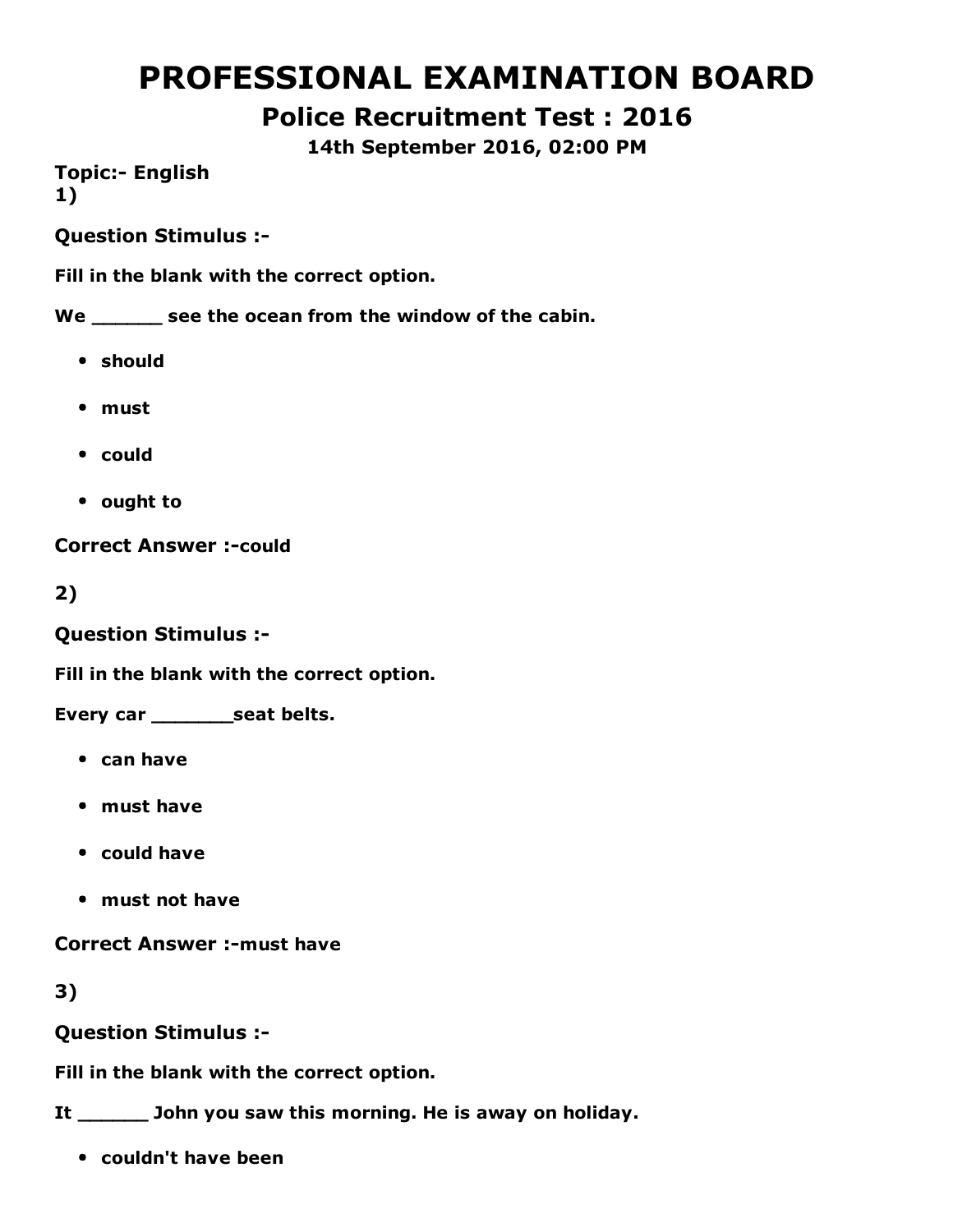- could have been
- might have been
- must have been

**Correct Answer :-couldn't have been** 

4)

Question Stimulus :

Fill in the blank with the correct preposition.

Some poisonous gases can enter the body by absorption \_\_\_\_\_ the skin.

- for
- from
- off
- through

**Correct Answer :-through** 

5)

#### Question Stimulus :

Fill in the blank with the correct preposition.

There are four bridges \_\_\_\_\_the River Danube.

- across
- below
- under
- along

**Correct Answer :-across** 

6)

Question Stimulus :

Fill in the blank with the correct preposition.

The fair takes place every June with bands, theatre and much more \_\_\_\_\_\_.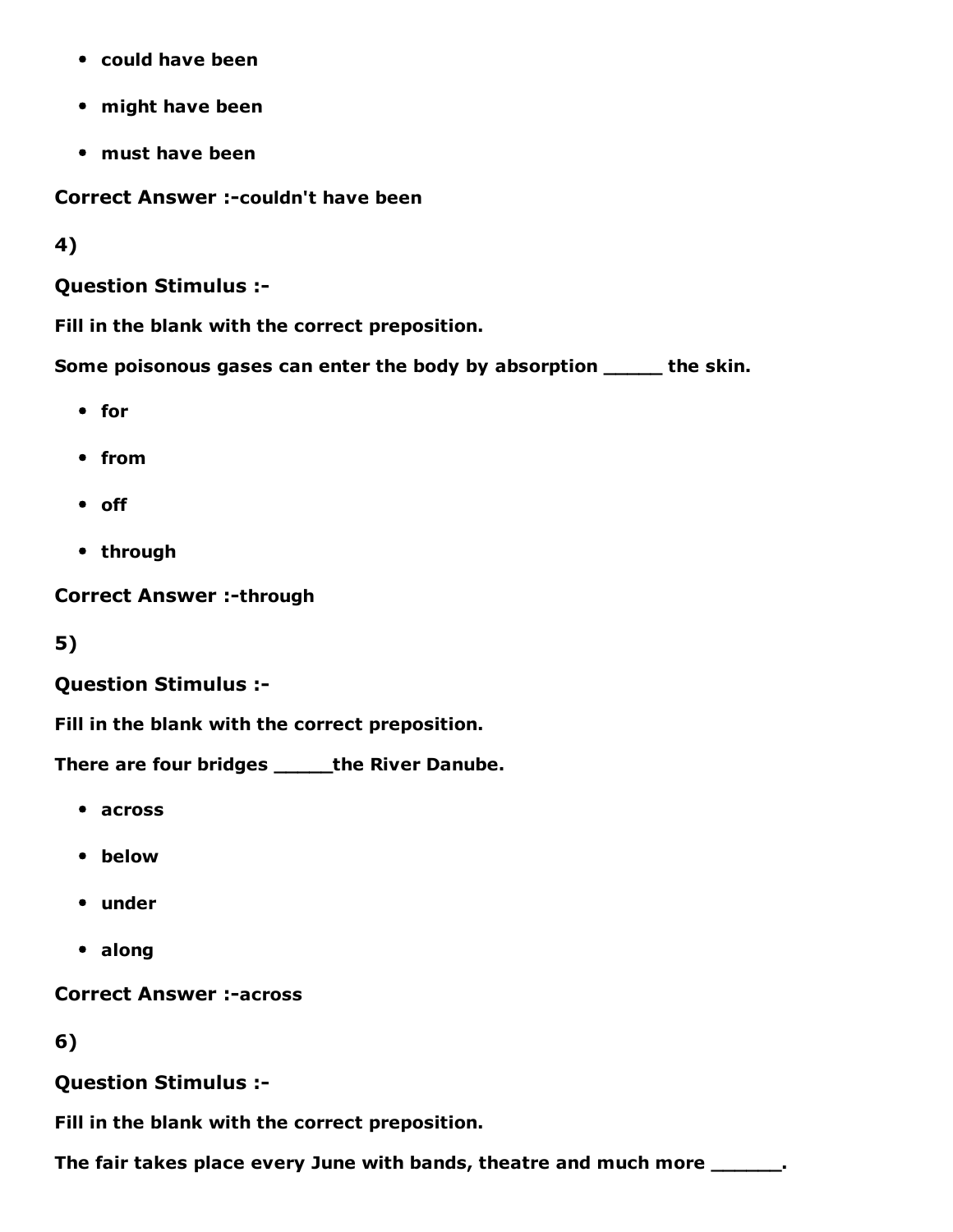- besides
- beside
- along
- across

**Correct Answer :-besides** 

#### 7)

#### Question Stimulus :

Fill in the blank with the correct prepositions.

There's an old pair \_\_\_\_ shoes of yours lying \_\_\_\_\_ the bottom of the wardrobe.

- $\bullet$  of, at
- of, into
- of, about
- of, besides

Correct Answer :- of, at

#### 8)

Question Stimulus :

DIRECTIONS: In the following questions, some of the sentences have errors and some have none. Find out which part of a sentence has an error: lf there is no error, mark your answer as 'No error'.

- The information was
- contained in a
- article on biology.
- No error

**Correct Answer :-contained in a** 

9)

Question Stimulus :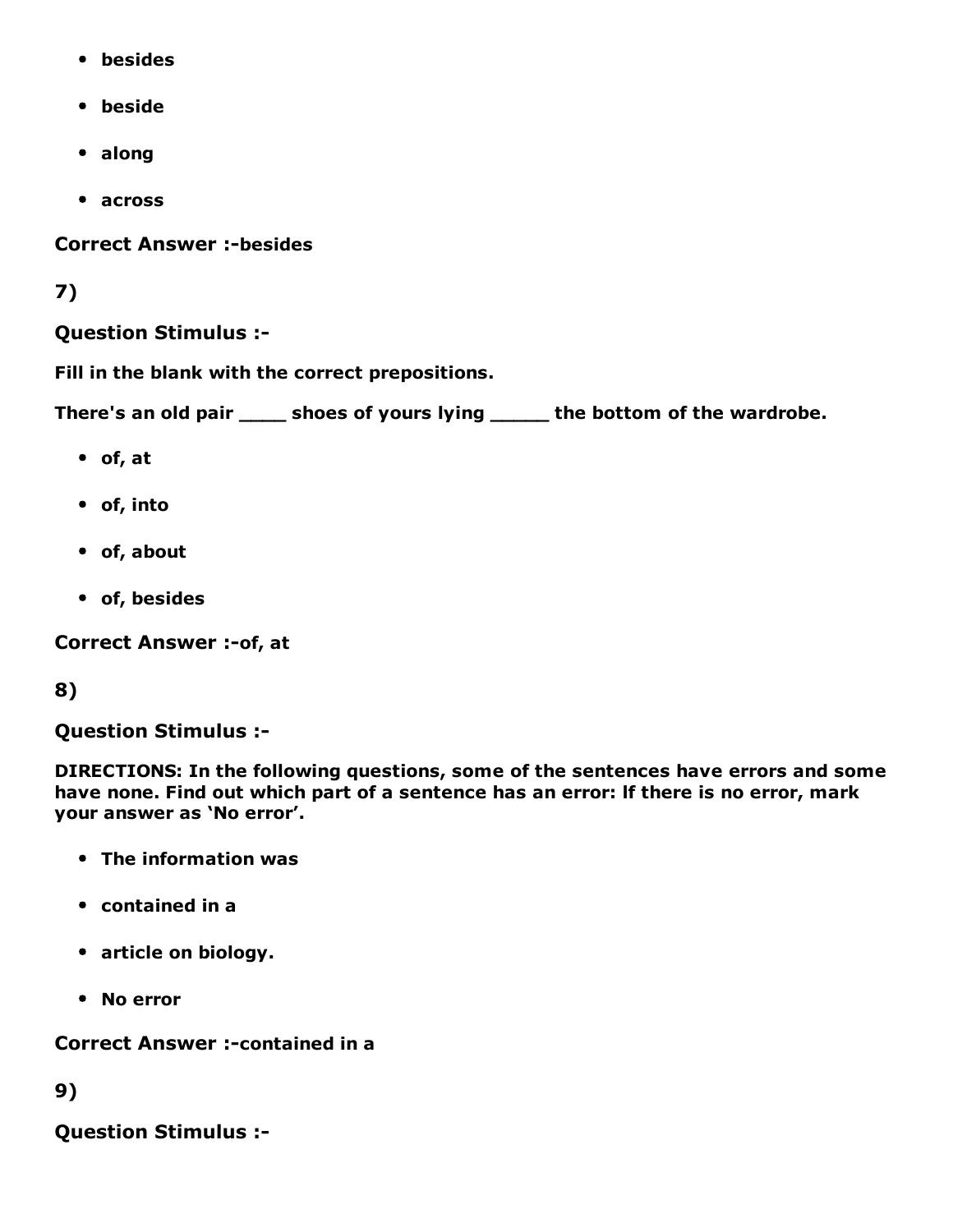DIRECTIONS: In the following questions, some of the sentences have errors and some have none. Find out which part of a sentence has an error: lf there is no error, mark your answer as 'No error'.

- Mr. Mukherjee became an union member
- after he won
- the general election.
- No error

Correct Answer :- Mr. Mukherjee became an union member

10)

Question Stimulus :

DIRECTIONS: In the following questions, some of the sentences have errors and some have none. Find out which part of a sentence has an error: lf there is no error, mark your answer as 'No error'.

- If I had not told Sarah the address,
- she wouldn't have found
- your local residence.
- No Error

**Correct Answer :-No Error** 

11)

Question Stimulus :

DIRECTIONS: In the following questions, some of the sentences have errors and some have none. Find out which part of a sentence has an error: lf there is no error, mark your answer as 'No error'.

- Modern office buildings have false floors
- under which computer
- and phone wires can be lay.
- No Error

Correct Answer :- and phone wires can be lay.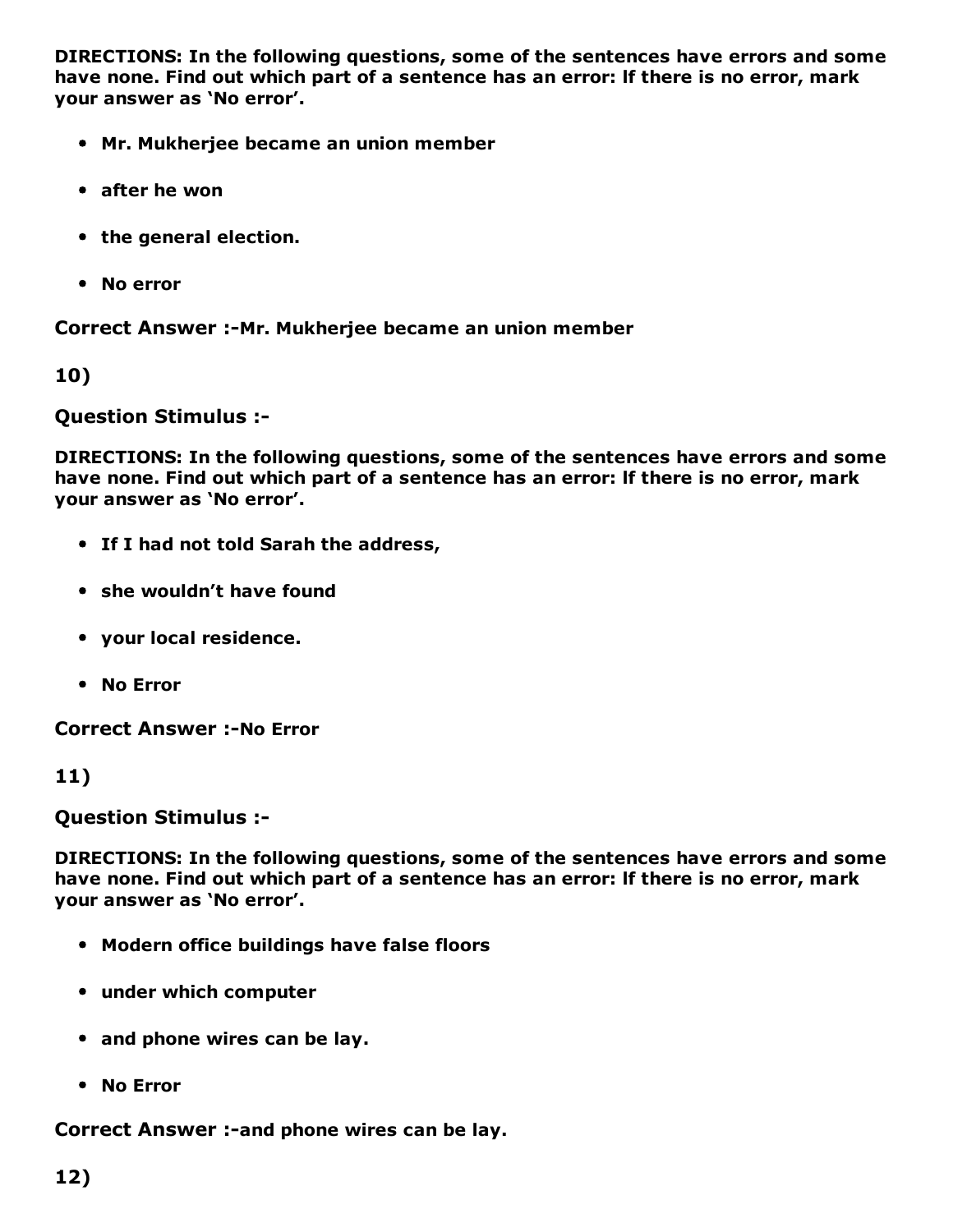#### Question Stimulus :

DIRECTIONS: In the following questions, some of the sentences have errors and some have none. Find out which part of a sentence has an error: lf there is no error, mark your answer as 'No error'.

- The autopsy revealed that his murderer
- had strike him on the head
- with an iron bar.
- No Error

Correct Answer :-had strike him on the head

#### 13)

Question Stimulus :

DIRECTIONS: In the following questions, some of the sentences have errors and some have none. Find out which part of a sentence has an error: lf there is no error, mark your answer as 'No error'.

- All charges against them were withdrew
- after the prosecution's
- case collapsed.
- No Error

Correct Answer :-All charges against them were withdrew

14)

Question Stimulus :

DIRECTIONS: In the following questions, some of the sentences have errors and some have none. Find out which part of a sentence has an error: lf there is no error, mark your answer as 'No error'.

- If you had revised
- all your answers,
- you may go to bed.
- No Error.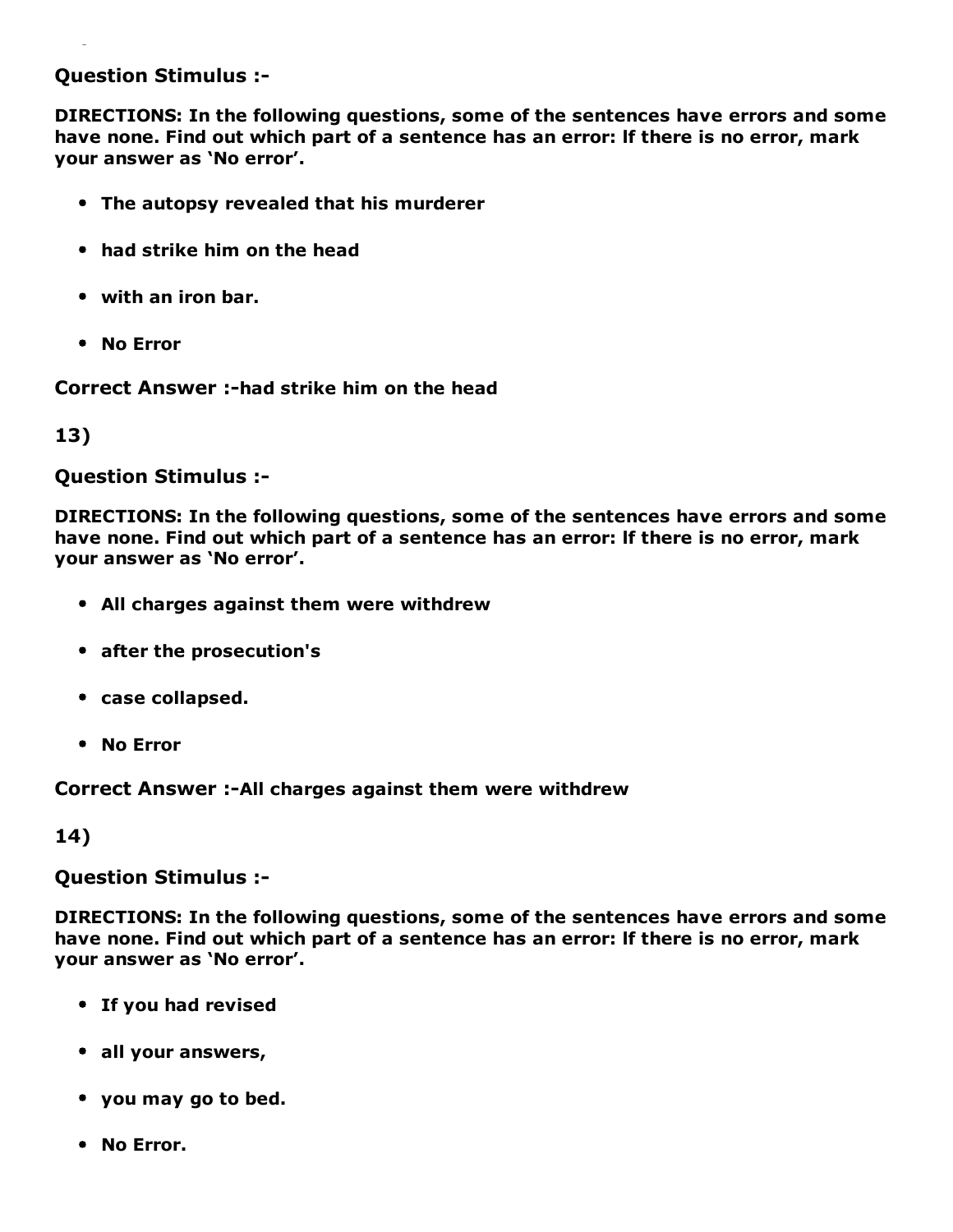Correct Answer :-If you had revised

15)

Question Stimulus :

DIRECTIONS: In the following questions, some of the sentences have errors and some have none. Find out which part of a sentence has an error: lf there is no error, mark your answer as 'No error'.

- Students are not allowed to handle these chemicals,
- unless they are not under
- the supervision of a teacher.
- No Error

Correct Answer :-unless they are not under

16)

#### Question Stimulus :

Out of the given options, choose the one which is the correct indirect speech of the sentence given below.

He said to me, "you answered correctly."

- He said to me that I answered correctly.
- He said to me that I have answered correctly.
- He said to me that I had answered correctly.
- He said to me that I was answering correctly.

Correct Answer :-He said to me that I had answered correctly.

#### 17)

Question Stimulus :

Out of the given options, choose the one which is the correct indirect speech of the sentence given below.

Maria said to Sam, "Do you like mangoes?"

- Mari asked Sam if he liked mangoes.
- Mari asked Sam if he like mangoes.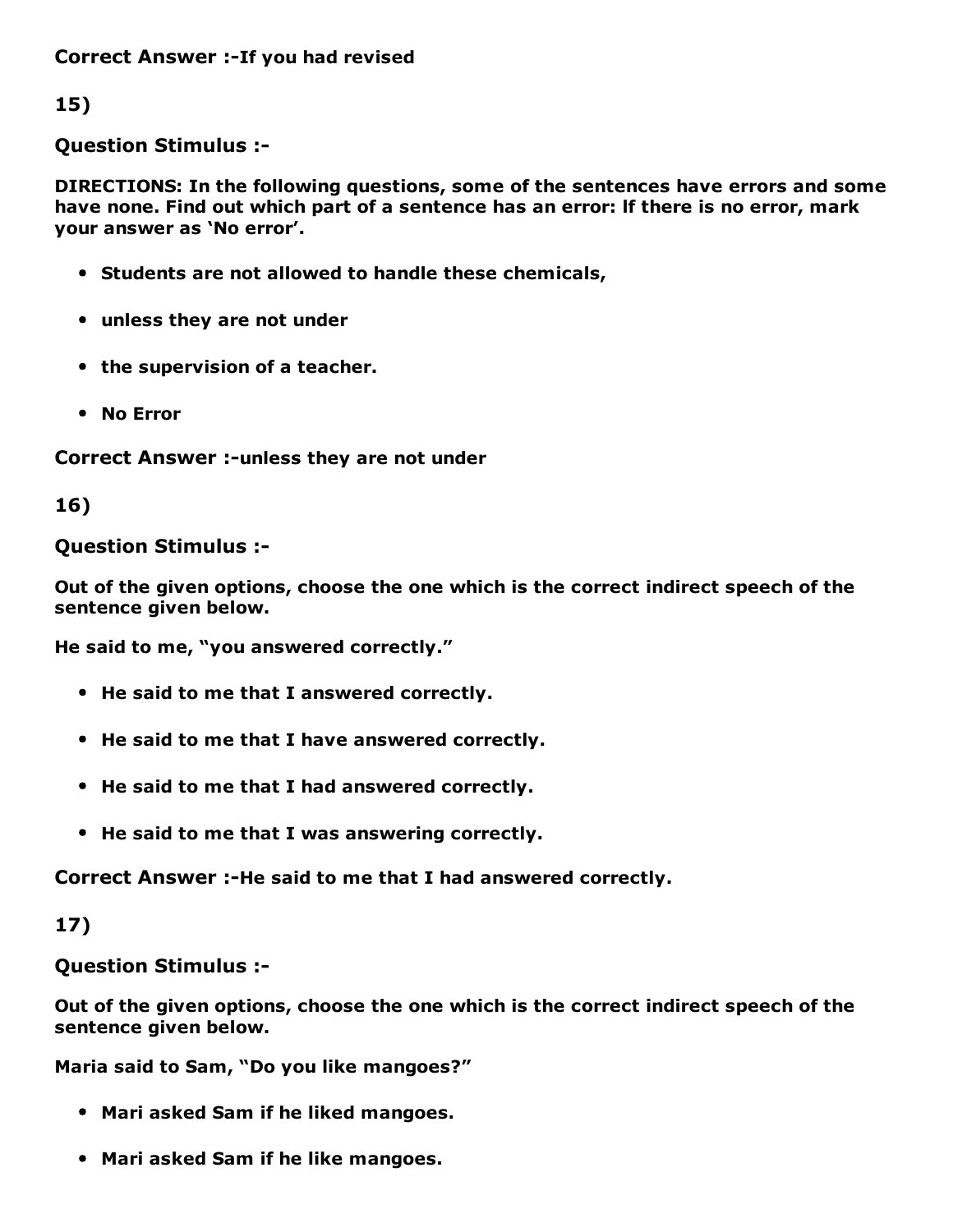- Mari asked Sam if he has liked mangoes.
- Mari asked Sam if he was liking mangoes.

Correct Answer :- Mari asked Sam if he liked mangoes.

18)

Question Stimulus :

Out of the given options, choose the one which is the correct indirect speech of the sentence given below.

John said to David "How often do you go to the theater?"

- John asked David how often he goes to the theater.
- John asked David how often did he went to the theatre.
- John asked David how often he went to the theater.
- John asked David how often he was going to the theater.

Correct Answer :-John asked David how often he went to the theater.

19)

#### Question Stimulus :

Out of the given options, choose the one which is the correct passive voice of the sentence given below.

The old man is ringing the bell.

- The bell has been rung by the old man.
- The bell was being rung by the old man.
- The bell is rung by the old man.
- The bell is being rung by the old man.

Correct Answer :-The bell is being rung by the old man.

20)

Question Stimulus :

Out of the given options, choose the one which is the correct active voice of the sentence given below.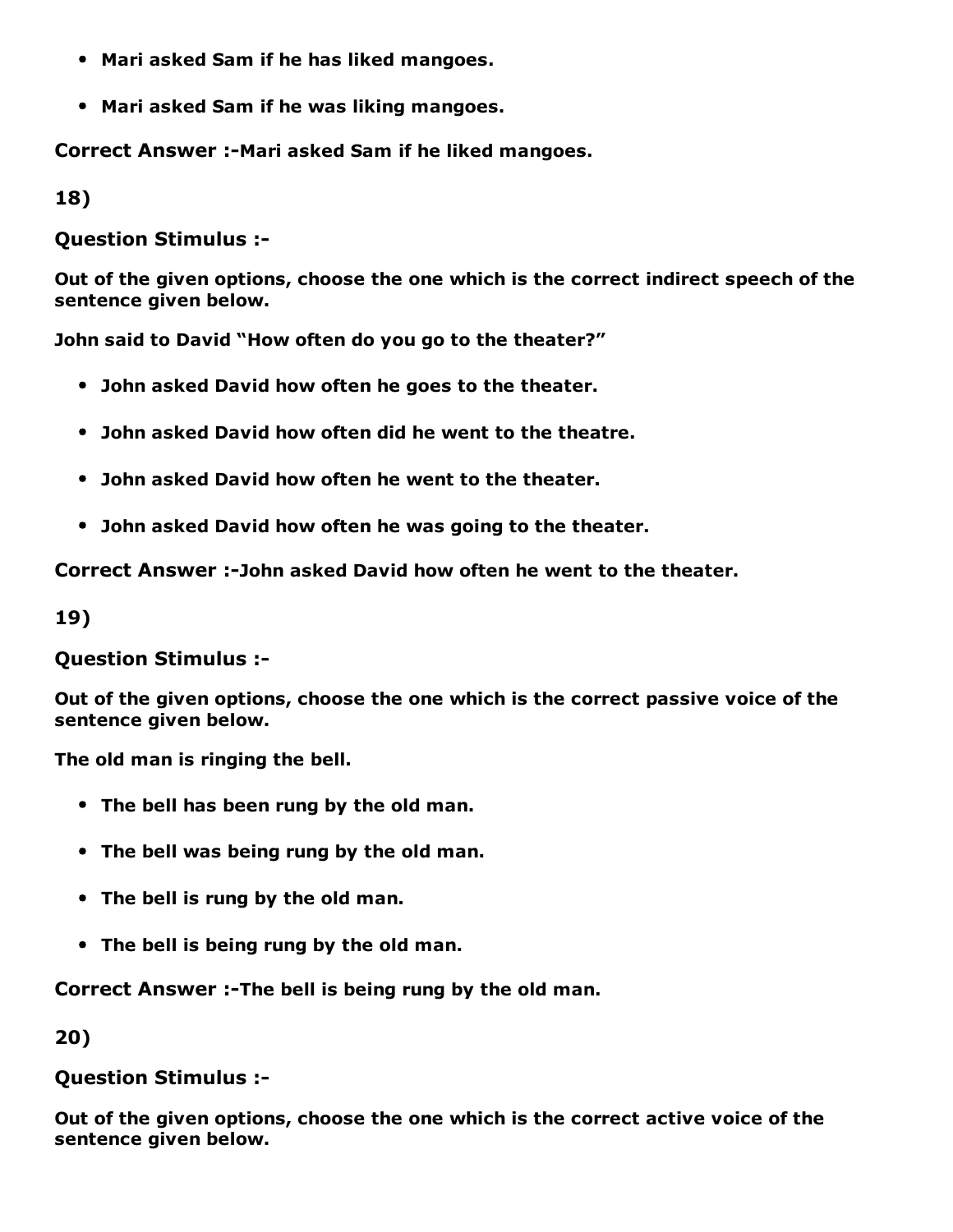He was being taken to the cell by the police.

- The police had been taking him to the cell.
- The police had taken him to the cell.
- The police took him to the cell.
- The police were taking him to the cell.

Correct Answer :-The police were taking him to the cell.

21)

Question Stimulus :

Out of the given options, choose the one which is the correct passive voice of the sentence given below.

The students had not completed the French assignment.

- The French assignment have not been completed by the students.
- The French assignment was not being completed by the students.
- The French assignment was not completed by the students.
- The French assignment had not been completed by the students.

Correct Answer :-The French assignment had not been completed by the students.

22)

Question Stimulus :

Choose the grammatically correct sentence out of the given options.

- Surdas is Milton of India.
- Surdas is the Milton of India.
- Surdas is a Milton of India.
- Surdas is an Milton of India.

Correct Answer :-Surdas is the Milton of India.

23)

Question Stimulus :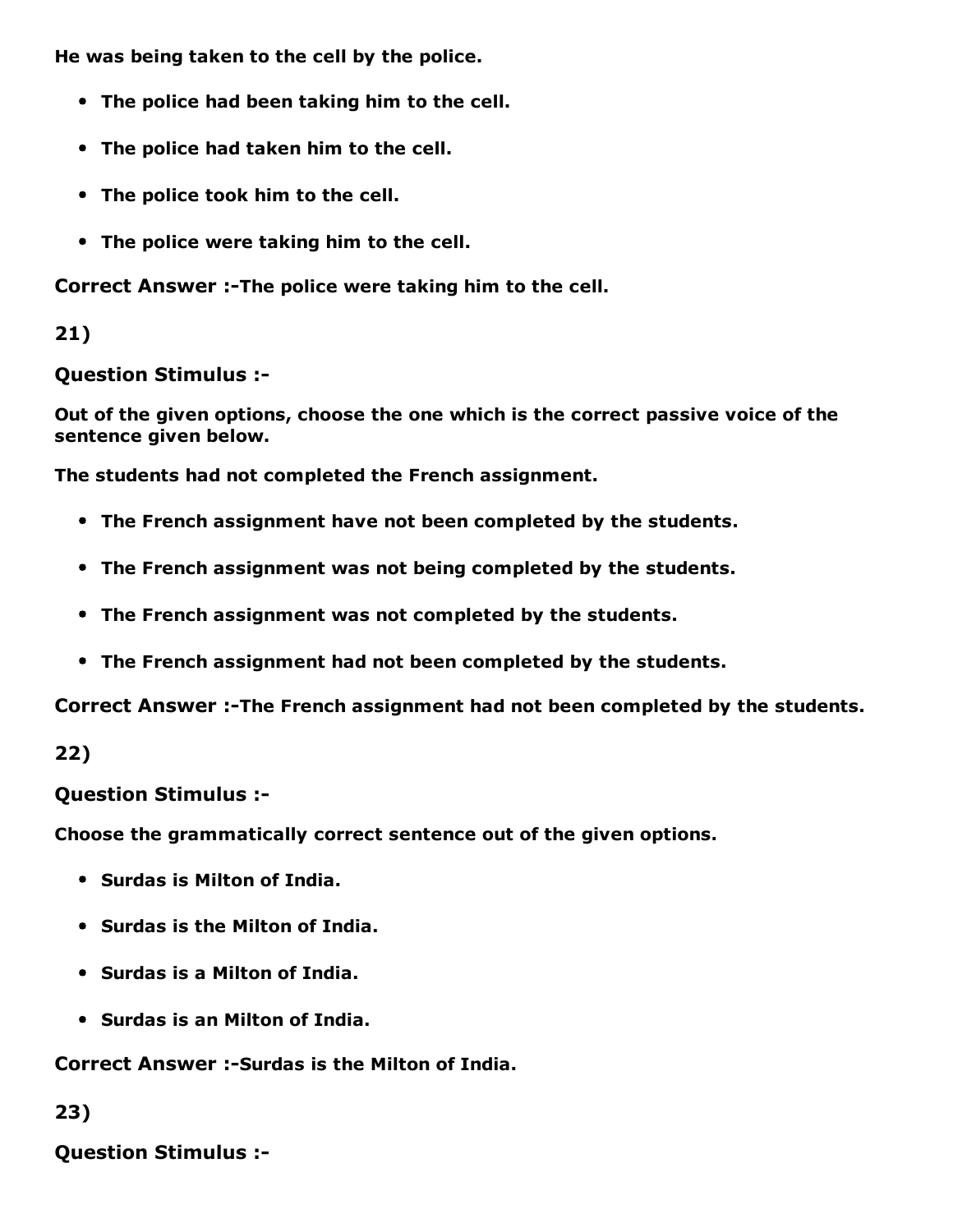Fill in the blank with the correct option.

\_\_\_\_\_ we know about the people who lived here suggests that they had a very sophisticated society.

- Little
- A little
- The little
- Some

**Correct Answer :- The little** 

24)

Question Stimulus :

Fill in the blank with the correct option.

We got \_\_\_\_\_ help from the training scheme.

- a little
- few
- a few
- the little

**Correct Answer :- a little** 

25)

Question Stimulus :

Fill in the blank with the correct option.

She had trained herself to show \_\_\_\_\_\_\_ or no emotion, no matter what happened to her.

- little
- a little
- the little
- few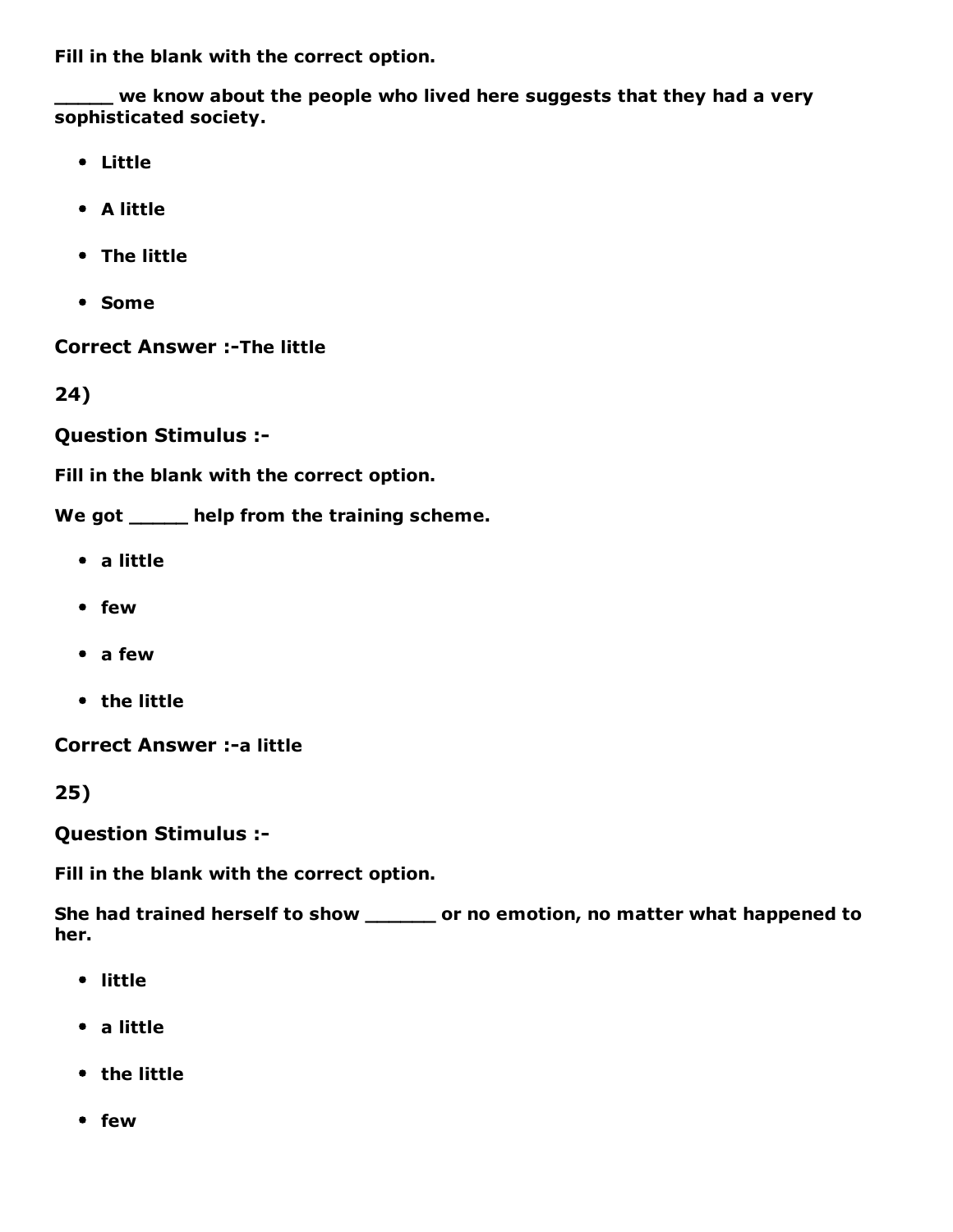**Correct Answer :-little** 

#### 26)

Question Stimulus :

DIRECTIONS: Read the following passage carefully and complete the following sentences.

When we are suddenly confronted with any terrible danger, the change of nature we undergo is equally great. In some cases fear paralyses us. Like animals we stand still, powerless to move a step in fright or to lift a hand in defence of our lives, and sometimes we are seized with panic, and again, act more like the inferior animals than rational beings. On the other hand, frequently in cases of sudden extreme peril, which cannot be escaped by flight, and must be instantly faced, even the most timid men at once as if by miracle, become possessed of the necessary courage, sharp quick apprehension, and swift decision. This is a miracle very common in nature. Man and the inferior animals alike, when confronted with almost certain death 'gather resolution from despair' but there can really be no trace of so debilitating a feeling in the person fighting, or prepared to fight for dear life. At such time the mind is clearer than it has ever been; the nerves are steel, there is nothing felt but a wonderful strength and daring. Looking back at certain perilous moments in my own life, I remember them with a kind of joy, not that there was any joyful excitement then; but because they brought me a new experience - a new nature, as it were and lifted me for a time above himself.

What is the meaning of the word 'peril'?

- Safety
- Danger
- Condition
- Circumstances

Correct Answer :-Danger

27)

Question Stimulus :

DIRECTIONS: Read the following passage carefully and complete the following sentences.

When we are suddenly confronted with any terrible danger, the change of nature we undergo is equally great. In some cases fear paralyses us. Like animals we stand still, powerless to move a step in fright or to lift a hand in defence of our lives, and sometimes we are seized with panic, and again, act more like the inferior animals than rational beings. On the other hand, frequently in cases of sudden extreme peril, which cannot be escaped by flight, and must be instantly faced, even the most timid men at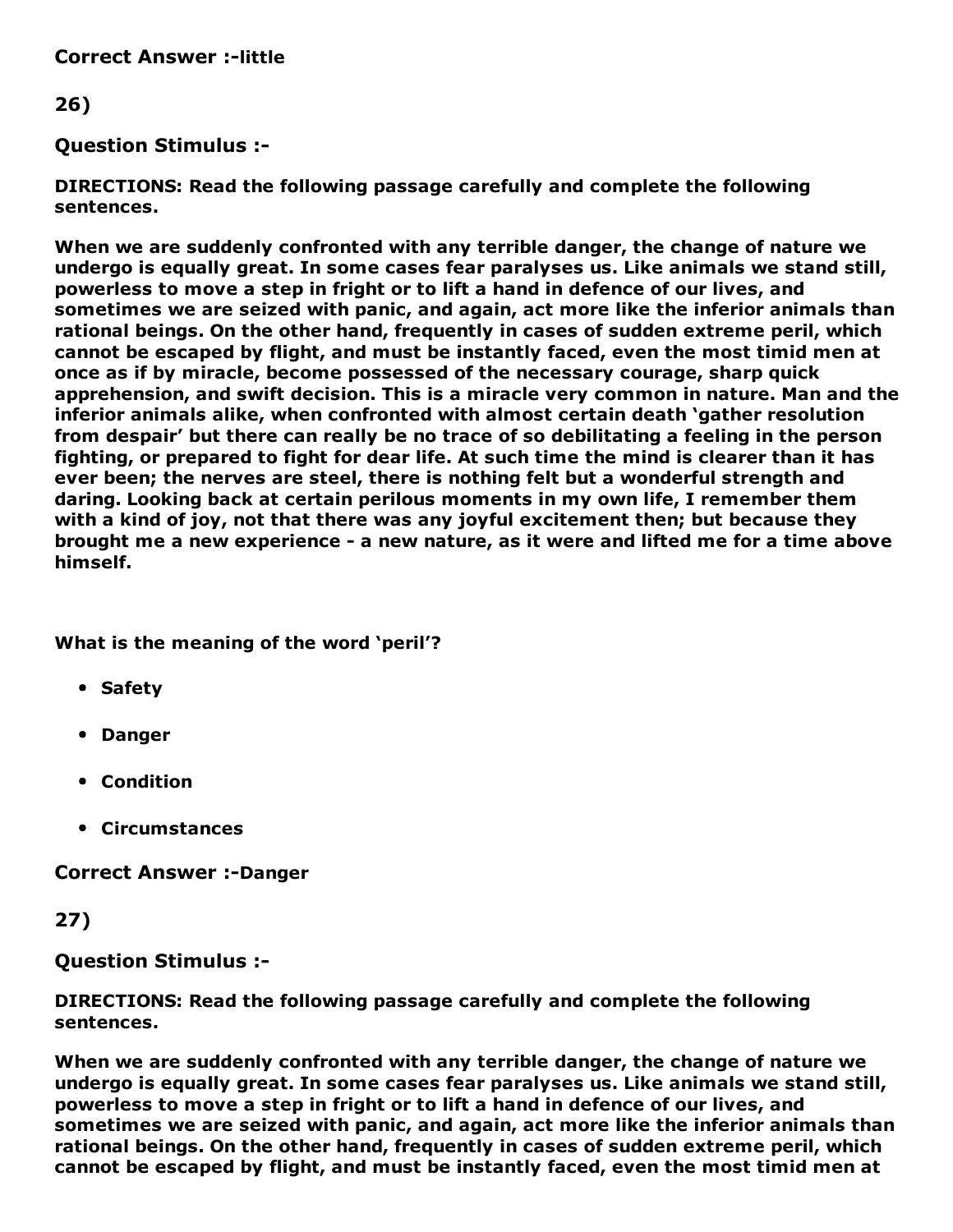once as if by miracle, become possessed of the necessary courage, sharp quick apprehension, and swift decision. This is a miracle very common in nature. Man and the inferior animals alike, when confronted with almost certain death 'gather resolution from despair' but there can really be no trace of so debilitating a feeling in the person fighting, or prepared to fight for dear life. At such time the mind is clearer than it has ever been; the nerves are steel, there is nothing felt but a wonderful strength and daring. Looking back at certain perilous moments in my own life, I remember them with a kind of joy, not that there was any joyful excitement then; but because they brought me a new experience - a new nature, as it were and lifted me for a time above himself.

What would be the synonym of the word 'fright'?

- Calmness
- Terror
- Composure
- Abscond

**Correct Answer :-Terror** 

28)

#### Question Stimulus :

DIRECTIONS: Read the following passage carefully and complete the following sentences.

When we are suddenly confronted with any terrible danger, the change of nature we undergo is equally great. In some cases fear paralyses us. Like animals we stand still, powerless to move a step in fright or to lift a hand in defence of our lives, and sometimes we are seized with panic, and again, act more like the inferior animals than rational beings. On the other hand, frequently in cases of sudden extreme peril, which cannot be escaped by flight, and must be instantly faced, even the most timid men at once as if by miracle, become possessed of the necessary courage, sharp quick apprehension, and swift decision. This is a miracle very common in nature. Man and the inferior animals alike, when confronted with almost certain death 'gather resolution from despair' but there can really be no trace of so debilitating a feeling in the person fighting, or prepared to fight for dear life. At such time the mind is clearer than it has ever been; the nerves are steel, there is nothing felt but a wonderful strength and daring. Looking back at certain perilous moments in my own life, I remember them with a kind of joy, not that there was any joyful excitement then; but because they brought me a new experience - a new nature, as it were and lifted me for a time above himself.

What is does the author wish to convey by the expression ''gather resolution from despair'?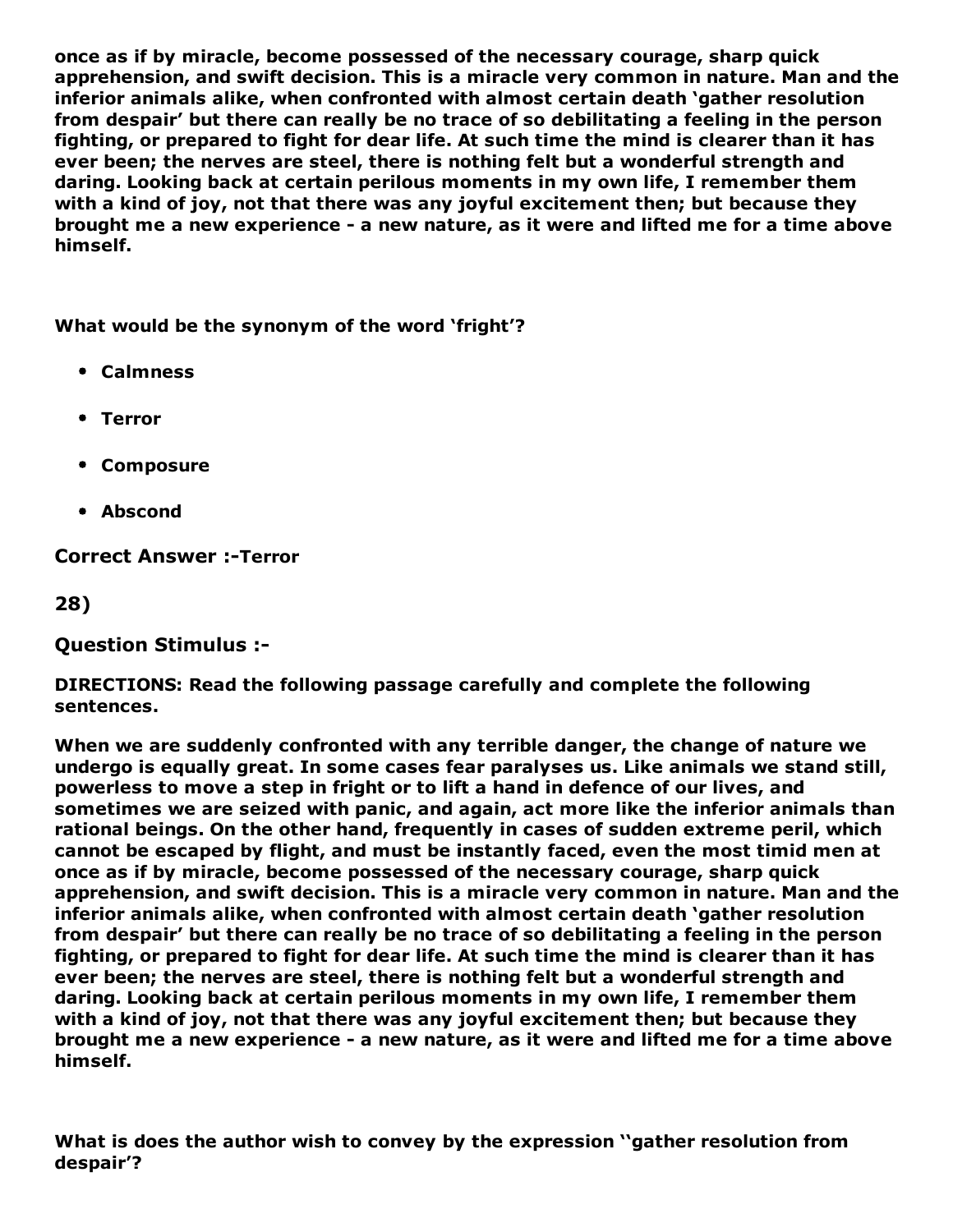- Starts yelling out of panic.
- Become extremely frightened and start trembling.
- Become bold in an extremely fearful or life threatening condition.
- None of the above.

Correct Answer :-Become bold in an extremely fearful or life threatening condition.

29)

#### Question Stimulus :

DIRECTIONS: Read the following passage carefully and complete the following sentences.

When we are suddenly confronted with any terrible danger, the change of nature we undergo is equally great. In some cases fear paralyses us. Like animals we stand still, powerless to move a step in fright or to lift a hand in defence of our lives, and sometimes we are seized with panic, and again, act more like the inferior animals than rational beings. On the other hand, frequently in cases of sudden extreme peril, which cannot be escaped by flight, and must be instantly faced, even the most timid men at once as if by miracle, become possessed of the necessary courage, sharp quick apprehension, and swift decision. This is a miracle very common in nature. Man and the inferior animals alike, when confronted with almost certain death 'gather resolution from despair' but there can really be no trace of so debilitating a feeling in the person fighting, or prepared to fight for dear life. At such time the mind is clearer than it has ever been; the nerves are steel, there is nothing felt but a wonderful strength and daring. Looking back at certain perilous moments in my own life, I remember them with a kind of joy, not that there was any joyful excitement then; but because they brought me a new experience - a new nature, as it were and lifted me for a time above himself.

What is the similarity between animals and human beings?

- In case of sudden fear both are unable to respond or react.
- Both fight fearlessly with any kind of danger and enemy.
- Both run away when confronted with sudden danger.
- None of the above.

Correct Answer :-In case of sudden fear both are unable to respond or react.

30)

Question Stimulus :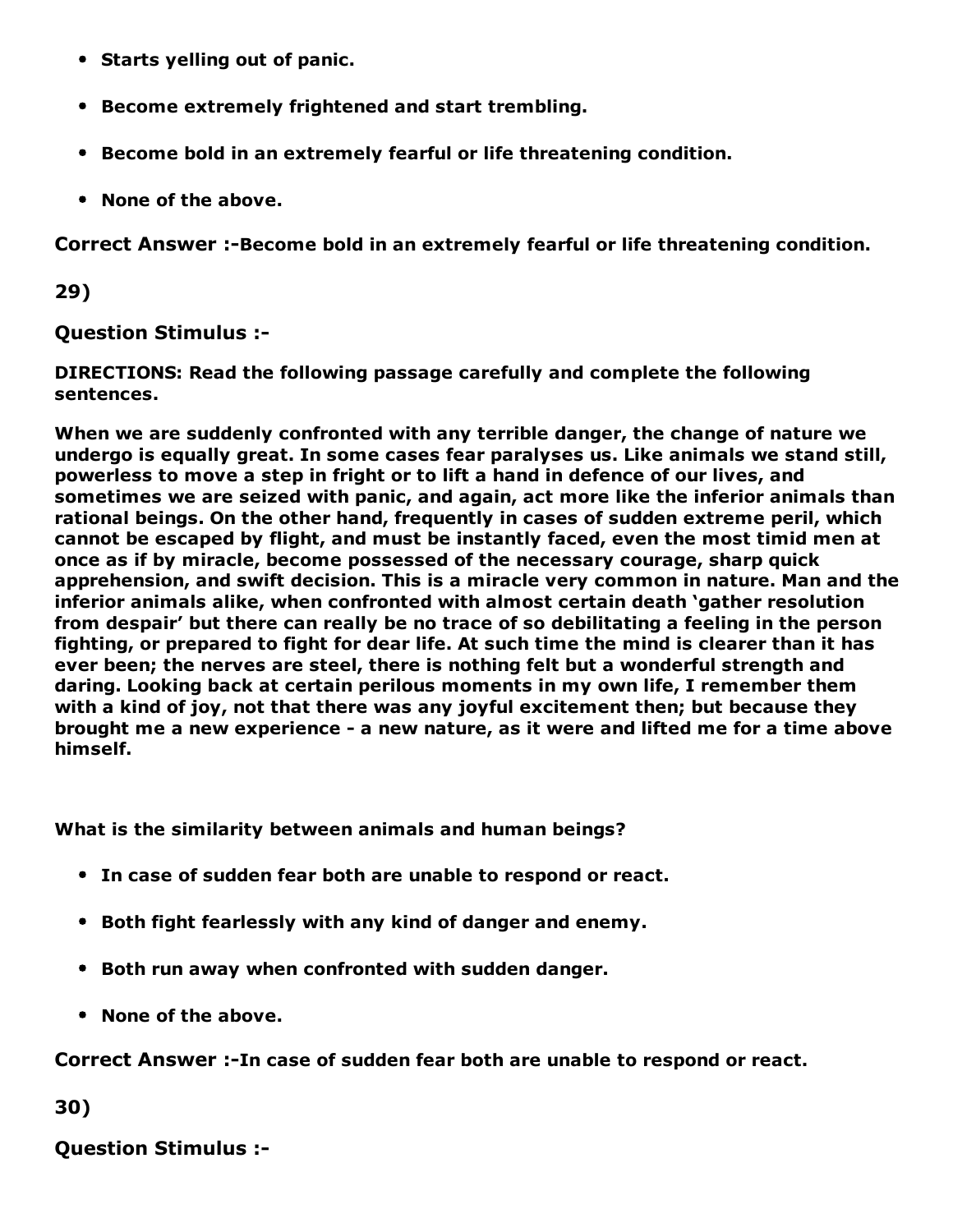DIRECTIONS: Read the following passage carefully and complete the following sentences.

When we are suddenly confronted with any terrible danger, the change of nature we undergo is equally great. In some cases fear paralyses us. Like animals we stand still, powerless to move a step in fright or to lift a hand in defence of our lives, and sometimes we are seized with panic, and again, act more like the inferior animals than rational beings. On the other hand, frequently in cases of sudden extreme peril, which cannot be escaped by flight, and must be instantly faced, even the most timid men at once as if by miracle, become possessed of the necessary courage, sharp quick apprehension, and swift decision. This is a miracle very common in nature. Man and the inferior animals alike, when confronted with almost certain death 'gather resolution from despair' but there can really be no trace of so debilitating a feeling in the person fighting, or prepared to fight for dear life. At such time the mind is clearer than it has ever been; the nerves are steel, there is nothing felt but a wonderful strength and daring. Looking back at certain perilous moments in my own life, I remember them with a kind of joy, not that there was any joyful excitement then; but because they brought me a new experience - a new nature, as it were and lifted me for a time above himself.

Which word in the passage means 'a very lucky event that is surprising and unexpected'?

- Apprehension
- Confronted
- Miracle
- Timid

**Correct Answer :-Miracle** 

**Topic:- Hindi** 1)

#### Question Stimulus :

निम्नलिखित गद्यांश को ध्यानपूर्वक पढ़कर उनके नीचे दिये गये बहुविकल्पी प्रश्नों में सही विकल्प का चयन करें।

'सादा जीवन उच्च विचार'- यह मुहावरा सुनने में कितना मनमोहक है, परंतु इसके अनुरूप जीवन को ढालना अत्यंत कठिन है। इस मुहावरे को साकार कर जीवन में उतारने वाले डॉ. सर्वपल्ली राधाकृष्णन उन महापुरूषों की श्रेणी में आते हैं जिनकी कथनी और करनी में कोई अंतर न था। वे जो कहते थे, उसे करके ही दम लेते थे। डॉ. राधाकृष्णन ने जीवन को कठिन तपस्या के रूप में लिया और स्वयं को इसकी आग में तपाकर कुंदन बना लिया। तदंतर उनकी चमक से सम्पूर्ण विश्व प्रकाशित हो उठा। वे किसी राजनैतिक दल अथवा जोशीले भाषणों के बल पर दुनिया में पूजनीय नहीं हुये, बल्कि उन्होंने इस सम्मान और ऊँचाइयों को अपनी योग्यता के बल पर प्राप्त किया। उनका जीवन एक शिक्षक के रूप में आरंभ हुआ था, लेकिन अपनी बौद्धिकता और योग्यता के बल पर उन्होन एक महान दार्शनिक और लेखक के रूप में ख्याति अर्जित की। साथ ही वे एक ओजस्वी वक्ता के रूप में पहचाने गए। जब डॉ. राधाकृष्णन राष्ट्रपति पद पर आसीन हुए तो उन्हें दस हजार रूपये मासिक वेतन मिलता था। लेकिन वे मात्र ढाई हजार रूपये मासिक वेतन लेते थे। उनके वेतन की शेष राशि देश की उन्नति राशि विकास कार्यो में खर्च होती थी। डॉ. राधाकृष्णन देश के प्रति समर्पित थे।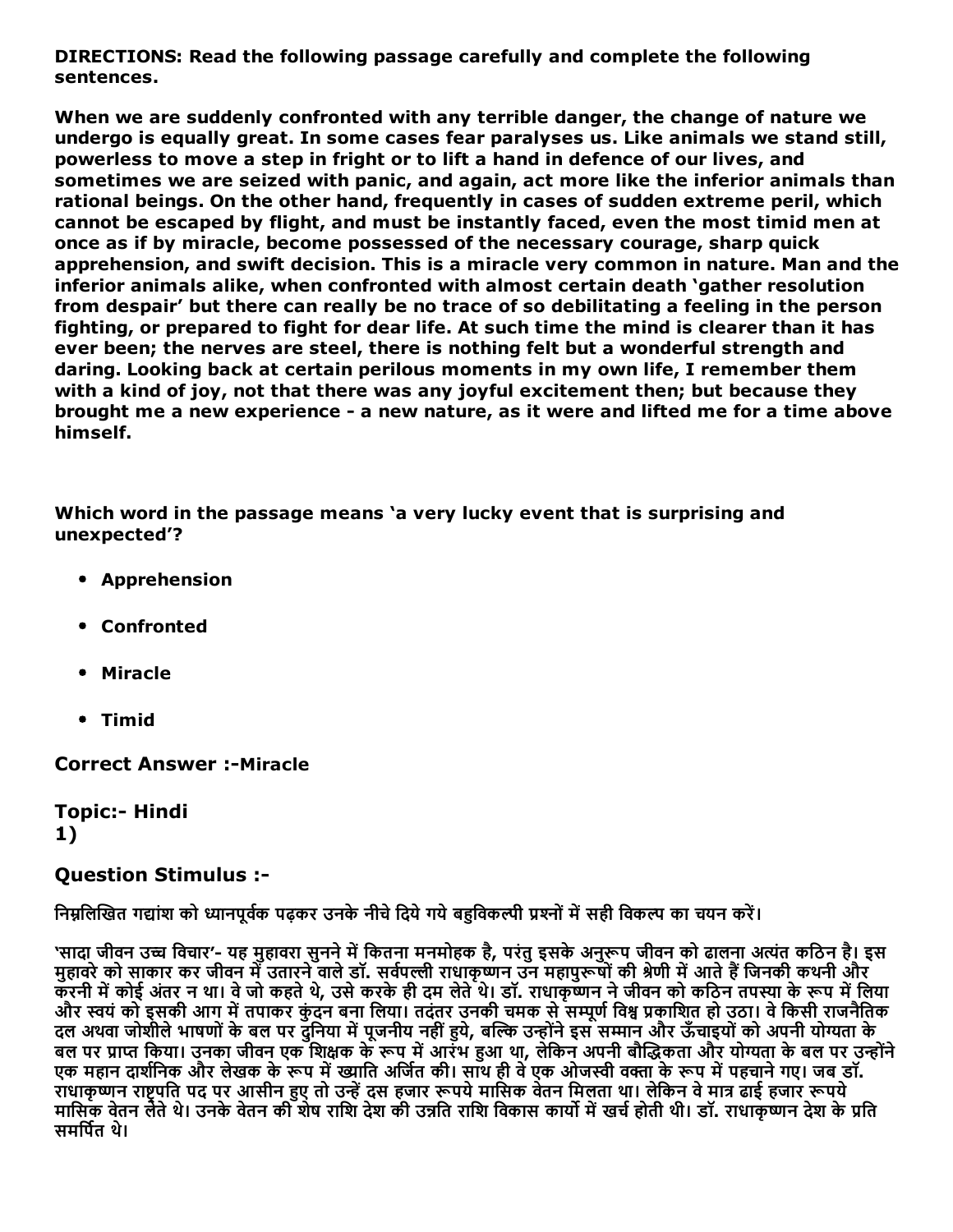डॉ. राधाकृष्णन का जीवन किस रूप में प्रारंभ हुआ था?

- दार्शनिक
- लेखक
- शिक्षक
- $\bullet$  वक्ता

Correct Answer :-शिक्षक

### 2)

#### Question Stimulus :

निम्नलिखित गद्यांश को ध्यानपूर्वक पढ़कर उनके नीचे दिये गये बहुविकल्पी प्रश्नों में सही विकल्प का चयन करें।

'सादा जीवन उच्च विचार'- यह मुहावरा सुनने में कितना मनमोहक है, परंतु इसके अनुरूप जीवन को ढालना अत्यंत कठिन है। इस सादने को उत्तर कर जीवन में उतारने वाले डॉ. सर्वपल्ली राधाकृष्णन उन महापुरूषों की श्रेणी में आते हैं जिनकी कथनी और करनी में कोई अंतर न था। वे जो कहते थे, उसे करके ही दम लेते थे। डॉ. राधाकृष्णन ने जीवन को कठिन तपस्या के रूप में लिया और स्वयं को इसकी आग में तपाकर कुंदन बना लिया। तदंतर उनकी चमक से सम्पूर्ण विश्व प्रकाशित हो उठा। वे किसी राजनैतिक दल अथवा जोशीले भाषणों के बल पर दुनिया में पूजनीय नहीं हुये, बल्कि उन्होंने इस सम्मान और ऊँचाइयों को अपनी योग्यता के बल पर प्राप्त किया। उनका जीवन एक शिक्षक के रूप में आरंभ हुआ था, लेकिन अपनी बौद्धिकता और योग्यता के बल पर उन्होन एक महान दार्शनिक और लेखक के रूप में ख्याति अर्जित की। साथ ही वे एक ओजस्वी वक्ता के रूप में पहचाने गए। जब डॉ. राधाकृष्णन राष्ट्रपति पद पर आसीन हुए तो उन्हें दस हजार रूपये मासिक वेतन मिलता था। लेकिन वे मात्र ढाई हजार रूपय मासिक वेतन लेते थे। उनके वेतन की शेष राशि देश की उन्नति राशि विकास कार्या में खर्च होती थी। डॉ. राधाकृष्णन देश के प्रति समर्पित थे।

डॉ. राधाकृष्णन अपने किस गुण के कारण दुनिया में पूजनीय हुए?

- ओज㙲Āी वꛟा केकारण
- यो㫯ता केकारण
- लेखन केकारण
- दार्शनिक होने के कारण

Correct Answer :-योग्यता के कारण

#### 3)

#### Question Stimulus :

निम्नलिखित गद्यांश को ध्यानपूर्वक पढ़कर उनके नीचे दिये गये बहुविकल्पी प्रश्नों में सही विकल्प का चयन करें।

'सादा जीवन उच्च विचार'- यह मुहावरा सुनने में कितना मनमोहक है, परंतु इसके अनुरूप जीवन को ढालना अत्यंत कठिन है। इस मुहावरे को साकार कर जीवन में उतारने वाले डॉ. सर्वपल्ली राधाकृष्णन उन महापुरूषों की श्रेणी में आते हैं जिनकी कथनी और करनी में कोई अंतर न था। वे जो कहते थे, उसे करके ही दम लेते थे। डॉ. राधाकृष्णन ने जीवन को कठिन तपस्या के रूप में लिया और स्वयं को इसकी आग में तपाकर कंदन बना लिया। तदंतर उनकी चमक से सम्पर्ण विश्व प्रकाशित हो उठा। वे किसी राजनैतिक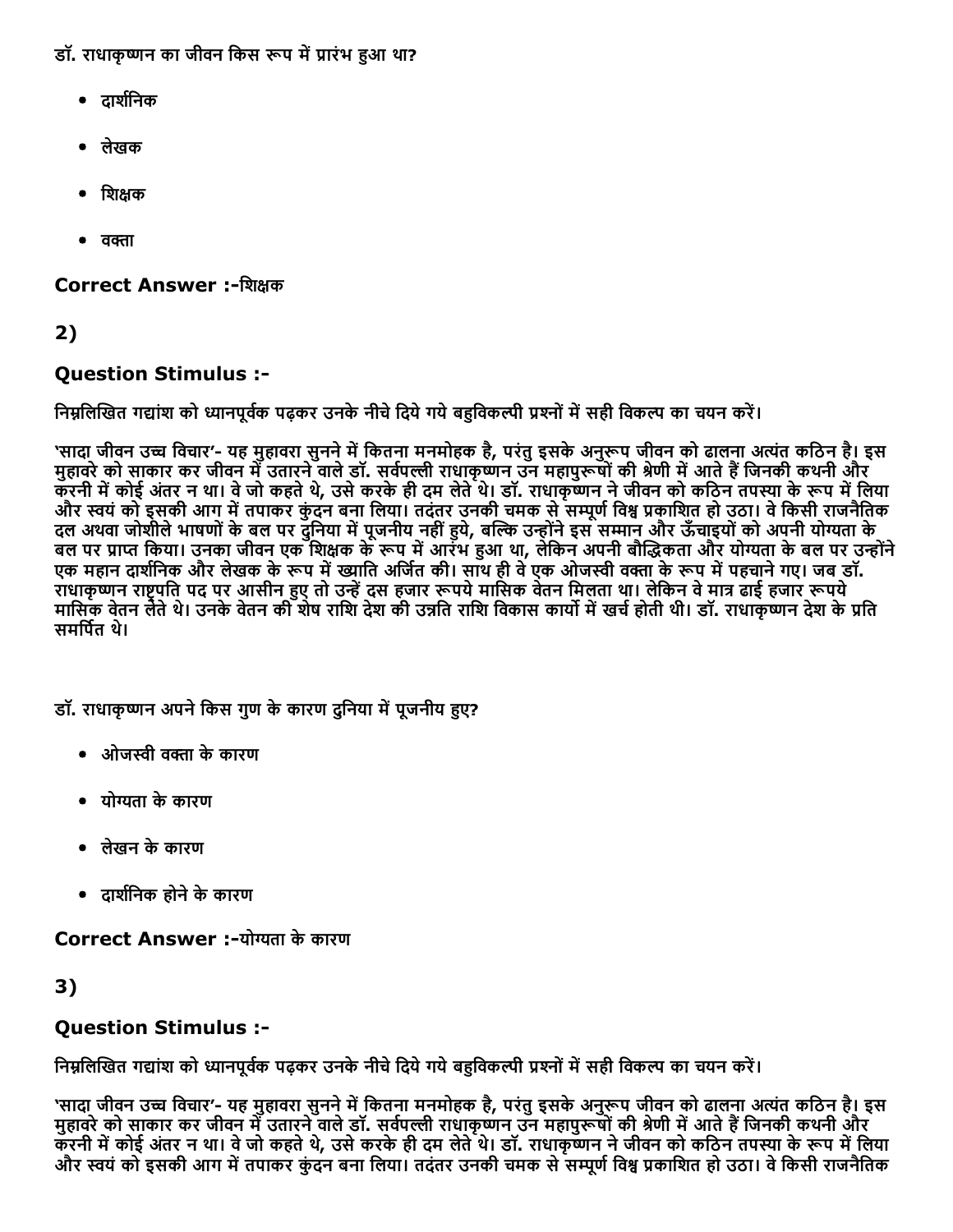दल अथवा जोशीले भाषणों के बल पर दुनिया में पूजनीय नहीं हुये, बल्कि उन्होंने इस सम्मान और ऊँचाइयों को अपनी योग्यता के बल पर प्राप्त किया। उनका जीवन एक शिक्षक के रूप में आरंभ हुआ था, लेकिन अपनी बौद्धिकता और योग्यता के बल पर उन्होन एक महान दार्शनिक और लेखक के रूप में ख्याति अर्जित की। साथ ही वे एक ओजस्वी वक्ता के रूप में पहचाने गए। जब डॉ. राधाकृष्णन राष्ट्रपति पद पर आसीन हुए तो उन्हें दस हजार रूपये मासिक वेतन मिलता था। लेकिन वे मात्र ढाई हजार रूपय मासिक वेतन लेते थे। उनके वेतन की शेष राशि देश की उन्नति राशि विकास कार्या में खर्च होती थी। डॉ. राधाकृष्णन देश के प्रति समर्पित थे।

डॉ. राधाकृष्णन जब राष्ट्रपति पद पर थे तब उनके वेतन की शेष राषि किस कार्य में खर्च होती थी?

- देश की उन्नति और विकास कार्यों में
- राष्ट्रपति भवन के रखरखाव में
- बैंक के खाते में जमा होती थी
- परिवार के जीवन यापन में

Correct Answer :-देश की उन्नति और विकास कार्यों में

#### 4)

#### Question Stimulus :

निम्नलिखित गद्यांश को ध्यानपूर्वक पढ़कर उनके नीचे दिये गये बहुविकल्पी प्रश्नों में सही विकल्प का चयन करें।

'सादा जीवन उच्च विचार'- यह मुहावरा सुनने में कितना मनमोहक है, परंतु इसके अनुरूप जीवन को ढालना अत्यंत कठिन है। इस मुहावरे को साकार कर जीवन में उतारने वाले डॉ. सर्वपल्ली राधाकृष्णन उन महापुरूषों की श्रेणी में आते हैं जिनकी कथनी और करनी में कोई अंतर न था। वे जो कहते थे, उसे करके ही दम लेते थे। डॉ. राधाकृष्णन ने जीवन को कठिन तपस्या के रूप में लिया और स्वयं को इसकी आग में तपाकर कुंदन बना लिया। तदंतर उनकी चमक से सम्पूर्ण विश्व प्रकाशित हो उठा। वे किसी राजनैतिक दल अथवा जोशीले भाषणों के बल पर दुनिया में पूजनीय नहीं हुये, बल्कि उन्होंने इस सम्मान और ऊँचाइयों को अपनी योग्यता के बल पर प्राप्त किया। उनका जीवन एक शिक्षक के रूप में आरंभ हुआ था, लेकिन अपनी बौद्धिकता और योग्यता के बल पर उन्होन या के प्राप्त करने का बार की साथ है के रूप में ख्याति अर्जित की। साथ ही वे एक ओजस्वी वक्ता के रूप में पहचाने गए। जब डॉ. राधाकृष्णन राष्ट्रपति पद पर आसीन हुए तो उन्हें दस हजार रूपये मासिक वेतन मिलता था। लेकिन वे मात्र ढाई हजार रूपये मासिक वेतन लेते थे। उनके वेतन की शेष राशि देश की उन्नति राशि विकास कार्यो में खर्च होती थी। डॉ. राधाकृष्णन देश के प्रति समर्पित थे।

'समर्पित' शब्द में प्रत्यय है-

- त
- ∙ पित
- ईत
- इत

#### Correct Answer :-इत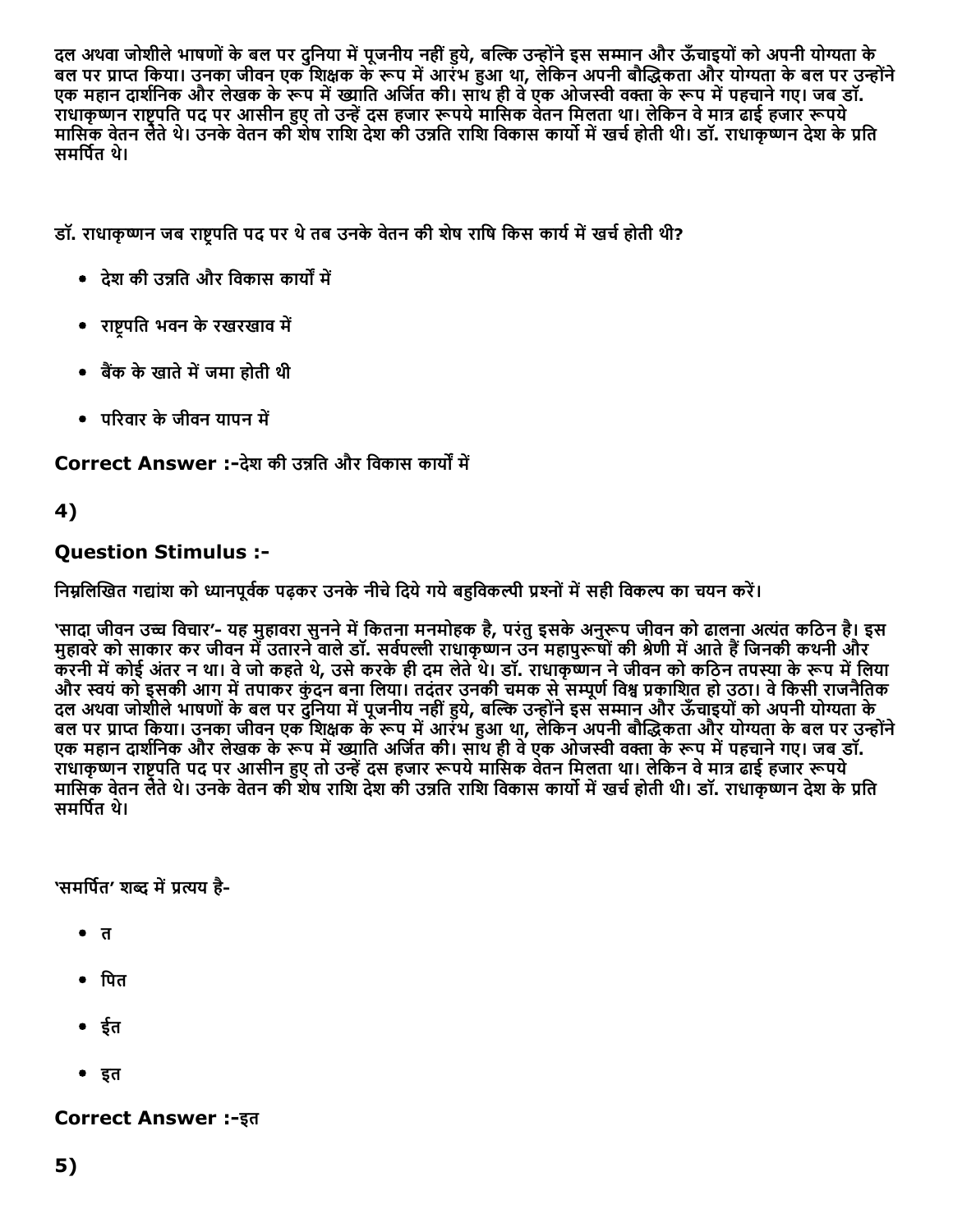#### Question Stimulus :

निम्नलिखित गद्यांश को ध्यानपूर्वक पढ़कर उनके नीचे दिये गये बहविकल्पी प्रश्नों में सही विकल्प का चयन करें।

'सादा जीवन उच्च विचार'- यह मुहावरा सुनने में कितना मनमोहक है, परंतु इसके अनुरूप जीवन को ढालना अत्यंत कठिन है। इस मुहावरे को साकार कर जीवन में उतारने वाले डॉ. सर्वपल्ली राधाकृष्णन उन महापुरूषों की श्रेणी में आते हैं जिनकी कथनी और करनी में कोई अंतर न था। वे जो कहते थे, उसे करके ही दम लेते थे। डॉ. राधाकृष्णन ने जीवन को कठिन तपस्या के रूप में लिया और स्वयं को इसकी आग में तपाकर कुंदन बना लिया। तदंतर उनकी चमक से सम्पूर्ण विश्व प्रकाशित हो उठा। वे किसी राजनैतिक दल अथवा जोशीले भाषणों के बल पर दुनिया में पूजनीय नहीं हुये, बल्कि उन्होंने इस सम्मान और ऊँचाइयों को अपनी योग्यता के बल पर प्राप्त किया। उनका जीवन एक शिक्षक के रूप में आरंभ हुआ था, लेकिन अपनी बौद्धिकता और योग्यता के बल पर उन्होंन एक महान दाशेनिक और लेखक के रूप में ख्याति अर्जित की। साथ ही वे एक ओजस्वी वक्ता के रूप में पहचाने गए। जब डॉ. राधाकृष्णन राष्ट्रपति पद पर आसीन हुए तो उन्हें दस हजार रूपये मासिक वेतन मिलता था। लेकिन वे मात्र ढाई हजार रूपय मासिक वेतन लेते थे। उनके वेतन की शेष राशि देश की उन्नति राशि विकास कार्या में खर्च होती थी। डॉ. राधाकृष्णन देश के प्रति समर्पित थे।

इस गद्यांश के लिए उपयुक्त शीर्षक है-

- सादा जीवन, उच्च विचार
- राष्ट्रपति राधाकृष्णन
- महान दार्शनिक
- डॉ. राधाकष्णन-एक विराट व्यक्तित्व

Correct Answer :-डॉ. राधाकृष्णन-एक विराट व्यक्तित्व

#### 6)

#### Question Stimulus :

निम्नलिखित काव्यांश को ध्यानपूर्वक पढ़कर उनके नीचे दिये गये बहविकल्पी प्रश्नों में सही विकल्प का चयन करें।

गाकर गीत िवरह केतटनी

वगेवती बहती जाती है

दिल हल्का कर लेने को

उपलों से कुछ कहती जाती है।

तट पर एक गुलाब सोचता,

''देते स्वर यदि मुझे विधाता,

अपनेपतझर केसपनोंका ,

मैं भी जग को गीत सनाता।''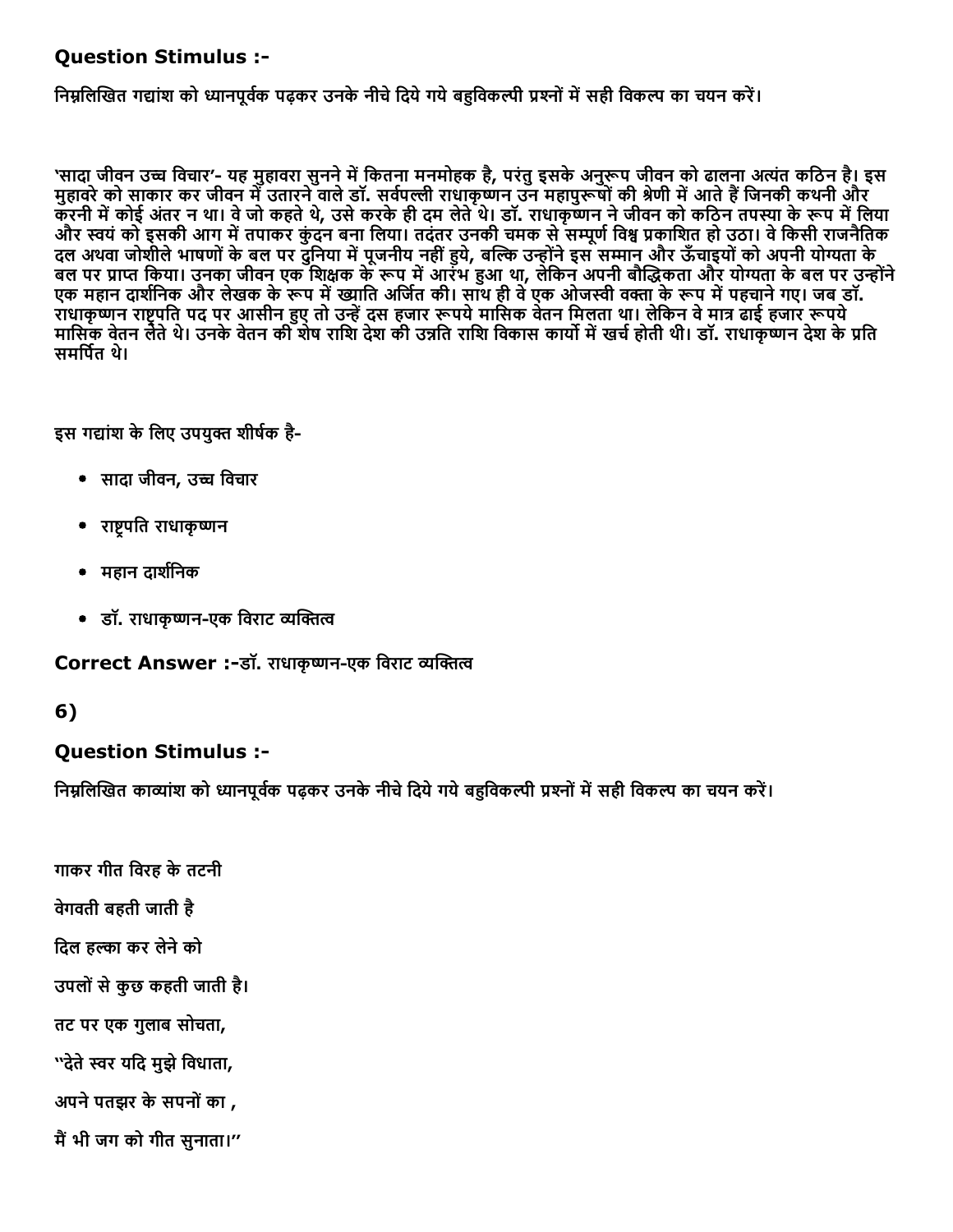गा-गाकर बह रही निर्झरी, पाटल मूक खड़ा हैतट पर गीत, अगीत, कौन सुंदर है?

नदी गीत गा रही है

- ेम के
- िमलन के
- िवरह के
- भ芤ꛟ के

Correct Answer :िवरह के

## 7)

## Question Stimulus :

निम्नलिखित काव्यांश को ध्यानपूर्वक पढ़कर उनके नीचे दिये गये बहुविकल्पी प्रश्नों में सही विकल्प का चयन करें।

गाकर गीत िवरह केतटनी वगेवती बहती जाती है दिल हल्का कर लेने को उपलों से कुछ कहती जाती है। तट पर एक गुलाब सोचता, ''देते स्वर यदि मुझे विधाता, अपने पतझर के सपनों का , मैं भी जग को गीत सुनाता।'' गा-गाकर बह रही निर्झरी, पाटल मूक खड़ा हैतट पर गीत, अगीत, कौन सुंदर है?

नदी अपना दिल हल्का करती है-

िनरंतर वािहत होकर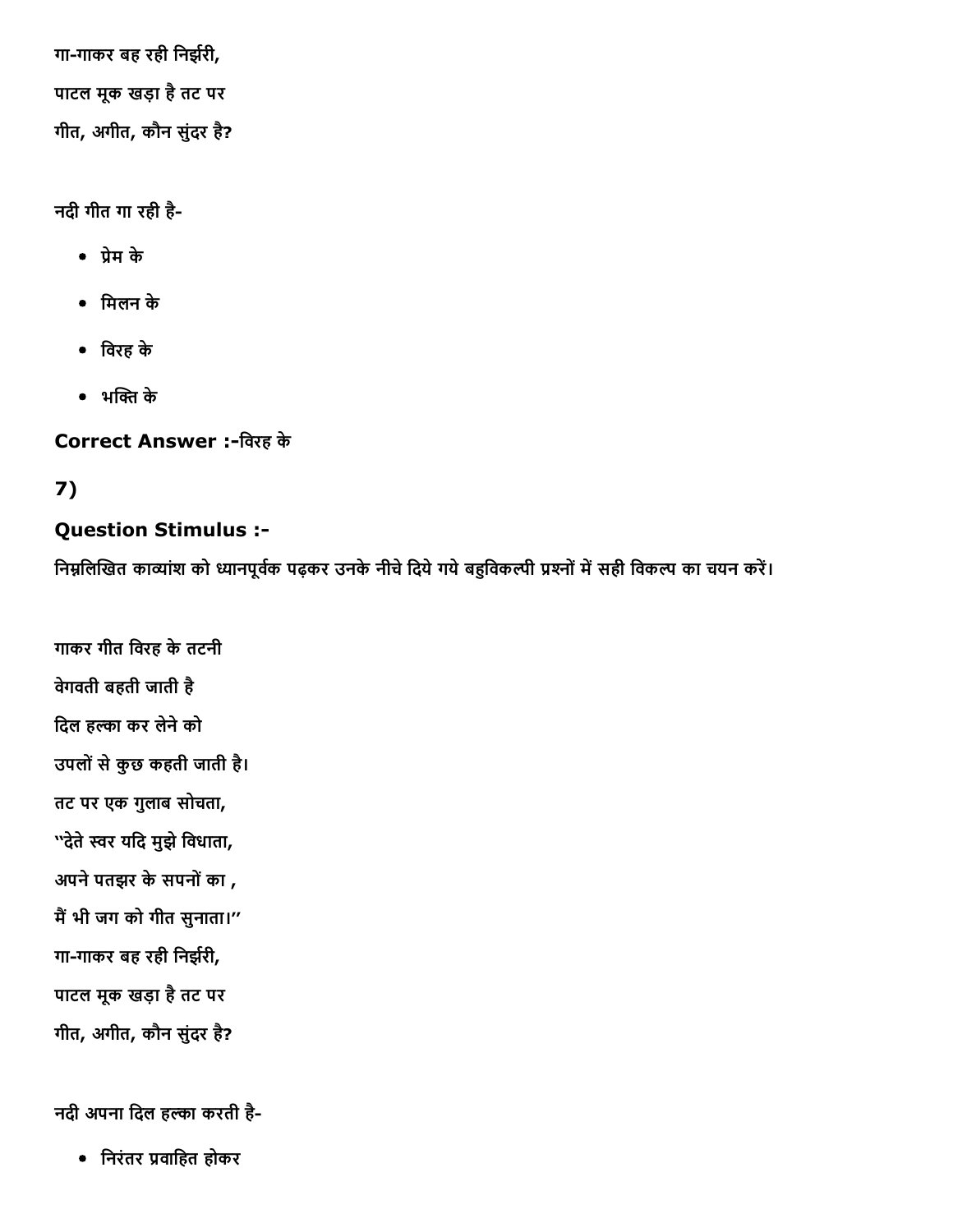- गुलाब सेबातचीत कर
- मनुष्य से बातचीत द्वारा
- तटोंसेबातचीत 揠ारा

Correct Answer :-निरंतर प्रवाहित होकर

8)

### Question Stimulus :

निम्नलिखित काव्यांश को ध्यानपूर्वक पढ़कर उनके नीचे दिये गये बहुविकल्पी प्रश्नों में सही विकल्प का चयन करें।

गाकर गीत िवरह केतटनी वगेवती बहती जाती है दिल हल्का कर लेने को उपलों से कुछ कहती जाती है। तट पर एक गुलाब सोचता, ''देते स्वर यदि मुझे विधाता, अपने पतझर के सपनों का , मैं भी जग को गीत सुनाता।'' गा-गाकर बह रही निर्झरी, पाटल मूक खड़ा हैतट पर गीत, अगीत, कौन सुंदर है?

गुलाब का हृदय व्यथित है, क्योंकि-

- वह नदी की तरह वािहत नहींहो सकता
- ईश्वर ने उसे चुभने के लिए कांटे दिये हैं
- ईश्वर ने उसे बोलने की शक्ति नहीं दी
- ईश्वर ने उसका जीवन क्षणभंगुर बनाया

Correct Answer :-ईश्वर ने उसे बोलने की शक्ति नहीं दी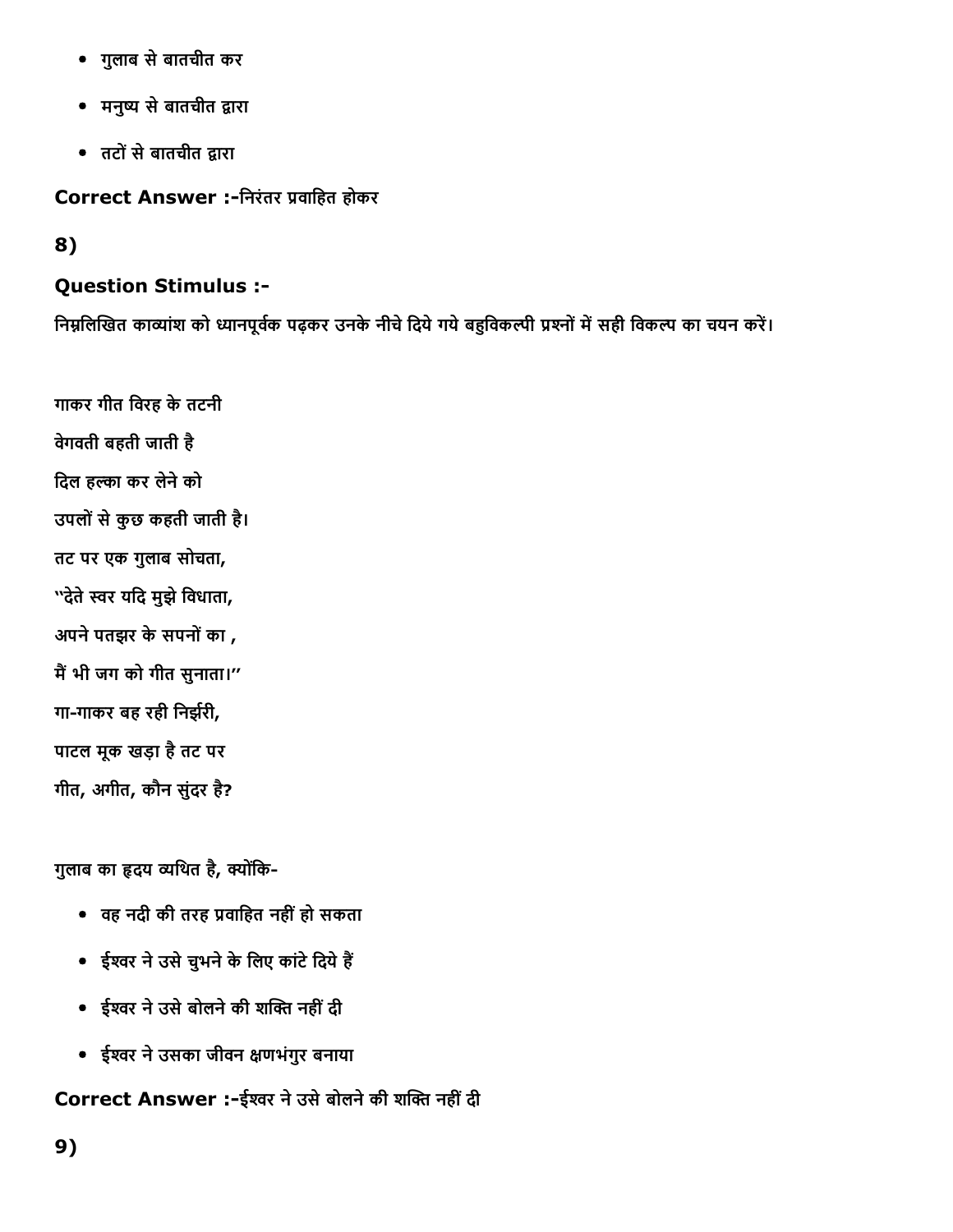#### Question Stimulus :

निम्नलिखित काव्यांश को ध्यानपूर्वक पढ़कर उनके नीचे दिये गये बहुविकल्पी प्रश्नों में सही विकल्प का चयन करें।

गाकर गीत िवरह केतटनी वगेवती बहती जाती है दिल हल्का कर लेने को उपलों से कुछ कहती जाती है। तट पर एक गुलाब सोचता, ''देते स्वर यदि मुझे विधाता, अपने पतझर के सपनों का , मैं भी जग को गीत सुनाता।" गा-गाकर बह रही निर्झरी, पाटल मूक खड़ा हैतट पर गीत, अगीत, कौन सुंदर है?

'पतझर के सपनों का गीत' कौन किसे सुनाना चाहता है?

- गुलाबनदी को
- गुलाब-संसार को
- गुलाब- ईश्वर को
- गुलाब कांटो को

Correct Answer :-गुलाब-संसार को

### 10)

#### Question Stimulus :

निम्नलिखित काव्यांश को ध्यानपूर्वक पढ़कर उनके नीचे दिये गये बहुविकल्पी प्रश्नों में सही विकल्प का चयन करें।

गाकर गीत िवरह केतटनी वगेवती बहती जाती है दिल हल्का कर लेने को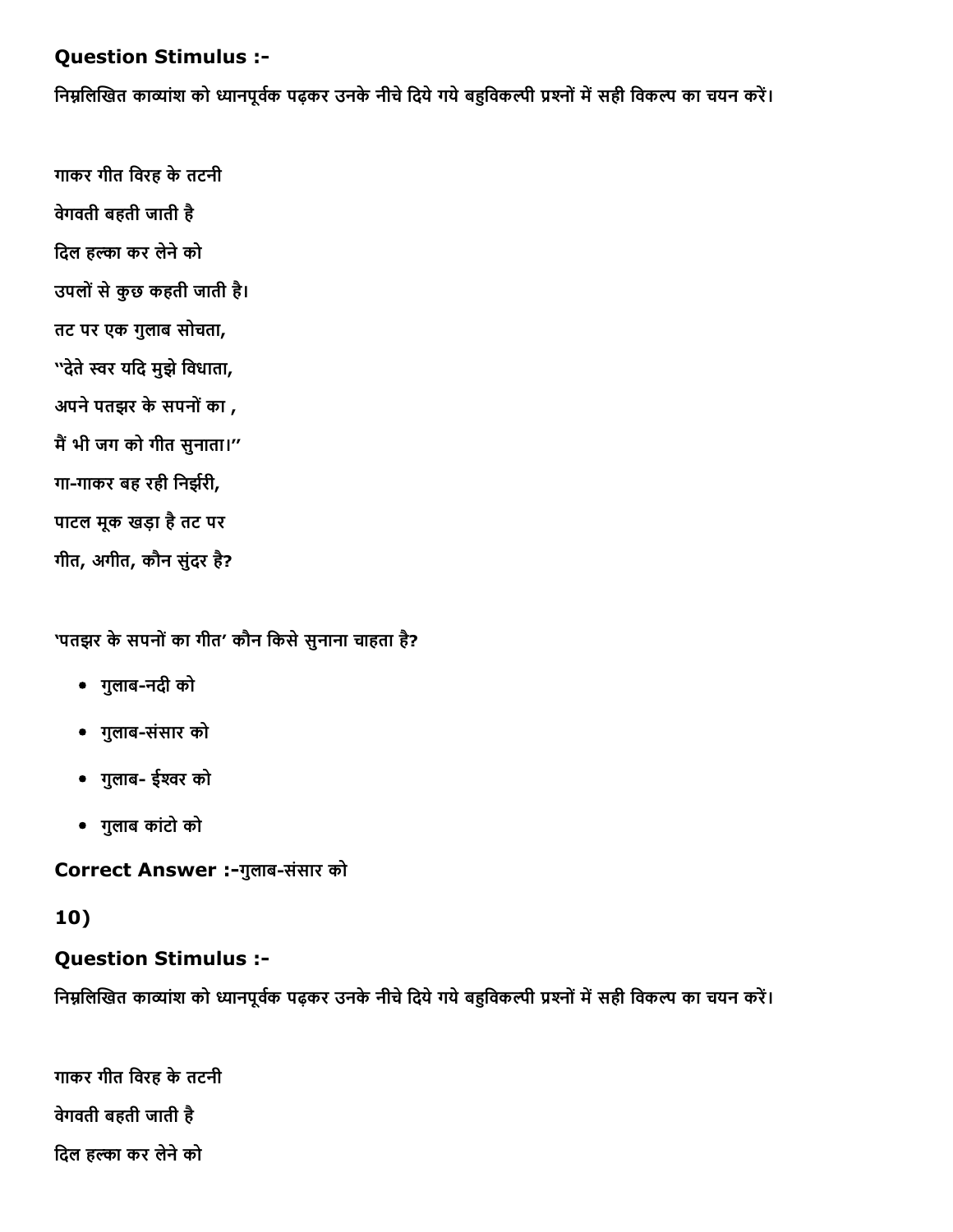उपलों से कुछ कहती जाती है। तट पर एक गुलाब सोचता, ''देते स्वर यदि मुझे विधाता, अपने पतझर के सपनों का , मैं भी जग को गीत सुनाता।'' गा-गाकर बह रही निर्झरी, पाटल मूक खड़ा हैतट पर गीत, अगीत, कौन सुंदर है?

### किव की दुिवधा है

- गीत सुंदर है?
- अगीत सुंदर है?
- गीत-अगीत दोनों सुंदर है?
- गीत-अगीत दोनों सुंदर नहीं है?

## Correct Answer :-गीत-अगीत दोनों सुंदर है?

11)

## Question Stimulus :

''बरखास्त'' शब्द में कौन-सा उपसर्ग है?

- बा
- बर
- बे
- िबला

## **Correct Answer :-बर**

## 12)

## Question Stimulus :

''अनुमान'' शब्द में कौन-सा उपसर्ग है?

अव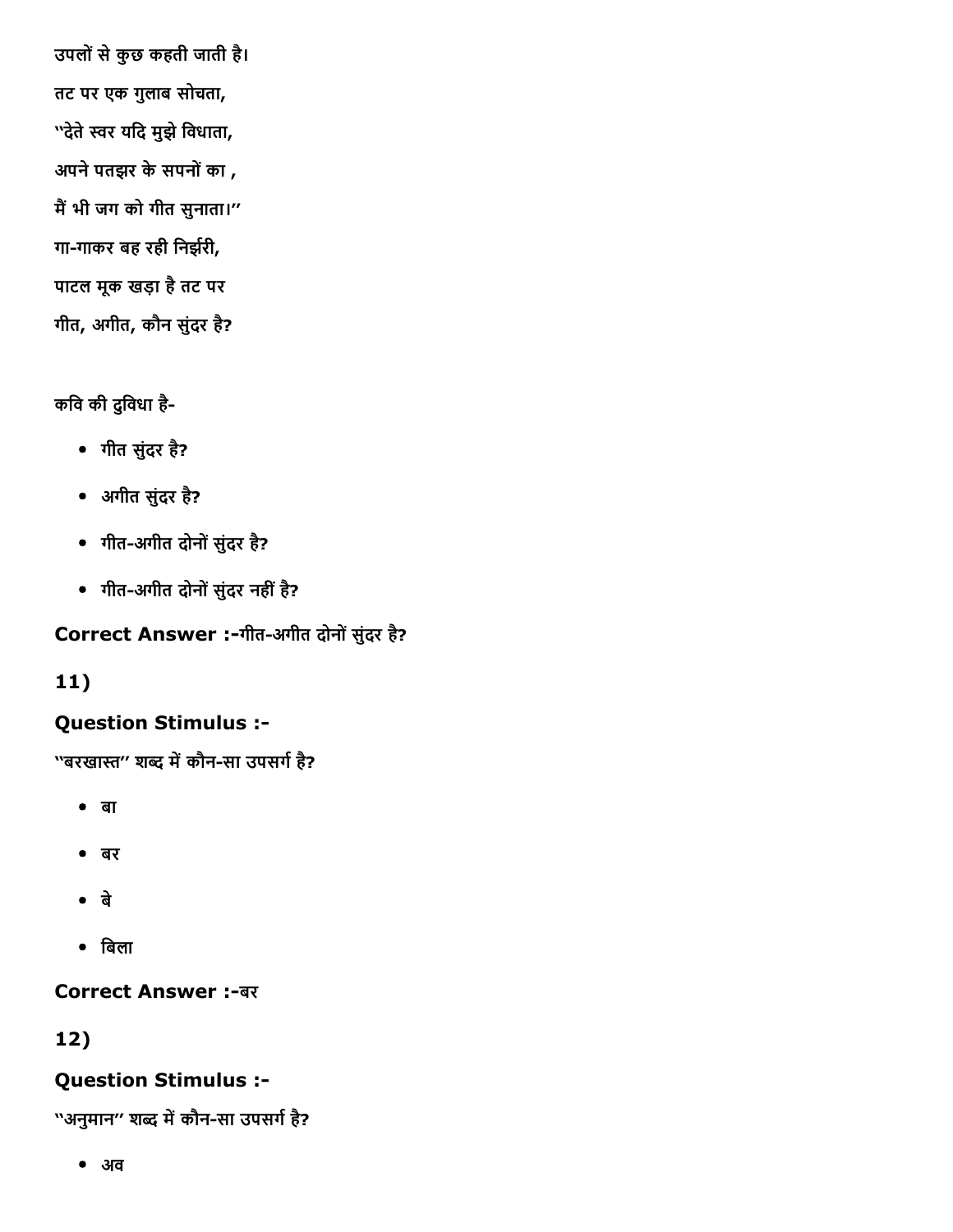- अनु
- अन्
- आ

Correct Answer :-अनु

13)

#### Question Stimulus :

'डिबिया' शब्द में मूल शब्द व प्रत्यय को अलग-अलग कीजिए?

- $\bullet$  डिब $+$  इया
- िड䔀ा + इया
- डिबि $+$  या
- डि $+$  बिया

**Correct Answer :-डिब्बा + इया** 

14)

#### Question Stimulus :

'प्रसन्नता' शब्द में कौन-सा प्रत्यय है?

- अ
- आ
- ता
- $\bullet$  y

Correct Answer :- ता

### 15)

#### Question Stimulus :

हमें अपने अधिकारों और कर्तव्यों के प्रति ............. चाहिए। वाक्य पूर्ति मुहावरे द्वारा कीजिए-

- दुआ माँगना
- सजग रहना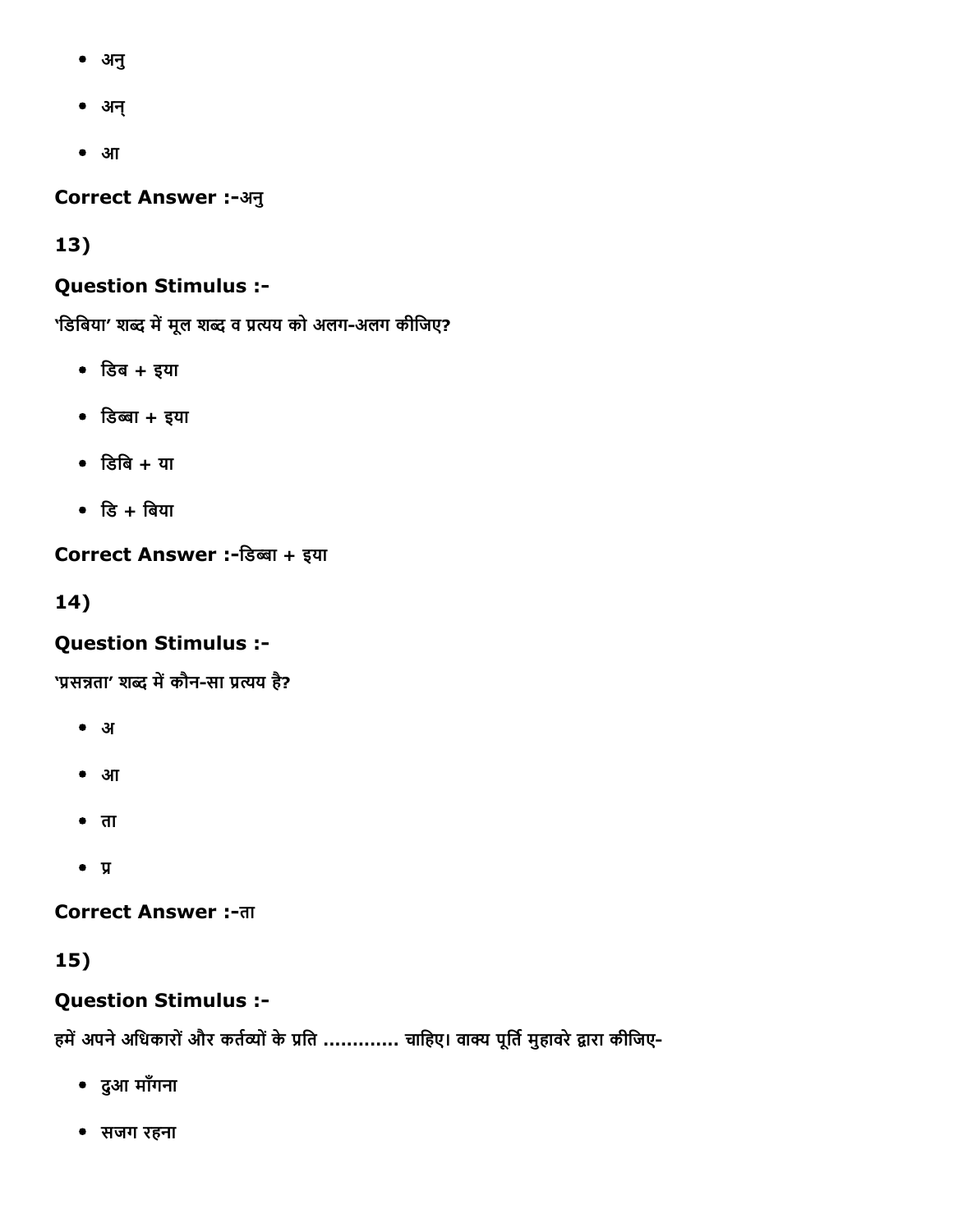- चार चाँद लगाना
- आँखेफेर लेना

Correct Answer :-सजग रहना

16)

### Question Stimulus :

'अंग-अंग ढीला होना' मुहावरे का सही अर्थ है-

- कमजोर होना
- अगंो का बीमार होना
- भयभीत होना
- बत थक जाना

Correct Answer :-बहुत थक जाना

## 17)

## Question Stimulus :

'जान-बूझकर संकट मोल लेना' के लिए सही मुहावरे का चयन कीजिए-

- अनथ檰होना
- अपना सिर ओखली में देना
- अन्न जल उठना
- आपे में न रहना

Correct Answer :-अपना सिर ओखली में देना

## 18)

## Question Stimulus :

पुस्तक मंगाने हेतु पत्र किसे लिखा जाता है?

- संपादक को
- काशक को
- ᫅ाहक को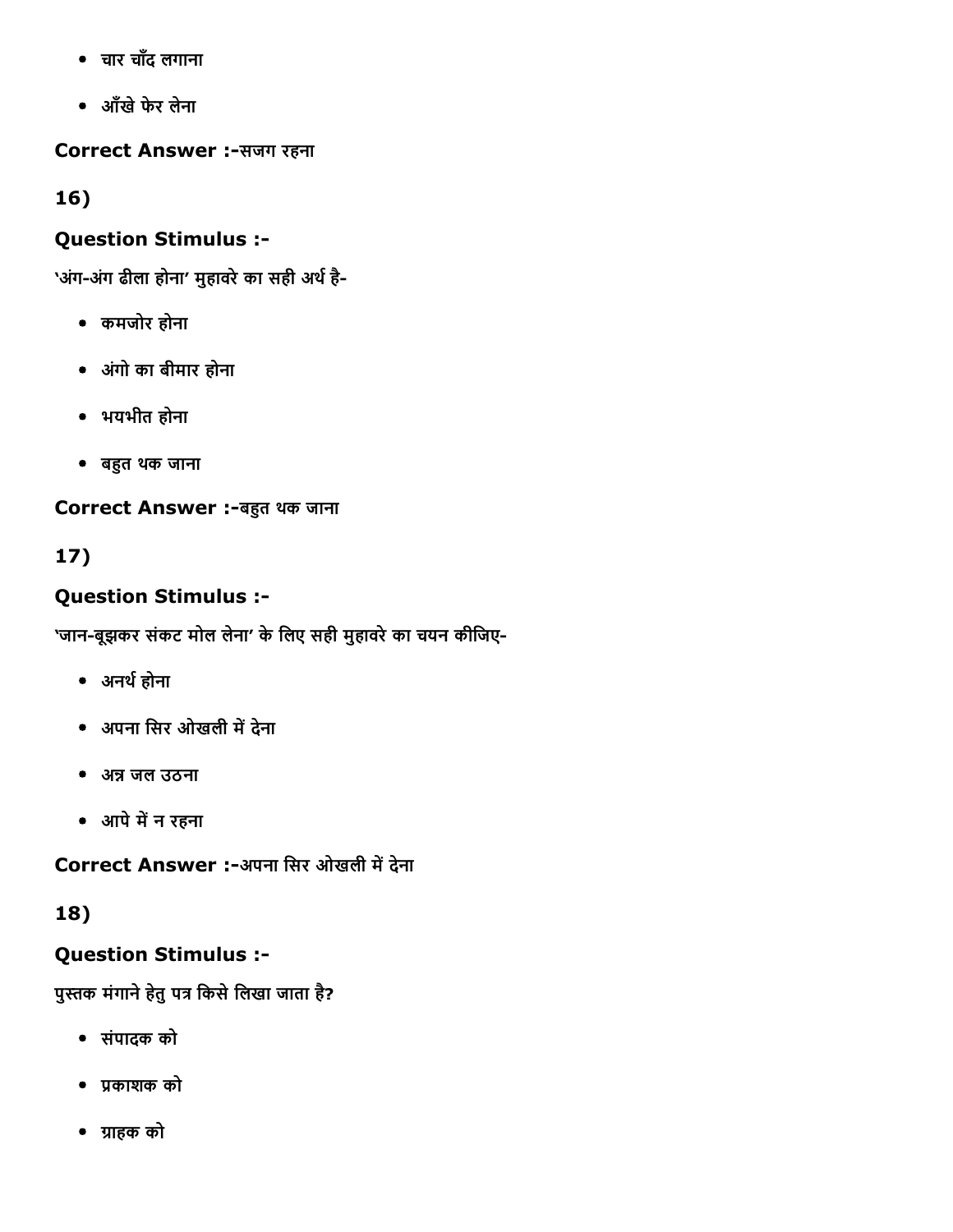मृक को

Correct Answer :-प्रकाशक को

19)

### Question Stimulus :

दिये गये वाक्यांश के लिए एक शब्द का प्रयोग कीजिए-

'जहाँ पहुचा न जा सके'

- अगम्य
- आगम
- आरोह
- आगमन

#### **Correct Answer :-अगम्य**

20)

### Question Stimulus :

दिये गये वाक्यांश के लिए एक शब्द का प्रयोग कीजिए-

'िजसकी उपमा न हो'

- अनुपम
- अनुज
- अनूप
- अपार

Correct Answer :-अनुपम

## 21)

### Question Stimulus :

निम्न में से शुद्ध वर्तनी का चयन कीजिए-

- अहिल्या
- अहल्या
- अकास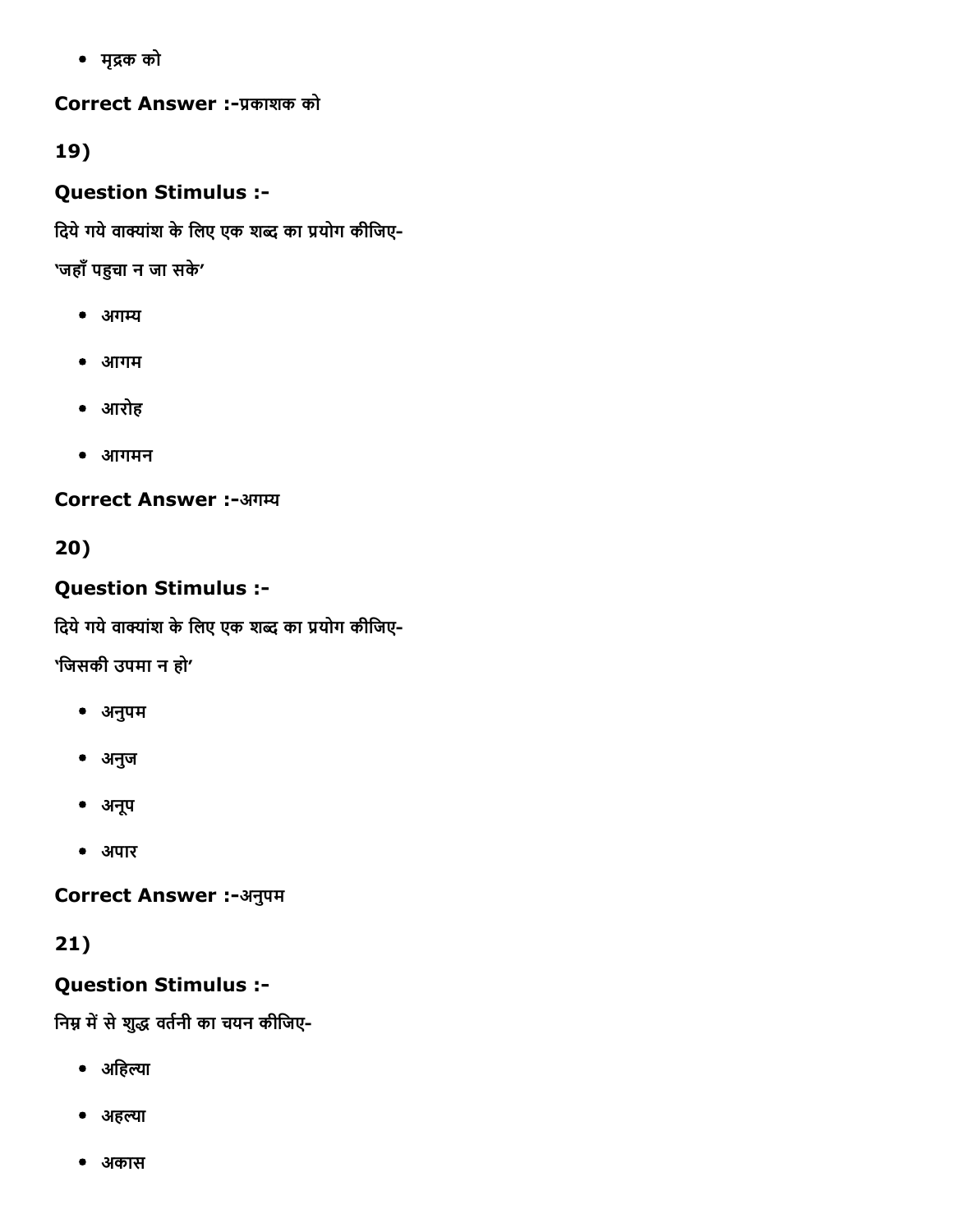अरथ

#### Correct Answer :-अहिल्या

22)

### Question Stimulus :

निम्न में से अशुद्ध वर्तनी का चयन कीजिए-

- अघेश
- अविन
- अवनित
- अनन्य

**Correct Answer :-अघेश** 

23)

### Question Stimulus :

इनमें से कौन-सी बोली पूर्वी हिंदी की नहीं है?

- अविध
- कौरवी
- बघेली
- छᐣĀीसगढ़ी

Correct Answer :-कौरवी

24)

## Question Stimulus :

निम्नलिखित में सम-मात्रिक छंद का कौन-सा उदाहरण है?

- दोहा
- सोरठा
- चौपाई
- येसभी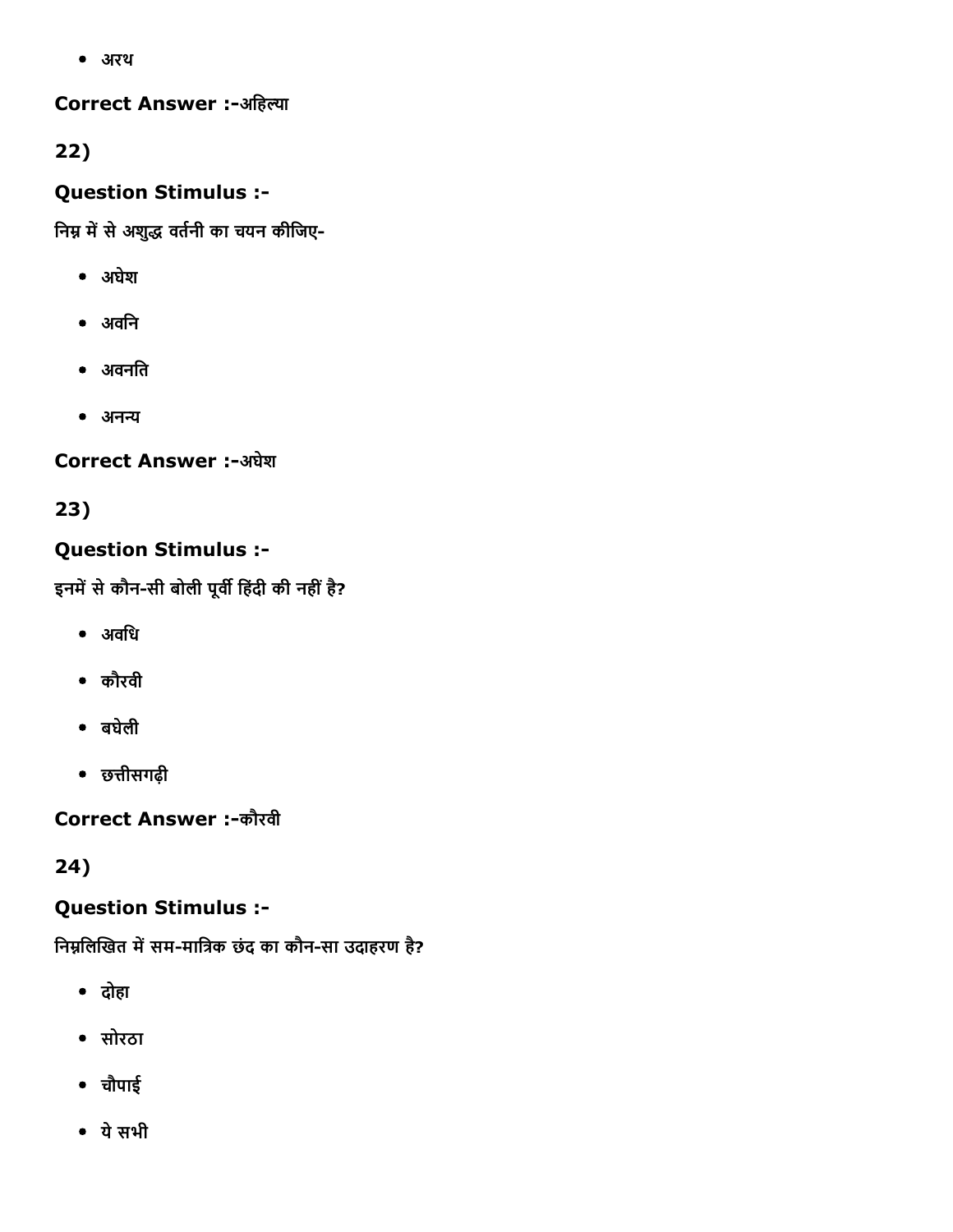#### Correct Answer :चौपाई

### 25)

#### Question Stimulus :

शिल्पगत आधार पर दोहे का विपरीत छंद कौन-सा है?

- रोला
- चौपाई
- सोरठा
- बरवै

**Correct Answer :-सोरठा** 

26)

#### Question Stimulus :

निम्नलिखित में से कौन-सी लिपि देवनागरी लिपि से पर्याप्त साम्य रखती है-

- मराठी
- मलयालम
- गुजराती
- बांग्ला

#### Correct Answer :-गुजराती

27)

#### Question Stimulus :

निम्न पंक्तियों का संक्षेपण कीजिए-

''मनुष्य जिस संगति में बैठता है, उसे वैसा ही फल मिलता है। बुरे की संगति में बुरा फल मिलता है। अच्छे के साथ रहने से अच्छा परिणाम निकलता है। यदि सज्जन दुर्जनों से घिरा रहेगा, तो दुर्जनों के अवगुण उस पर अवश्य प्रभाव छोडेंगे। जिन मित्रों के साथ हम रहते हैं, उसके प्रभाव से बचना अत्यंत कठिन है।''

- जैसा करोगेवसैा भरोगे
- तेतेपाव पसा캣रए जैसी लावी सोर
- सत्संगति
- जैसी संगित बैिठए तैसोई फल दीन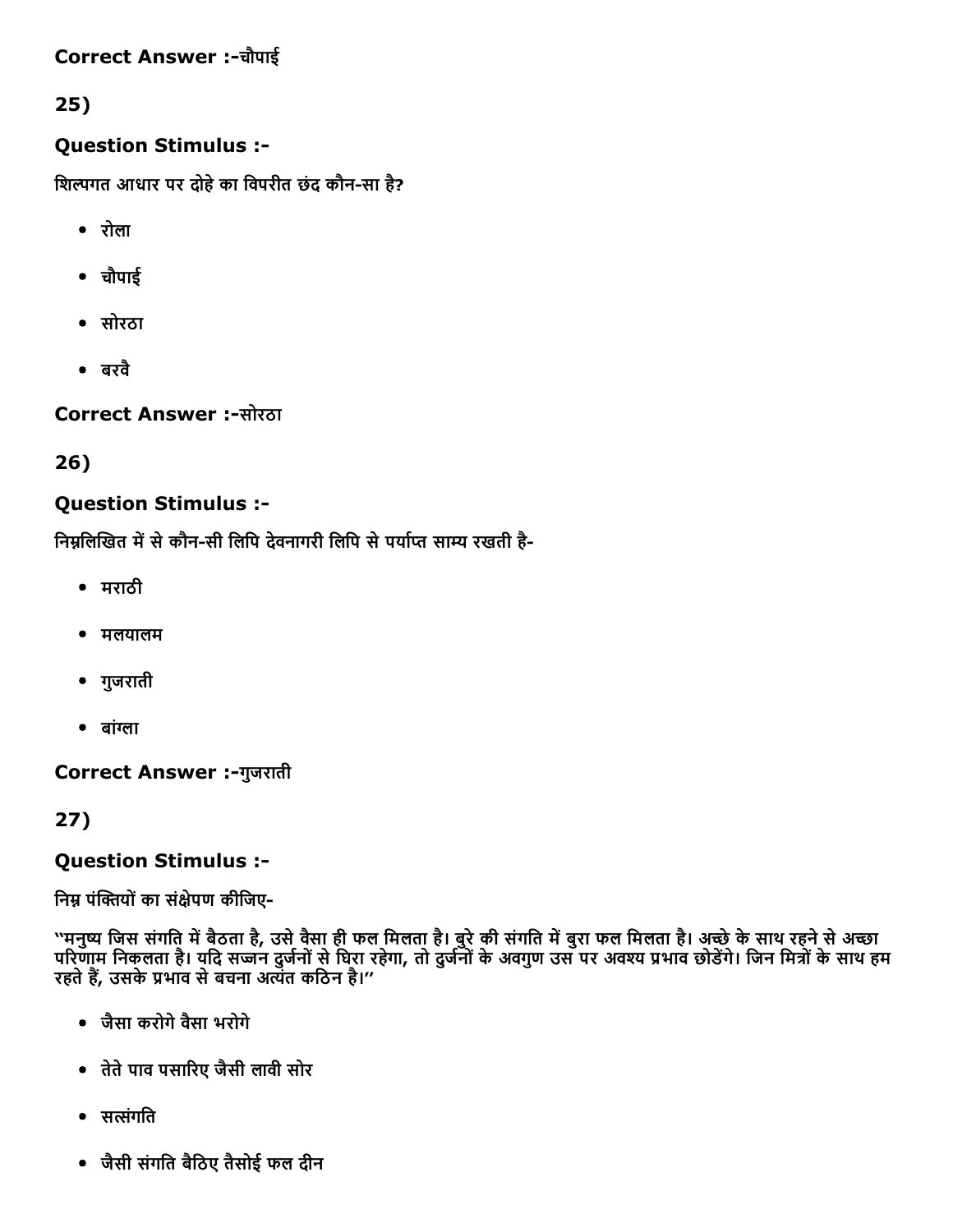Correct Answer :-जैसी संगति बैठिए तैसोई फल दीन

### 28)

#### Question Stimulus :

निम्न लिखित 6 वाक्यांशों में से प्रथम व अंतिम निश्चित हैं, शेष को उचित क्रम में व्यवस्थित कीजिए।

- (1) हिन्दी वालों के लिए यह समय एक
- (य) सरकारी कामकाज, शिक्षालयों, न्यायालयों और सभी क्षेत्रों में अधिक से
- (र) ओर तो ठंडे मन से स्थिती को समझने का और दूसरी
- (ल) अधिक लागू करने और हिन्दी भाषा और साहित्य को अधिक से अधिक
- (व) ओर खुद अपने चार प्रदेशों में जल्द से जल्द हिंदी को
- (6) समृद्ध और सशक्त बनाने का है
	- र व य ल
	- व य र ल
	- य र ल व
	- ल र व य

Correct Answer :- र व य ल

29)

#### Question Stimulus :

निम्न लिखित 6 वाक्यांशों में से प्रथम व अंतिम निश्चित हैं, शेष को उचित क्रम में व्यवस्थित कीजिए।

(1) राष्ट्रपति

- (य) किसी न्यायालय के प्रति
- (र) क्योकि उसके सारे कार्य
- (ल) उत्तरदायी नही
- (व) अपने अधिकारो के प्रयोग के लिए
- (6) मंत्रिपरिषद द्वारा संपन्न होते है।
	- य व ल र
	- ल व र य
	- व य ल र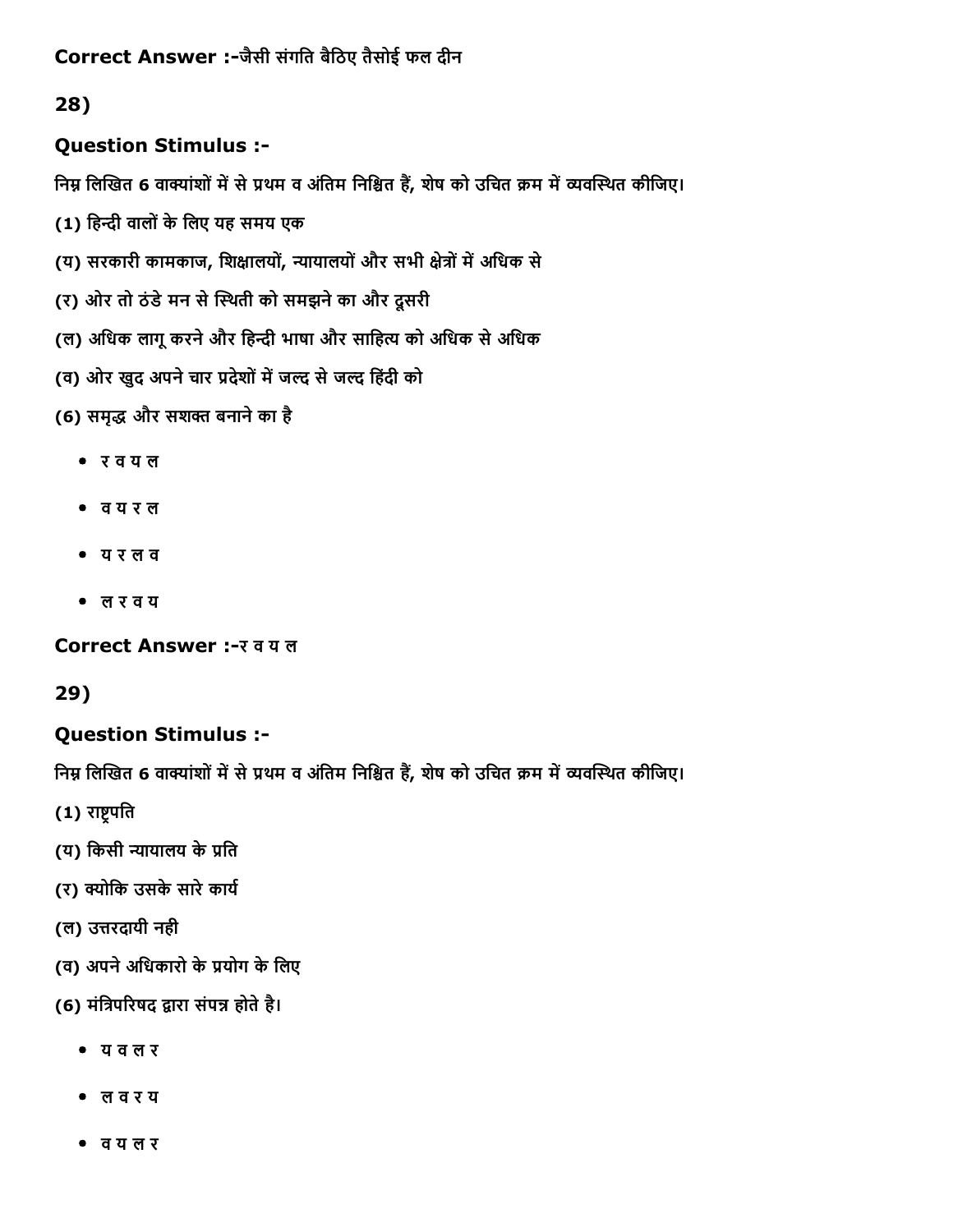व ल य र

Correct Answer :व य ल र

30)

### Question Stimulus :

भाषा की अभिव्यक्ति के कितने रूप हैं?

- तीन
- चार
- दो
- पांच

### **Correct Answer :- दो**

## 31)

### Question Stimulus :

तमिल किस परिवार की सबसे पुरानी साहित्यिक भाषा है?

- आ苬ेय
- द्रविड़
- आर्य
- एका츰र

Correct Answer :-द्रविड़

32)

### Question Stimulus :

निम्न में से कौन 'आकाश' का पर्यायवाची नहीं है?

- घन
- द्ुयलोक
- अबंर
- व्योम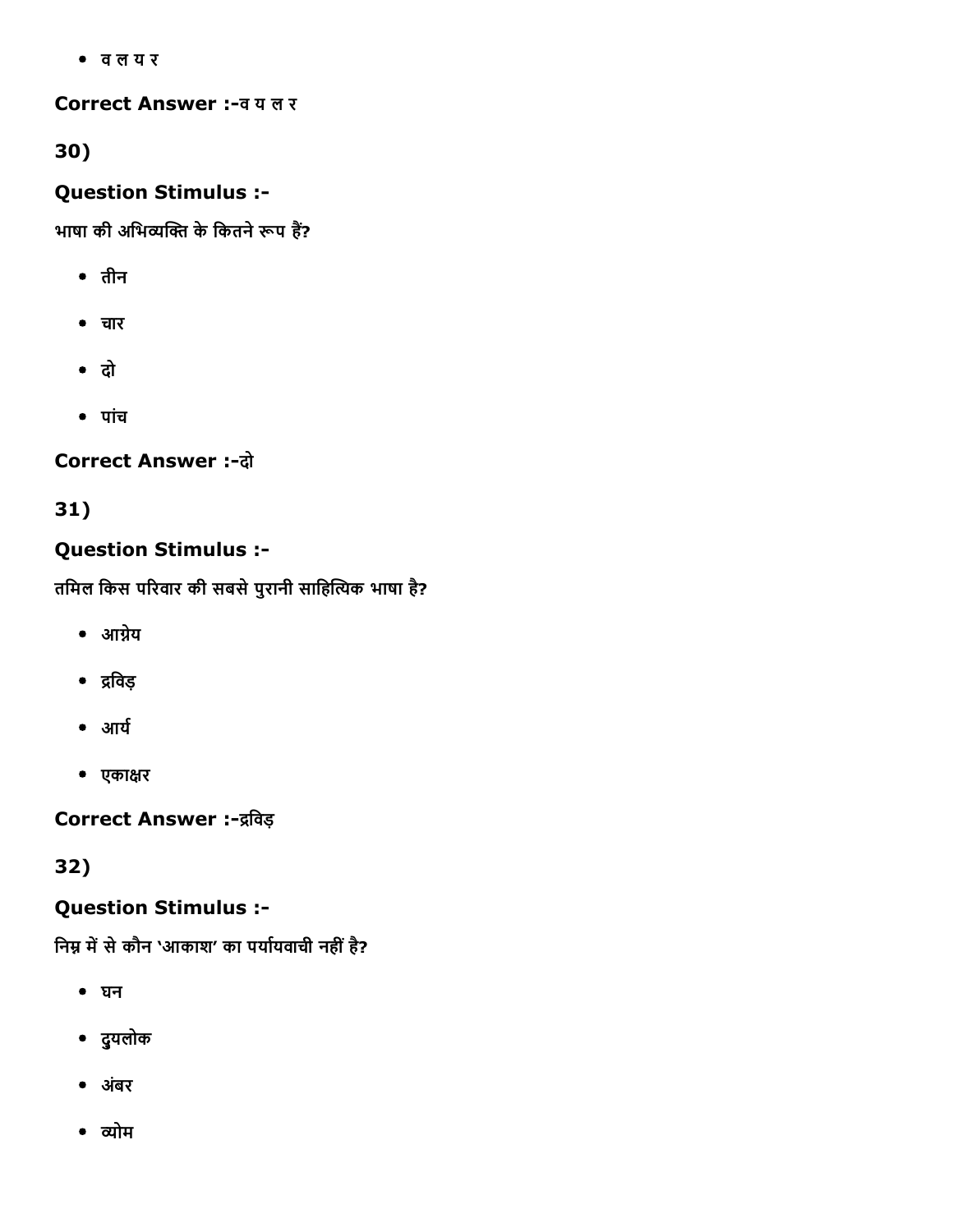#### Correct Answer :-घन

## 33)

#### Question Stimulus :

'वाहस' निम्न में से किसका पर्यायवाची है?

- अधंकार
- अजगर
- अरण्य
- अनुपम

**Correct Answer :-अजगर** 

34)

### Question Stimulus :

'उन्मना' शब्द का तद्भव शब्द है-

- अजन्मा
- अनमना
- ऊमना
- इनमें से कोई नहीं

Correct Answer :-अनमना

35)

### Question Stimulus :

'गोधूम' शब्द है-

- देशज
- िवदेशी
- $\bullet$  तत्सम
- तद्भव

#### Correct Answer :- तत्सम

36)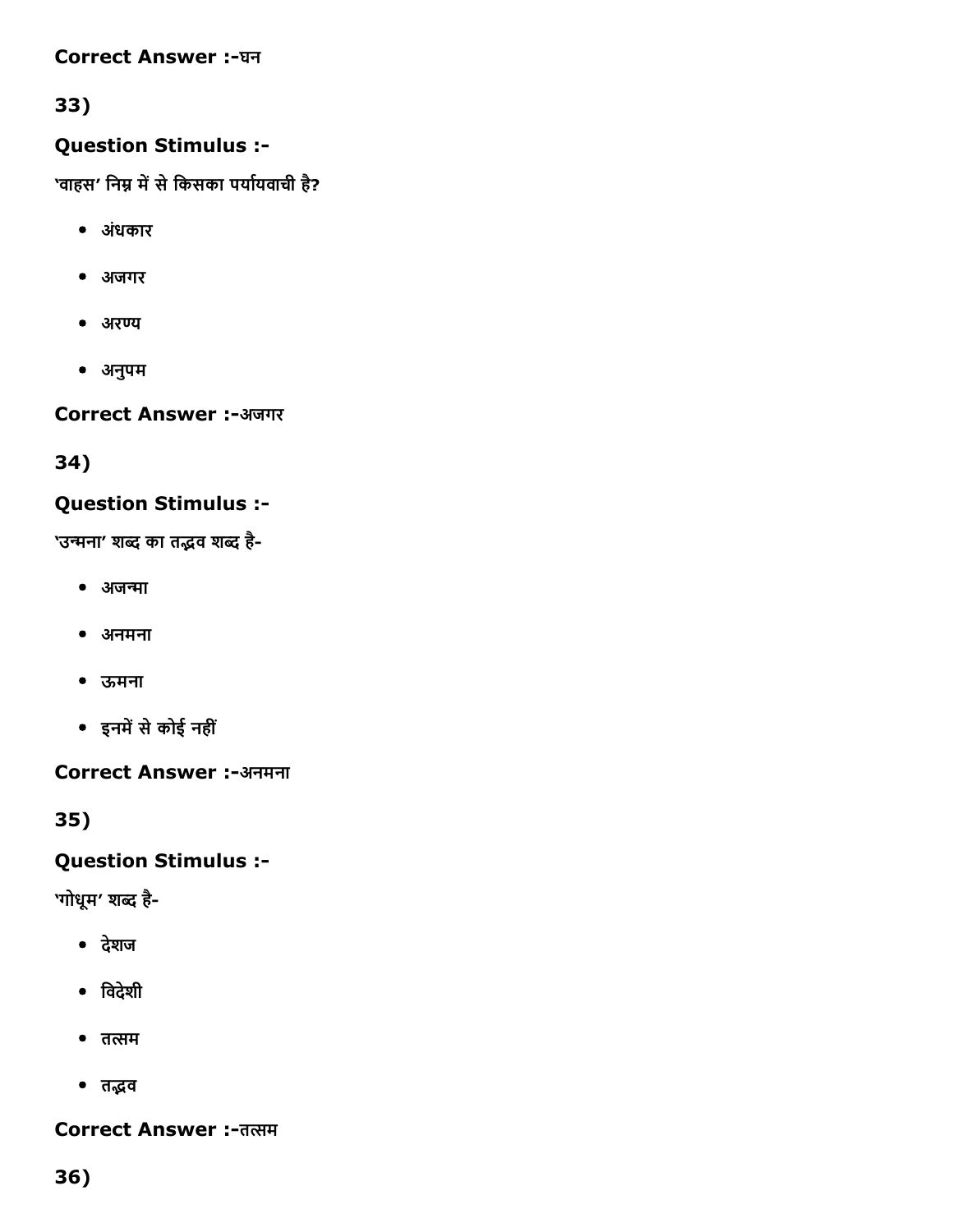#### Question Stimulus :

'कलाकृति' का विच्छेद होगा-

- कला + आकृित
- कल + आकृित
- कलृ+ आकृित
- इनमें से कोई नहीं

**Correct Answer :-कला + आकृति** 

37)

#### Question Stimulus :

'हर्षोल्लास' में कौन-सी संधि है-

- गुण 㙲Āर संिध
- दीर्घ स्वर संधि
- यण स्वर संधि
- इनमें से कोई नहीं

Correct Answer :-गुण स्वर संधि

38)

### Question Stimulus :

'सम्मति' का संधि विच्छेद है-

- $\bullet$  सम् + मति
- सु+ मित
- $\bullet$  सन् + मति
- $\bullet$  सत् + मति

Correct Answer :-सम् + मति

39)

Question Stimulus :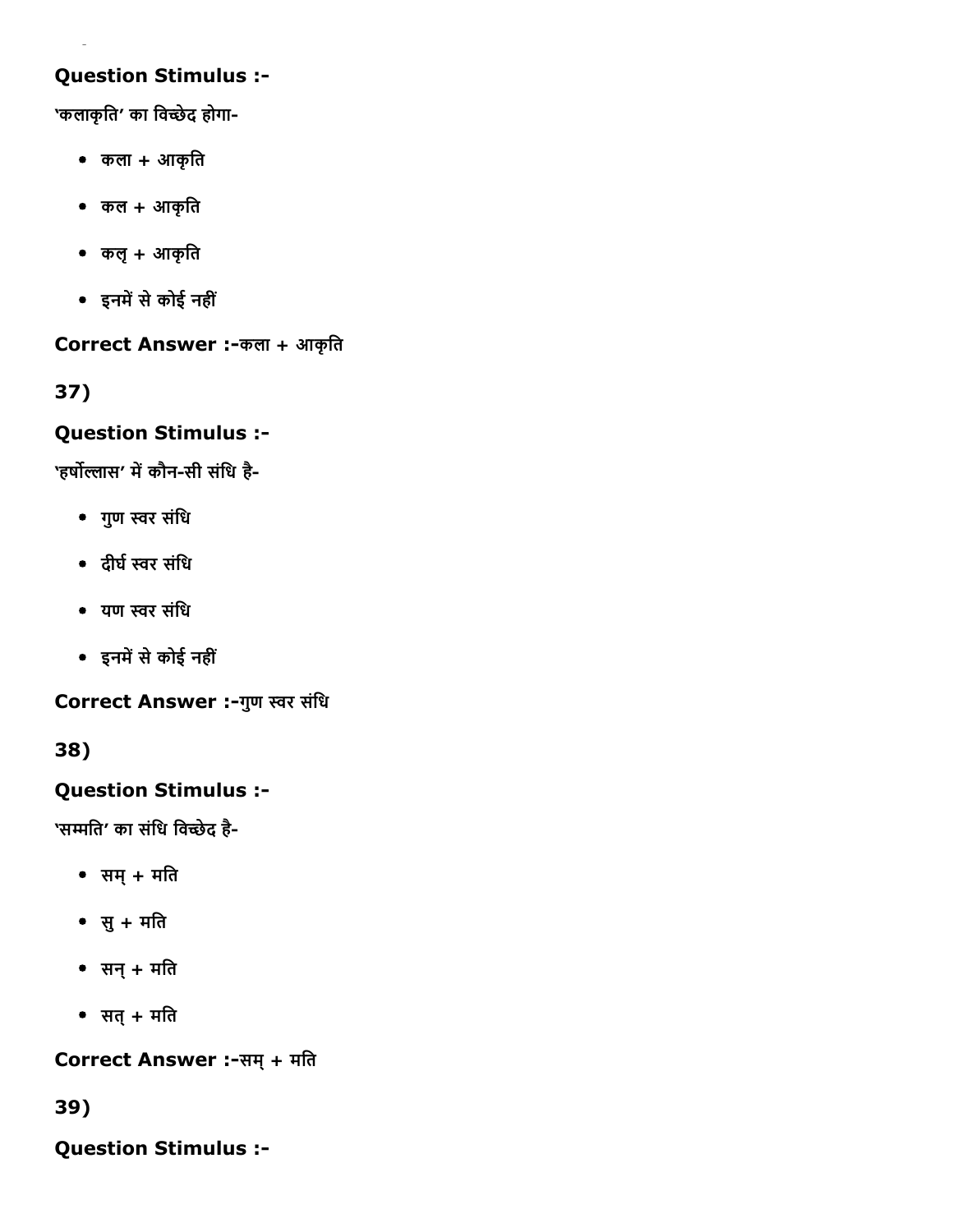सही शब्द चुनकर रिक्त स्थान की पूर्ती करें।

शब्दालंकार के तीन भेद हैं- अनुप्रास, यमक और .......... ।

- रूपक
- श्लेष
- उत्प्रेक्षा
- भ्रांतिमान

### **Correct Answer :- श्लेष**

40)

#### Question Stimulus :

निम्न पंक्ति में अलंकार पहचानिए

'कलहंस कलानिधी खंजन कंज, कछू दिन केशव देखि जिये।'

- रूपक
- श्लेष
- अनुप्रास
- भ्रांतिमान

Correct Answer :-अनुप्रास

41)

### Question Stimulus :

निम्न में सें शुद्ध वाक्य छाँटिए-

- इतनी रात गए आप कहाँथ?े
- इतनी रात गई आप कहाँथा?
- आप इतनी रात गए कहाँथ।े
- आप कहाँ थें इतनी रात गए?

Correct Answer :-इतनी रात गए आप कहाँ थे?

## 42)

### Question Stimulus :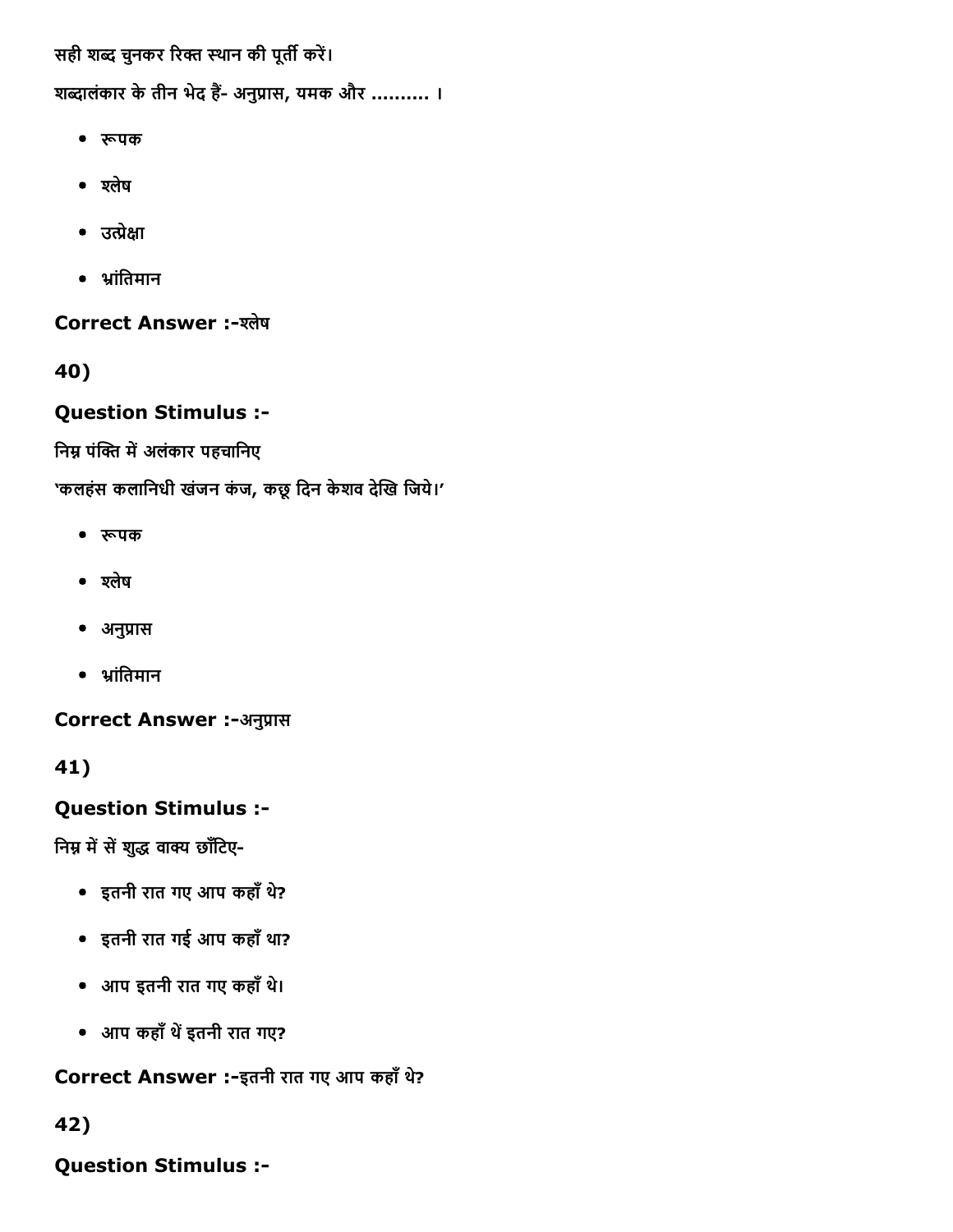निम्न में सें शुद्ध वाक्य छाँटिए-

- मेरे को पुस्तक दो।
- कौन प⻊ िलखा है।
- गुफा में बहुत अंधेरा है।
- उपरोꛟ सभी

Correct Answer :-गुफा में बहुत अंधेरा है।

## 43)

## Question Stimulus :

"मैं पढ़ रहा हुँ" वाक्य वर्तमान काल के किस भेद का उदाहरण है?

- समान्य वर्तमान
- तात्कालिक वर्तमान
- पूर्ण वर्तमान
- सम्भाव्य वर्तमान

Correct Answer :-तात्कालिक वर्तमान

### 44)

## Question Stimulus :

इनमें से कौन-सा विकल्प बाकी तीनों विकल्पों से पूरी तरह अलग है?

- अतंर
- भिन्नता
- अबंर
- दूरी

### **Correct Answer :-अंबर**

45)

## Question Stimulus :

अनेकार्थी शब्द 'कुंडली' के लिए निम्न में से एक अर्थ है-

कचौड़ी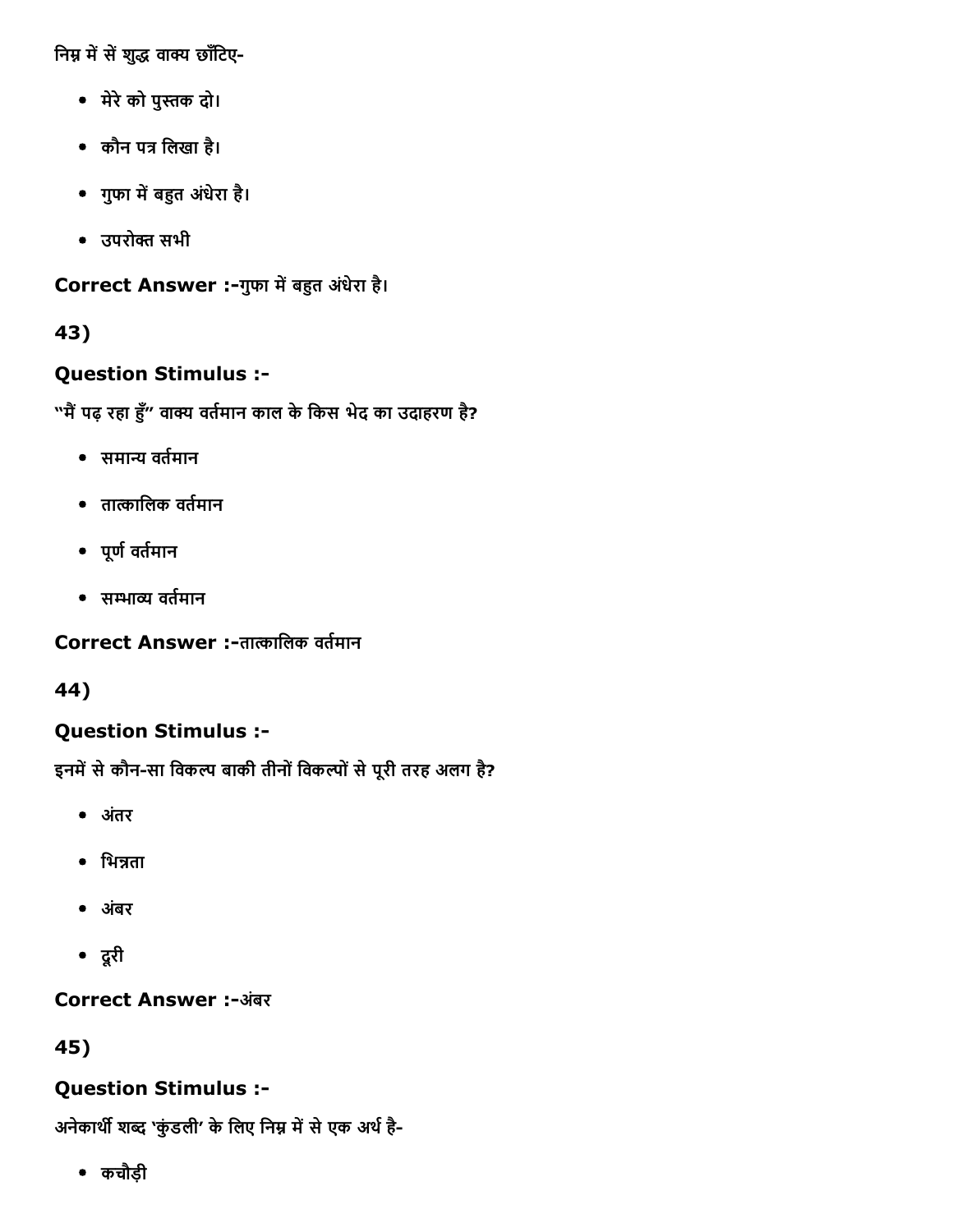- इमरती
- $\bullet$  बर्फी
- समोसा

Correct Answer :-इमरती

46)

### Question Stimulus :

'अधिकृत' के लिए विलोम शब्द होगा-

- नअिधकृत
- अनािधकृत
- िबनअिधकृत
- इनमें से कोई नहीं

## Correct Answer :-अनाधिकृत

47)

## Question Stimulus :

रेखांकित शब्द के विलोम शब्द का चयन कर रिक्त स्थान भरिये-

''संसार में सभी जीव <u>स्वतंत्रता</u> चाहते हैं........................नहीं''

- पराधीन
- गुलाम
- परतंत्रता
- स्वतंत्रता

Correct Answer :-परतंत्रता

48)

## Question Stimulus :

निम्न वाक्य में कौन-सा विराम चिन्ह छूटा है?

"मोहन कमल और सुरेश एक साथ शाला जाते हैं।"

• अल्पविराम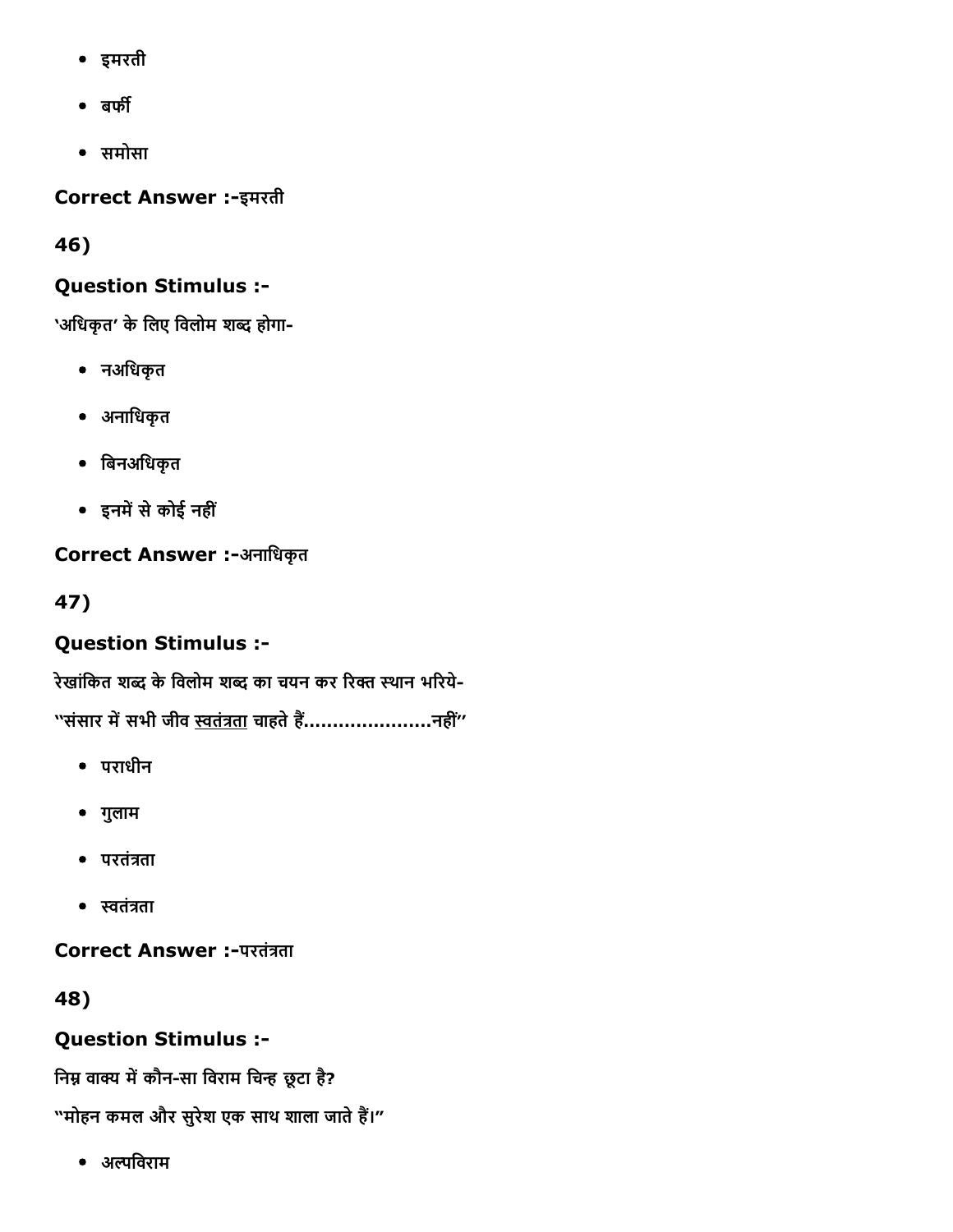- योजक चिन्ह
- $\bullet$  पूर्ण विराम
- विवरण चिन्ह

Correct Answer :-अल्पविराम

49)

## Question Stimulus :

मैथिलीशरण गुप्त द्वारा रचित 'यशोधरा' नामक काव्य किस श्रैणी का काव्य है ?

- महाकाव्य
- खंडकाव्य
- चंपू काव्य
- लघु काव्य

Correct Answer :-चंपू काव्य

50)

## Question Stimulus :

रस सिद्धांत के आदि प्रवर्तक कौन हैं?

- भरत मुनि
- भानुदत्त
- विश्वनाथ
- भामह

Correct Answer :-भरत मुनि

## 51)

Question Stimulus :

वीभत्स रस का स्थायीभाव है-

- निर्वेद
- विस्मय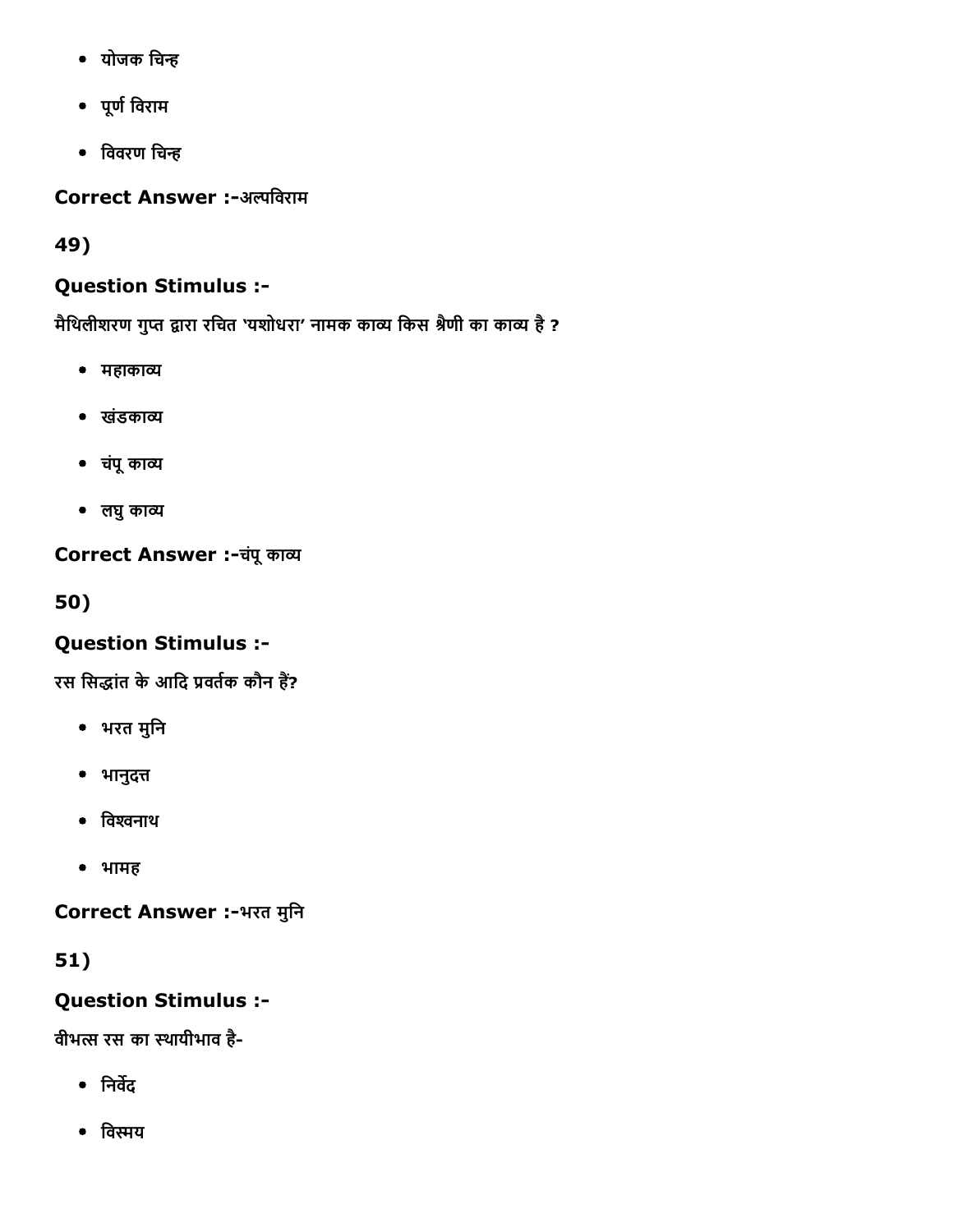- क्रोध
- जुगुप्सा

Correct Answer :-जुगुप्सा

52)

## Question Stimulus :

'झूठे झूठे झूठे! झूठे ही नहीं विश्वासघातक! ' लेखन की यह अनूठी और निराली शैली किस नाटककार की है?

- जयशंकर प्रसाद
- प्रताप नारायण मिश्र
- भारतेंदु हरिशचंद्र
- बालकृष्ण भट्ट

Correct Answer :-भारतेंदु हरिशचंद्र

53)

## Question Stimulus :

निम्र में से महादेवी वर्मा द्वारा रचित कहानी कौन-सी है?

- कवि की स्त्री
- आकाश दीप
- बड़ेभाई साहब
- सुखमय जीवन

Correct Answer :-आकाश दीप

54)

## Question Stimulus :

पंचायिका नामक पत्रिका का प्रकाशन कौन-सी संस्था करती है?

- दैनिक भास्कर
- माध्यम
- तरंग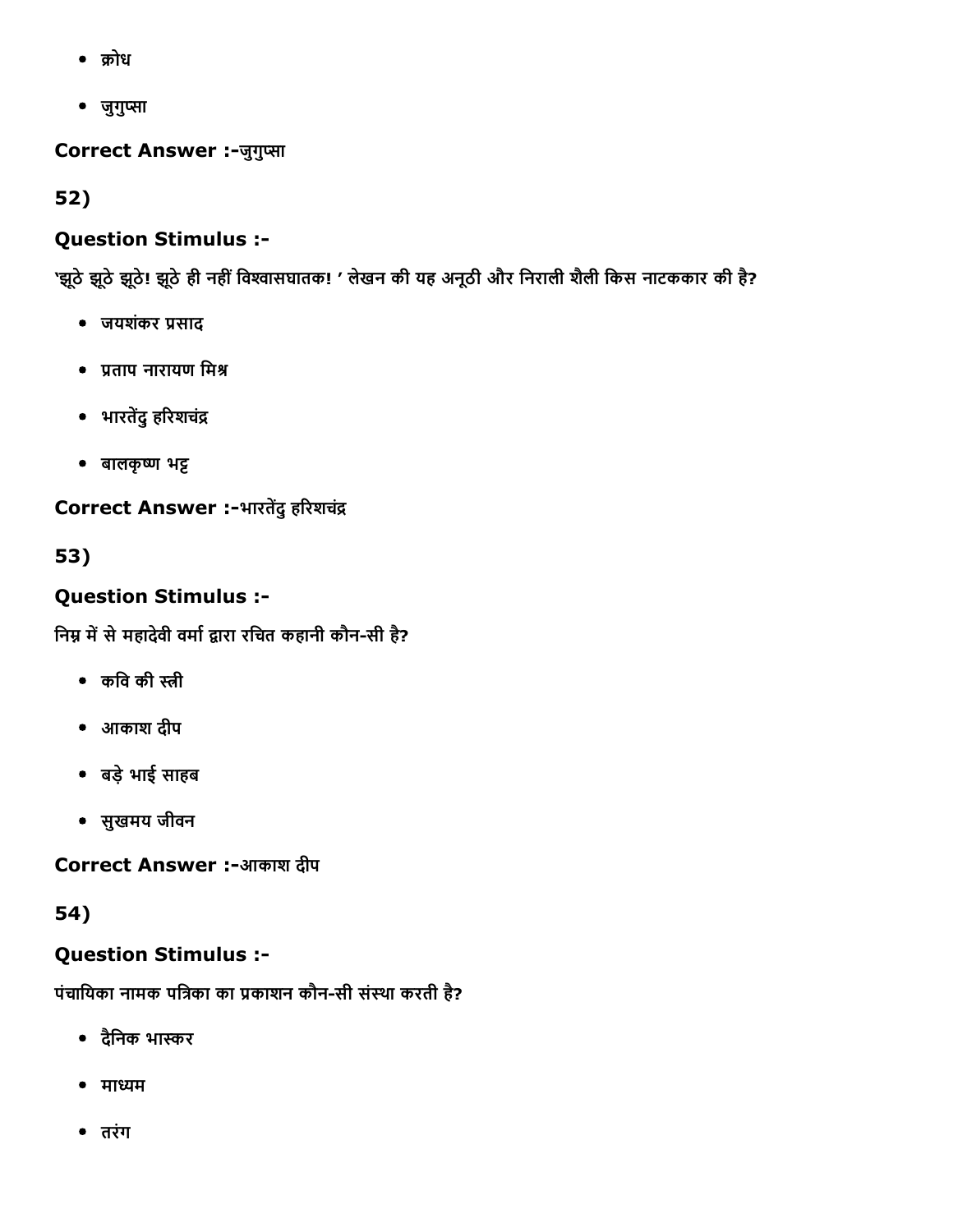िविध

Correct Answer :-माध्यम

55)

Question Stimulus :

निम्न पहेली के सही उत्तर का चयन कीजिए -

''मोर घर कर पहरेदार, नई खाय नई पीये।

जुगजुग तलक िजये।।''

- चौकीदार
- ताला
- िकवाड़
- इनमें से कोई नहीं

Correct Answer :-किवाड़

56)

## Question Stimulus :

निम्न पहेली के सही उत्तर का चयन कीजिए-

''छोटा-सा काला घर, घूमता रहता इधर-उधर।''

- छड़ी
- चकरी
- चश्मा
- छाता

**Correct Answer :-छाता** 

57)

## Question Stimulus :

हस्व स्वर के उदाहरण हैं-

- अ, इ, उ, ऋ
- आ, ई, ऊ, ए, ऐ, ओ, औ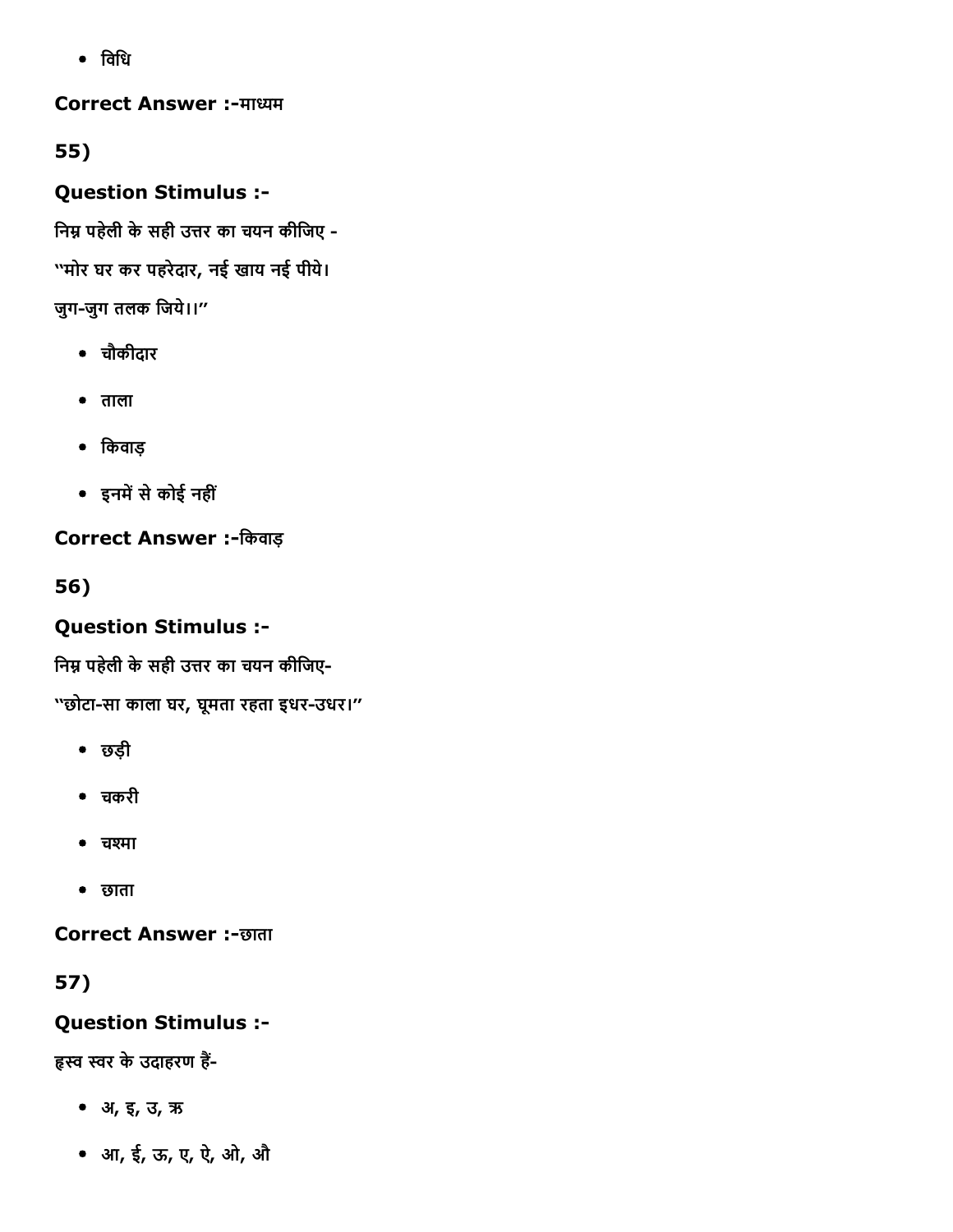- अ, ई, उ, ए, ओ
- अ, आ, इ, ई, ऋ

Correct Answer :-अ, इ, उ, ऋ

58)

#### Question Stimulus :

'स्वरूप' का शुद्ध वर्तनी विश्लेषण होगा-

- स + र्+ ऊ + प
- स्+ व्+ अ + र्+ ऊ + प्+ अ
- स्+ अ + र्+ ऊ + प
- स्+ व्+ अ + ऊ + प्

Correct Answer :- स् + व् + अ + र् + ऊ + प् + अ

### 59)

### Question Stimulus :

"अंश-अंस" शब्द-युग्म के सही अर्थ-भेद का चयन कीजिए-

- हिस्सा-बाद
- बाद-कंधा
- हिस्सा-कंधा
- इनमें से कोई नहीं

Correct Answer :-हिस्सा-कंधा

### 60)

#### Question Stimulus :

निम्न में से कोई एक युग्म समोच्चारित नहीं है, चयन कीजिए-

- अभिमान-अभियान
- अरबी-अरवी
- अवधि-अवधी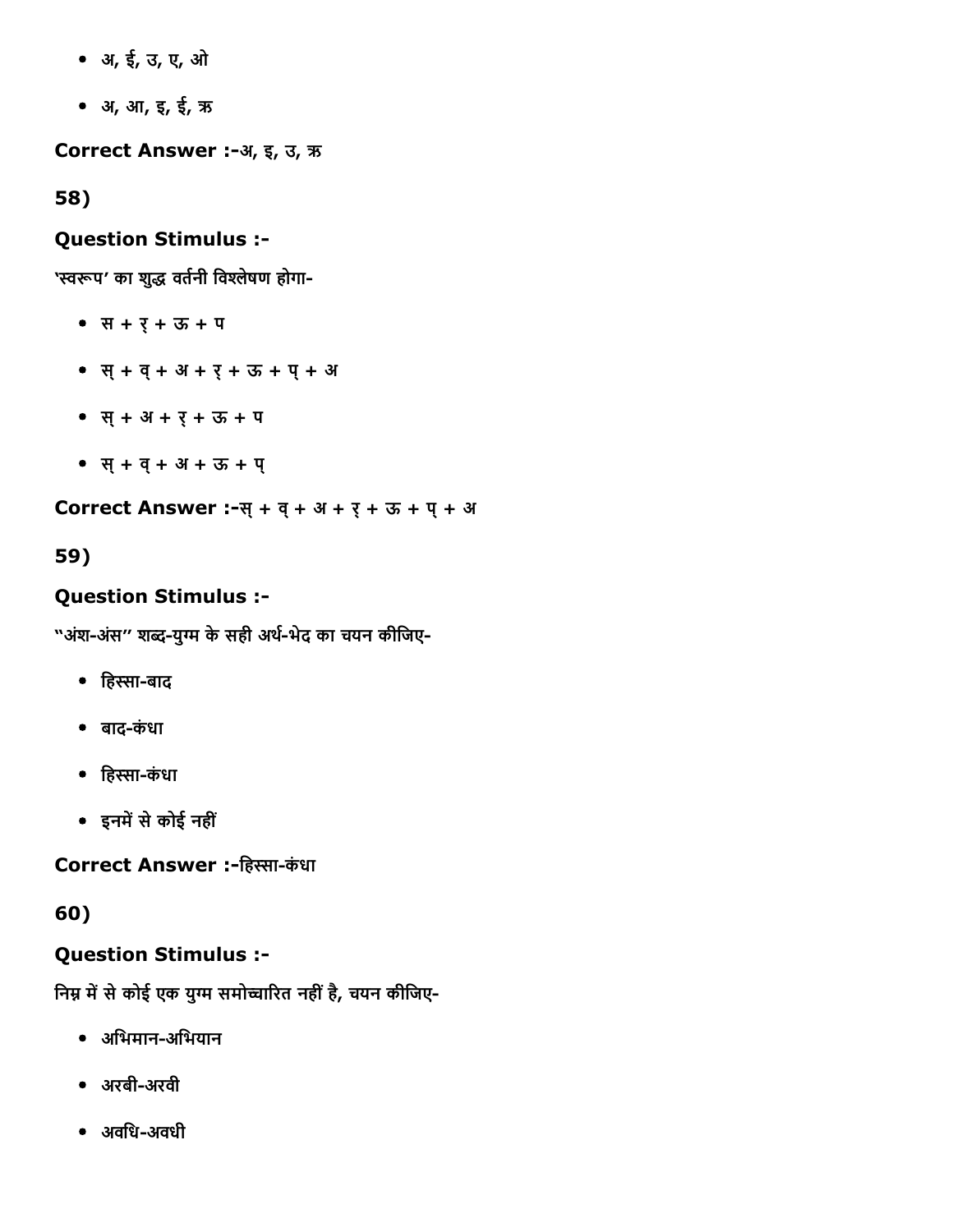• मूल्य-अमूल्य

#### Correct Answer :-मूल्य-अमूल्य

61)

## Question Stimulus :

निम्न में से ''मीमांसा'' शब्द के समानार्थी शब्द का चयन कीजिए-

- बुद्धि
- $\bullet$  ज्ञान
- आलोचना
- विवेचना

# Correct Answer :-विवेचना

# 62)

# Question Stimulus :

निम्नलिखित वाक्य में से रेखांकित शब्द के समानार्थी शब्द का चयन कीजिए-

''शिक्षितों पर <u>अत्याचार</u> की घटनाएँ बढ़ती जा रही हैं।''

- अनाचार
- उत्पीडन
- शोषण
- दुष्कर्म

Correct Answer :-उत्पीड़न

63)

# Question Stimulus :

'कमलनयन' का विग्रह होगा -

- कमल केनयन
- कमल केसमान नयन
- नयन हैकमल िजसका
- कमल हैिजसका नयन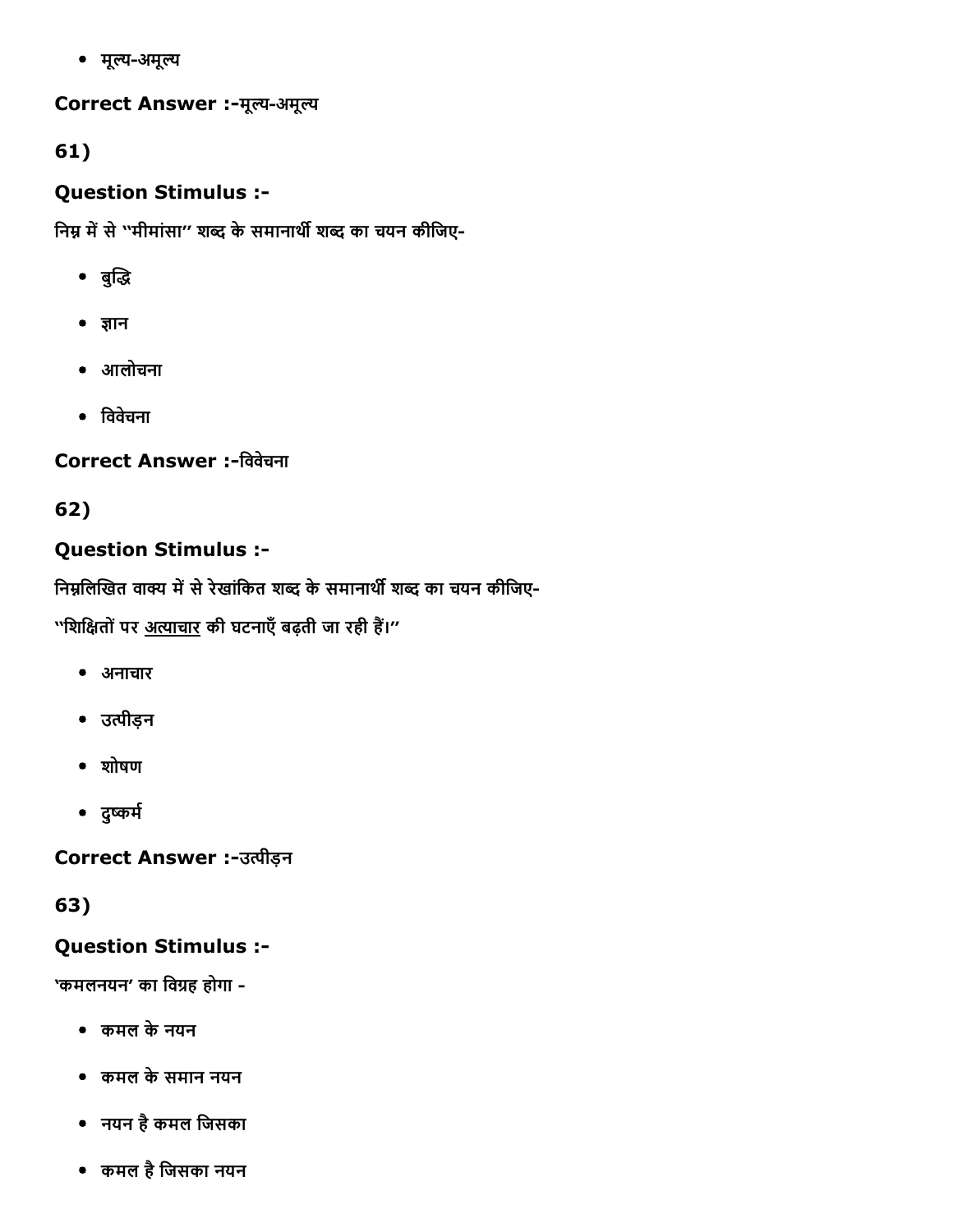Correct Answer :-कमल के समान नयन

64)

# Question Stimulus :

'तीन नदियों का सामाहार' किस शब्द का विग्रह है?

- त्रिकोण
- त्रिकाल
- त्रिलोक
- त्रिवेणी

Correct Answer :-त्रिवेणी

65)

# Question Stimulus :

कविश्रेष्ठ का विग्रह होगा-

- कवियों से श्रेष्ठ
- कवियों के लिए श्रेष्ठ
- कवियों में श्रेष्ठ
- इनमें से कोई नहीं

Correct Answer :-कवियों में श्रेष्ठ

66)

# Question Stimulus :

निम्न वाक्यो में सें सरल वाक्य का चयन कीजिए-

- यहाँ का प्रबंध अति त्रुटिपूर्ण है।
- आशा है कि मुझे पुरुस्कार मिलेगा।
- हम न घर केरहेन घाट के।
- वह जो लड़का हैछोटा है।

Correct Answer :-यहाँ का प्रबंध अति त्रुटिपूर्ण है।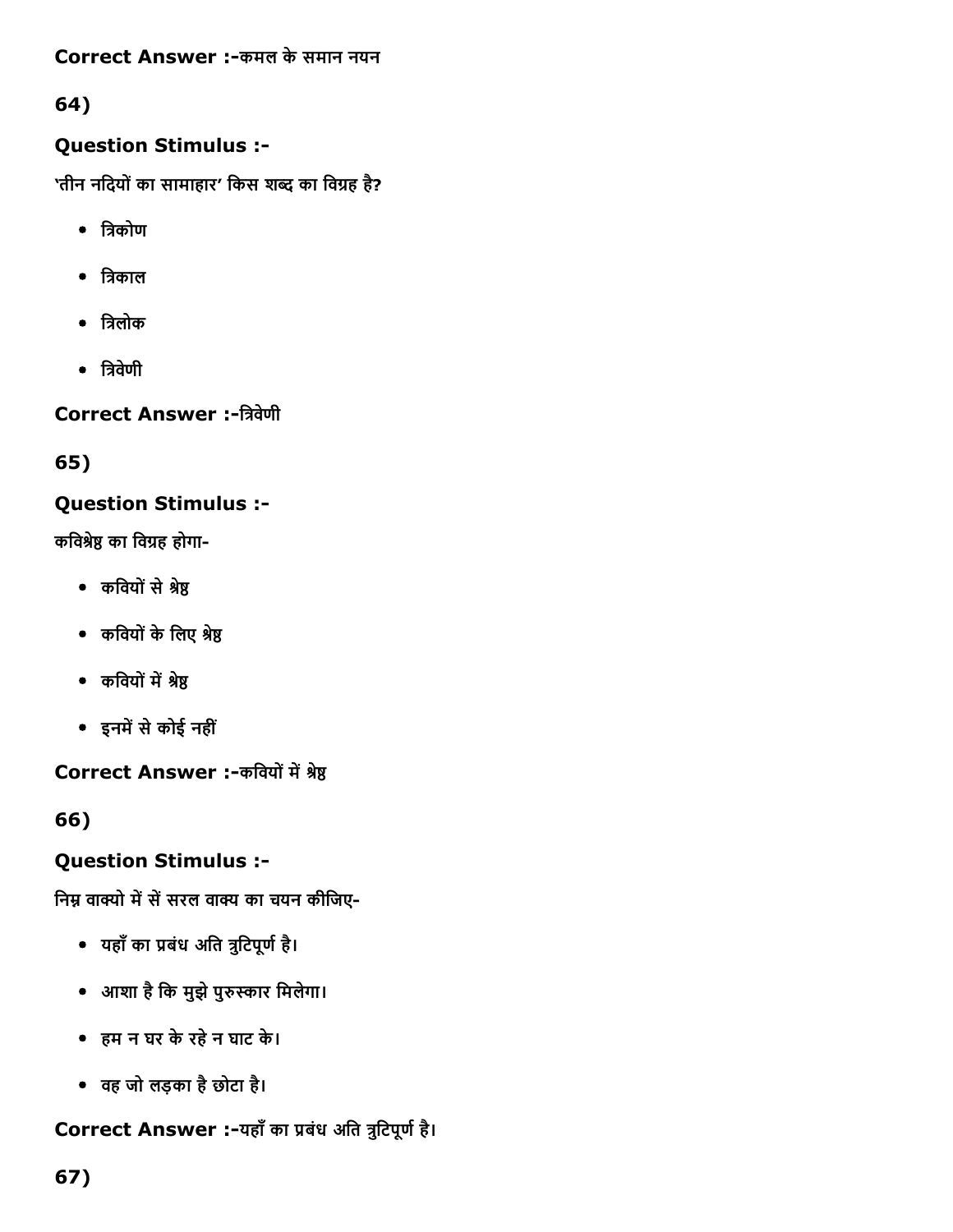## Question Stimulus :

'बीता हुआ क्षण सदा के लिए गया' वाक्य है-

- सरल
- मिश्र
- संयुक्त
- इनमें से कोई नहीं

#### Correct Answer :-सरल

68)

#### Question Stimulus :

'स्वभावतः' का अंग्रेजी पर्याय है-

- As aforesaid
- As a matter of course
- As a matter of fact
- As a general rule

Correct Answer :- As a matter of course

69)

## Question Stimulus :

'Numismatist' का आशय है–

- $\bullet$  समाज शास्त्री
- राजनैतिक शास्त्री
- मुद्रा शास्त्री
- इनमें से कोई नहीं

Correct Answer :-मुद्रा शास्त्री

70)

Question Stimulus :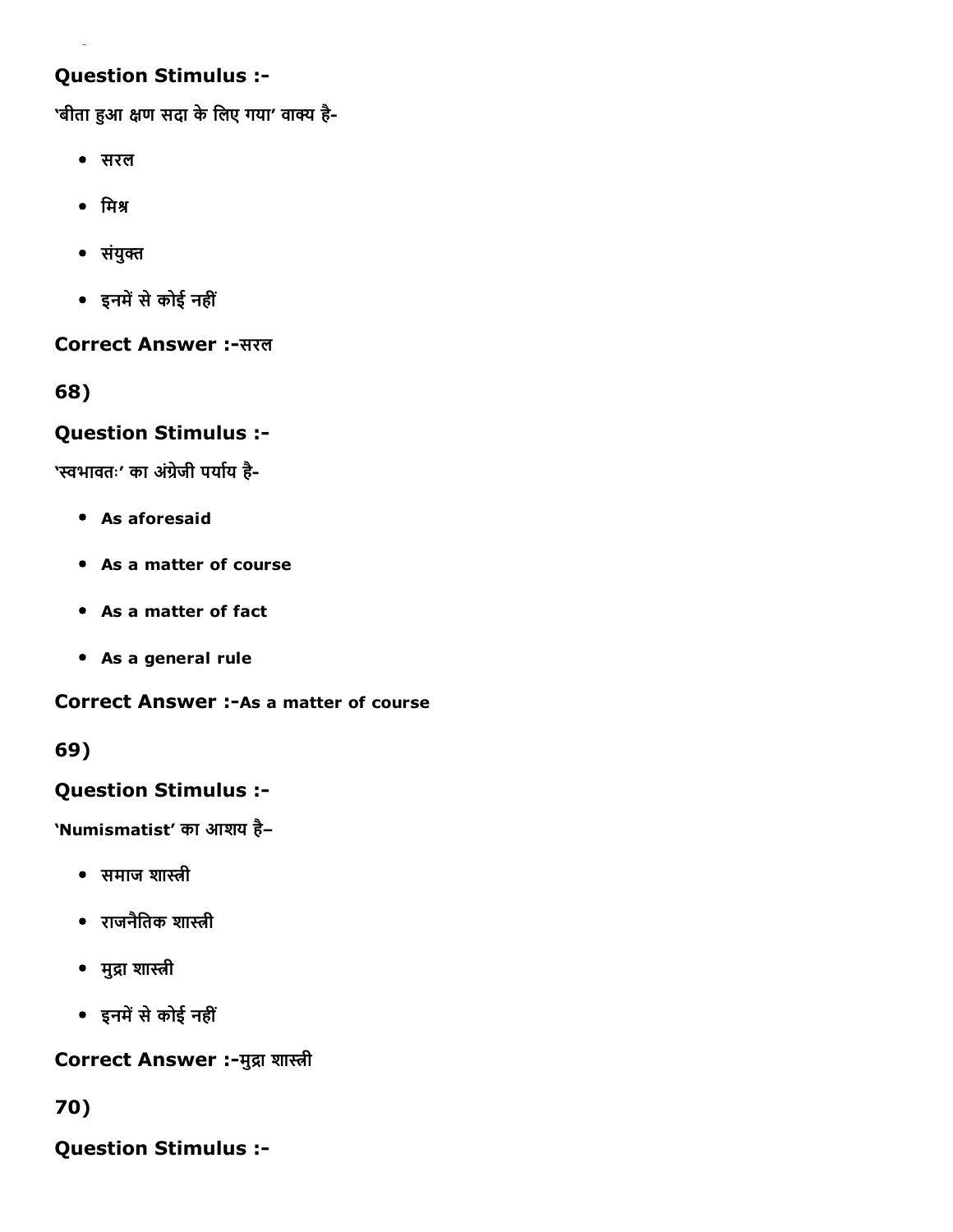'अपनी करनी पार उतरनी' लोकोक्ति का अर्थ है-

- दान देने से मुक्ति मिलती है
- यज्ञ करने से बैकुंठ मिलता है
- मूर्ति पूजा से मोक्ष मिलता है
- अपने किए का फल भोगना

Correct Answer :-अपने किए का फल भोगना

#### **Topic:- General Knowledge** 1)

## Question Stimulus :

Where is the famous Rajarani Temple located? / प्रसिद्ध राजारानी मंदिर कहाँ स्थित है?

- Bhubaneswar / भुवनेश्वर
- Bangalore / बैंगलोर
- Mumbai / मुंबई
- Puri / पूरी

Correct Answer :-Bhubaneswar / भुवनेश्वर

# 2)

## Question Stimulus :

Match the following and select the correct answer from the codes given below: / निम्न को मिलाएँ और नीचे दिए गए कोडों के आधार पर सही उत्तर का चयन करें:

| List-I         | List-II                     |  |  |
|----------------|-----------------------------|--|--|
| 1. Karnataka   | a. Sabarimala Temple        |  |  |
| 2. Tamil Nadu  | b. Siddhi Vinayak temple    |  |  |
| 3. Maharashtra | c. Madurai Meenakshi Temple |  |  |
| 4. Kerala      | d. Dharmasthala             |  |  |
| सूचि-I         | सुचि-II                     |  |  |
| 1. कर्नाटक     | a. सबरीमाला मंदिर           |  |  |
| 2. तमिलनाडु    | b. सिद्धिविनायक मंदिर       |  |  |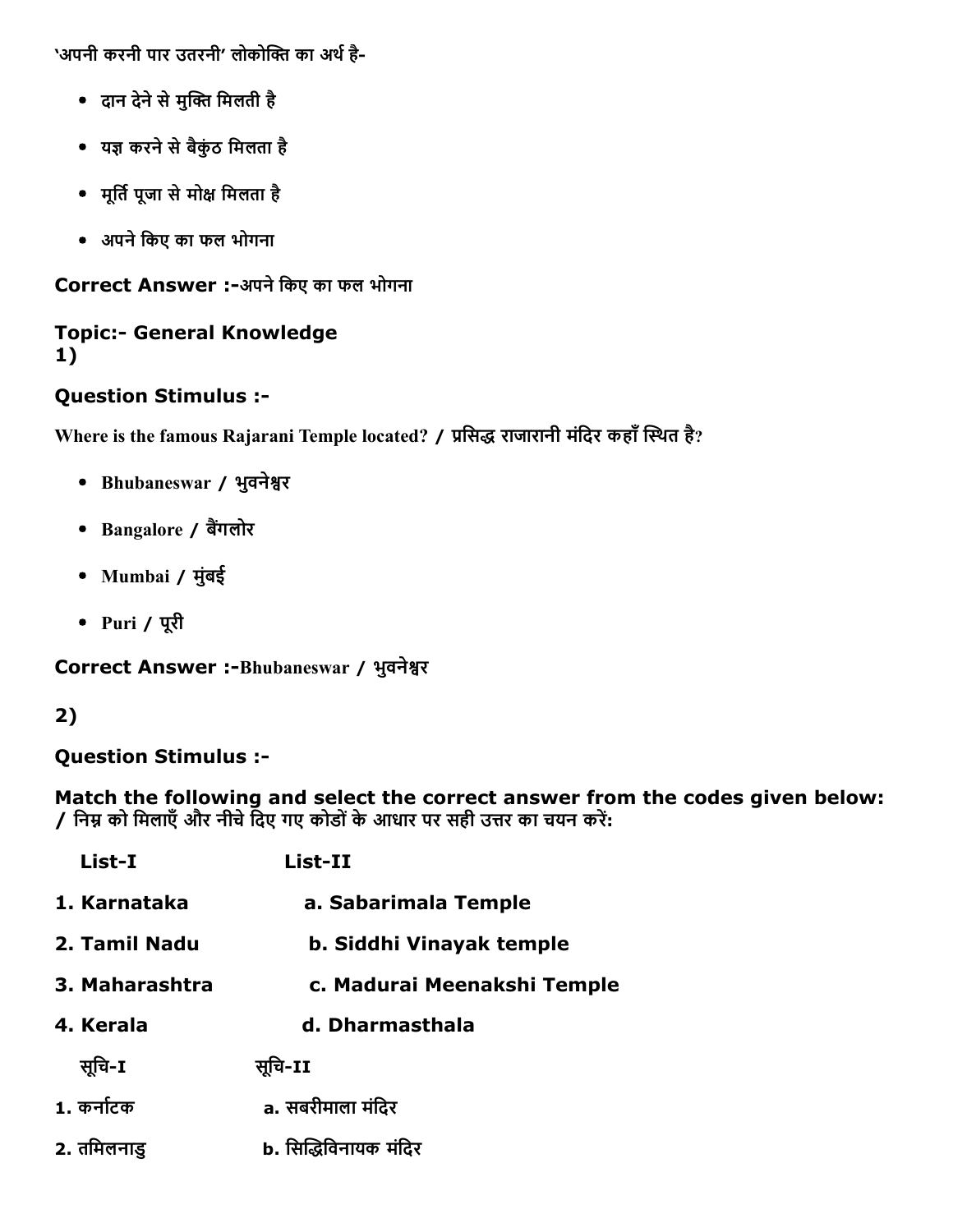- 3. महाराष्ट्र **Exercy computer c**. मदुरई मीनाक्षी मंदिर
- 4. केरल d. धर्मस्थला
	- 1-d, 2-c, 3-b, 4-a
	- 1-d, 2-c, 3-a, 4-b
	- 1-c, 2-d, 3-b, 4-a
	- 1-d, 2-b, 3-c, 4-a

Correct Answer :-1-d, 2-c, 3-b, 4-a

# 3)

# Question Stimulus :

The main source of water is\_\_\_\_\_\_\_\_\_\_\_\_\_\_. / जल का मुख्य स्रोत है\_\_\_\_\_\_\_\_\_\_\_\_\_।

- Pond / सरोवर
- Rivers / निदयाँ
- Ocean / सागर
- $\bullet$  Rain /  $\overline{a}$ र्षा

Correct Answer :- Rain / वर्षा

# 4)

# Question Stimulus :

Which fruit gives Vitamin C? / कौन सा फल विटामिन सी देता है?

- Papaya / पपीता
- Sapota / चीकू
- Orange / संतरा
- Apple / सेब

# Correct Answer :-Orange / संतरा

# 5)

Question Stimulus :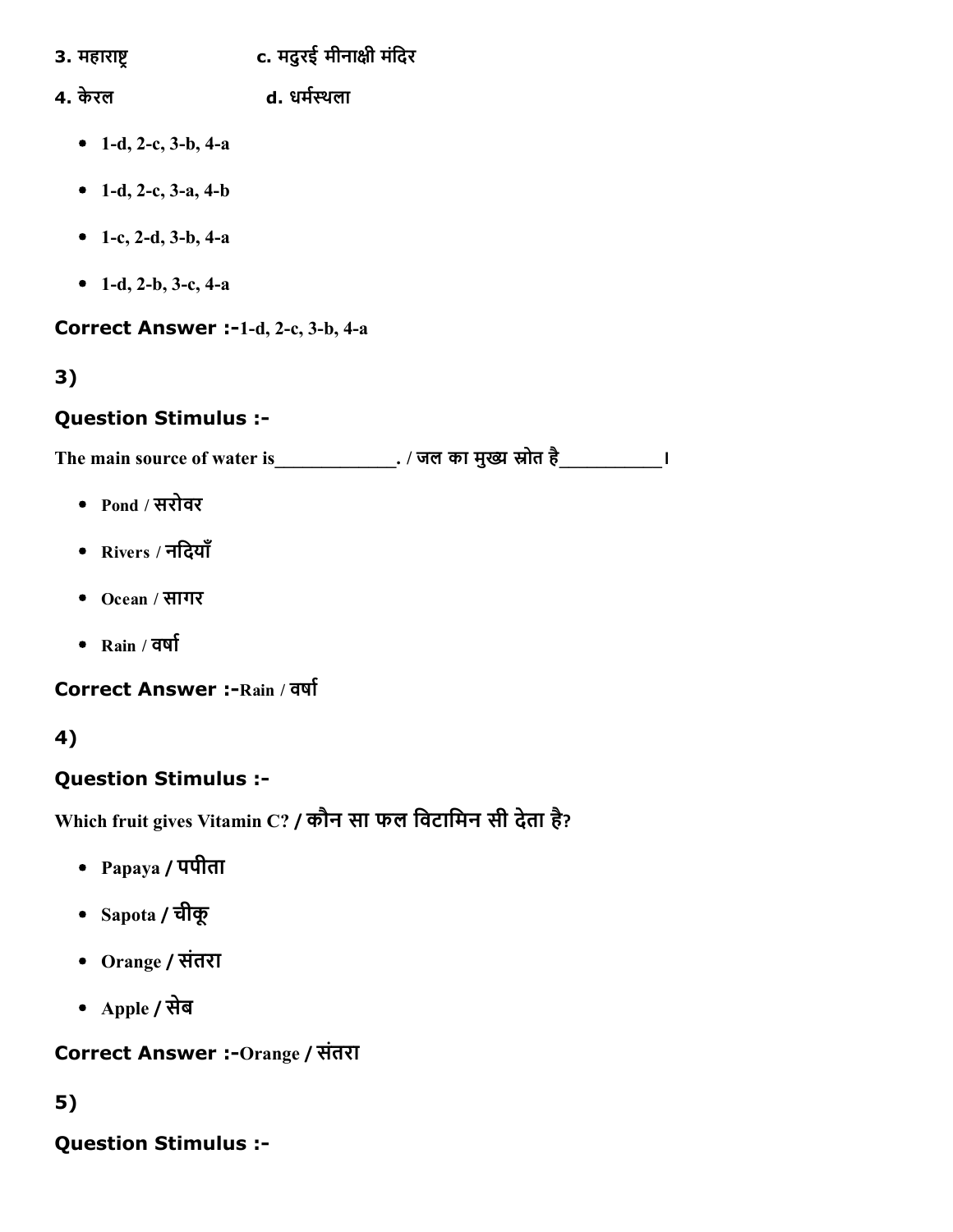- Magnetic Memory / मैग्नेटिक मेमोरी
- Register Memory / रजिस्टर मेमोरी
- Chief Director ROM / चीफ डायरेक्टर ROM
- Internal Memory / इंटरनल मेमोरी

Correct Answer :-Magnetic Memory / मैग्नेटिक मेमोरी

#### 6)

#### Question Stimulus :

 $\Gamma$ Carotenes are found in  $\Gamma$ , कैरोटीन, यों पाए जाते हैं।

- Milk / दूध
- Meat / मांस
- Carrots / गाजर
- $\bullet$  Lemon / निम्बू

Correct Answer :-Carrots / गाजर

## 7)

#### Question Stimulus :

Indira Gandhi Centre for Atomic Research, established in 1971, is located at\_\_\_\_\_\_\_\_<br>स्थापित, इंदिरा गांधी परमाणु अनुसंधान केंद्र िया, उंग्ल्यादय वा प्रसाण्य का कार्यालय का साथ करने गांधी परमाणुअनुसार गांधी परमाणुअनुसार गांधी परमाणु अन्न स<br>संस्थित है।

- Kalpakkam / कलपाम
- Sriharikota / श्रीहरिकोटा
- [Thiruvananthapuram](https://en.wikipedia.org/wiki/Thiruvananthapuram) / तिरूवनंतपुरम
- [Bengaluru](https://en.wikipedia.org/wiki/Bengaluru) / बेंगालुरू

Correct Answer :-Kalpakkam / कलपाक्कम

#### 8)

#### Question Stimulus :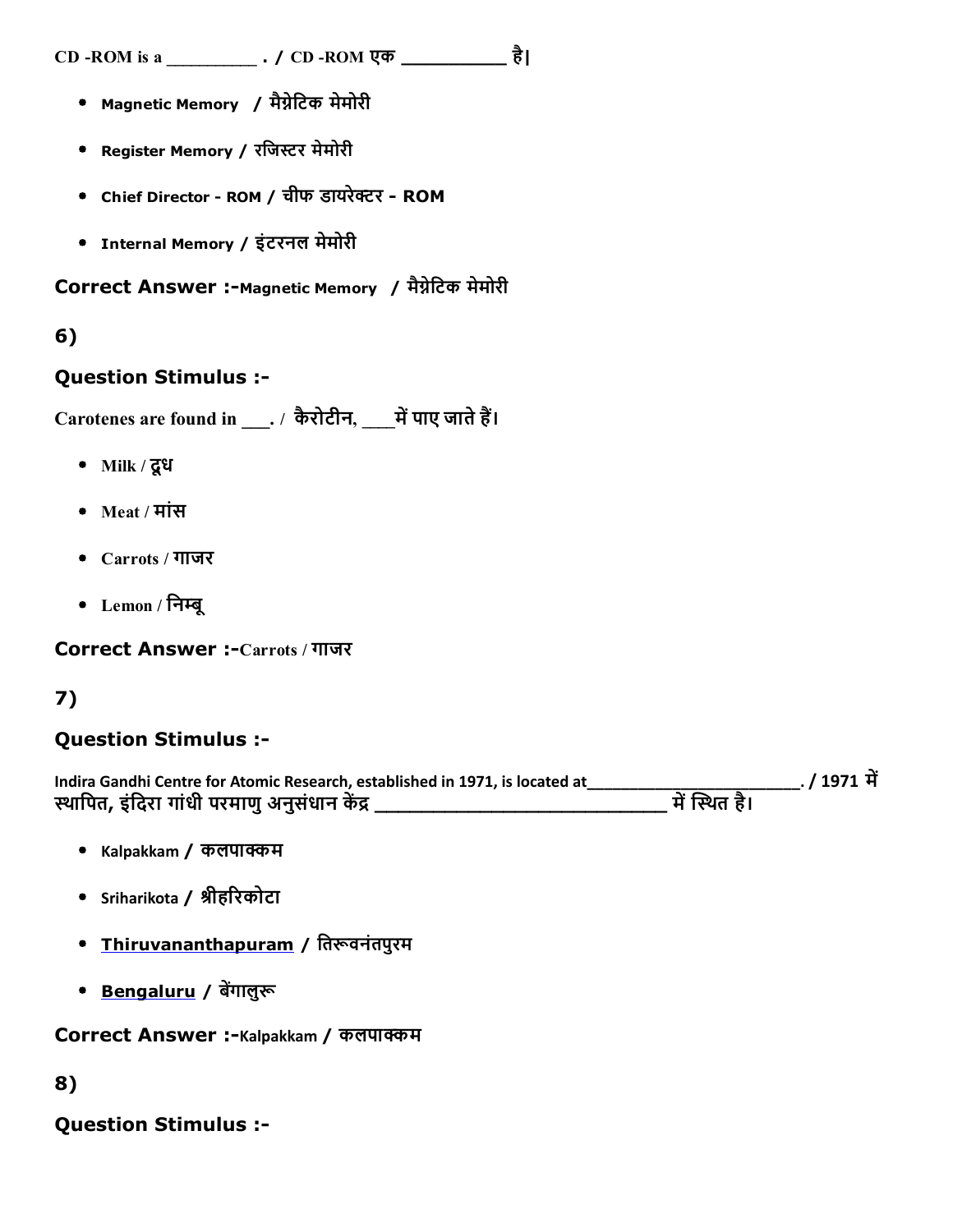- A Delta / एक डेल्टा
- An estuary / एक ज्वारनदमुख
- A harbor / एक बंदरगाह
- A strait / एक जलडमरूमध्य

#### Correct Answer :- An estuary / एक ज्वारनदमुख

### 9)

#### Question Stimulus :

What is the famous dance of Gujarat? / गुजरात का प्रसिद्ध नृत्य क्या है?

- Bharatanatyam / भरत नाट्यम
- Dandia / डांिडया
- $\bullet$  solo / सोलो
- Kathak / कथक

Correct Answer :-Dandia / डांडिया

## 10)

#### Question Stimulus :

Which is shortest National Highway in India? / भारत में सबसे छोटा राष्ट्रीय राजमार्ग कौन सा है?

- Kundannoor Willingdon / कुंडन्नूर विलींगंडन
- Agra Mumbai / आगरा मुंबई
- Kolkata Hajira / कोलकाता हजीरा
- Chennai Thane / चेन्नई ठाणे

### Correct Answer :-Kundannoor - Willingdon / कुंडन्नूर - विलींगडन

# 11)

# Question Stimulus :

Sri Padmanabhaswamy Temple is located at / श्री पद्मनाभस्वामी मंदिर \_\_\_\_\_\_\_\_\_\_\_\_\_\_\_ में स्थित है।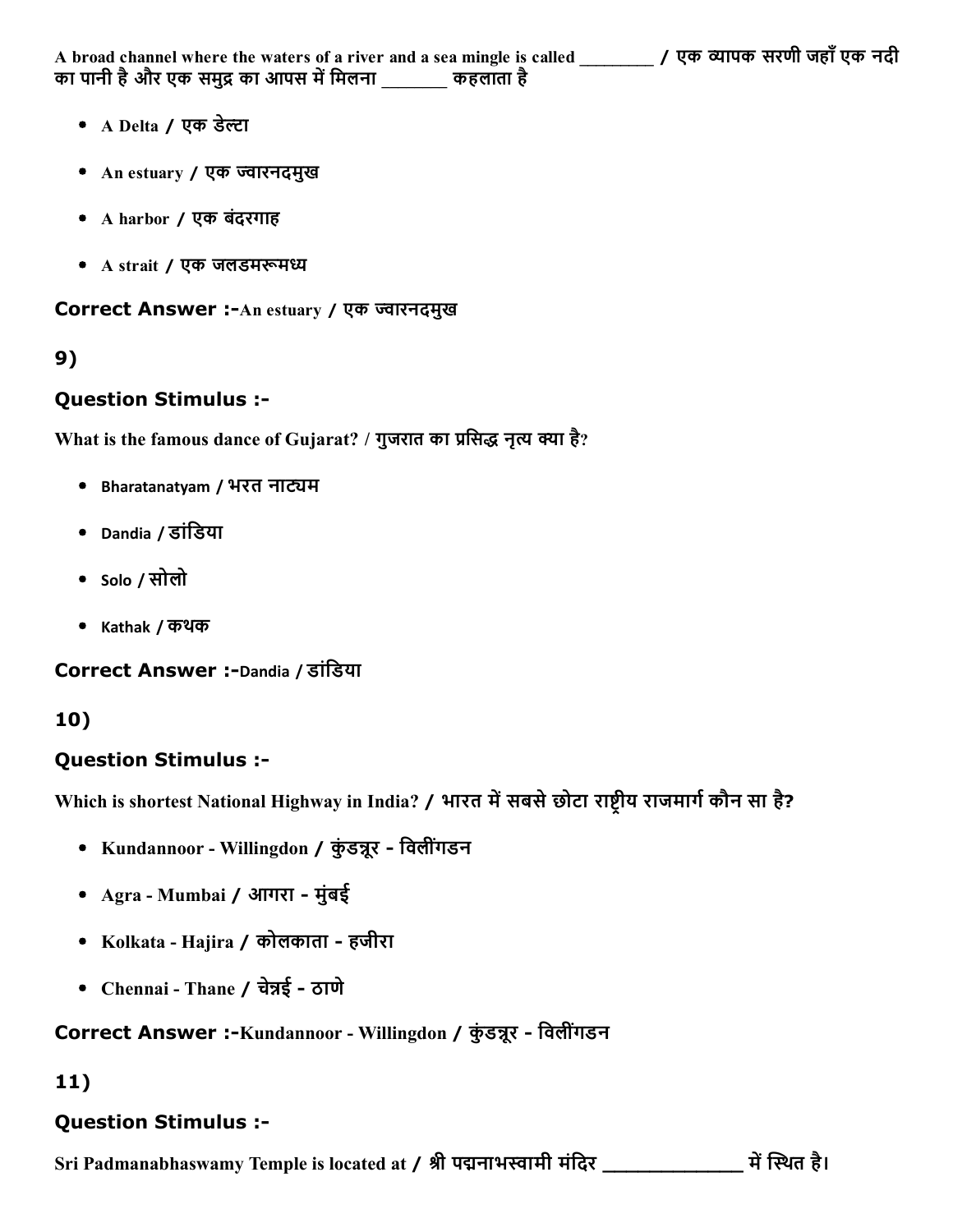- Karnataka / कना檰टक
- Kerala / केरल
- Maharashtra / महाराष्ट
- None of these  $/$  इनमें से कोई नहीं

## Correct Answer :-Kerala / केरल

# 12)

## Question Stimulus :

Chinnar Wildlife Sanctuary (CWS) is located in which state of India? / चिन्नार वन्यजीव अभयारण्य (CWS) भारत के किस राज्य में स्थित है?

- Tamil Nadu / तिमल नाडु
- $\bullet$  Karnataka / कर्नाटक
- Andhra Pradesh / आं頻 देश
- $\bullet$  Kerala / केरल

Correct Answer :-Kerala / केरल

13)

# Question Stimulus :

Which site is not located in Madhya Pradesh? / कौन सा स्थल मध्य प्रदेश में स्थित नहीं है?

- Gwalior Fort / ꓰािलयर का िकला
- Bandhavgarh National Park / बांधवगढ़ राष्ट्रीय उद्यान
- Omkareshwar Temple / ओंकारेश्वर मंदिर
- Somnath Temple / सोमनाथ मंिदर

# Correct Answer :-Somnath Temple / सोमनाथ मंदिर

# 14)

# Question Stimulus :

The newest country in the world is \_\_\_\_\_\_\_ / िव瑧Ā म蒴नवीनतम देश है\_\_\_\_\_\_\_

• Eritrea / इरिटिया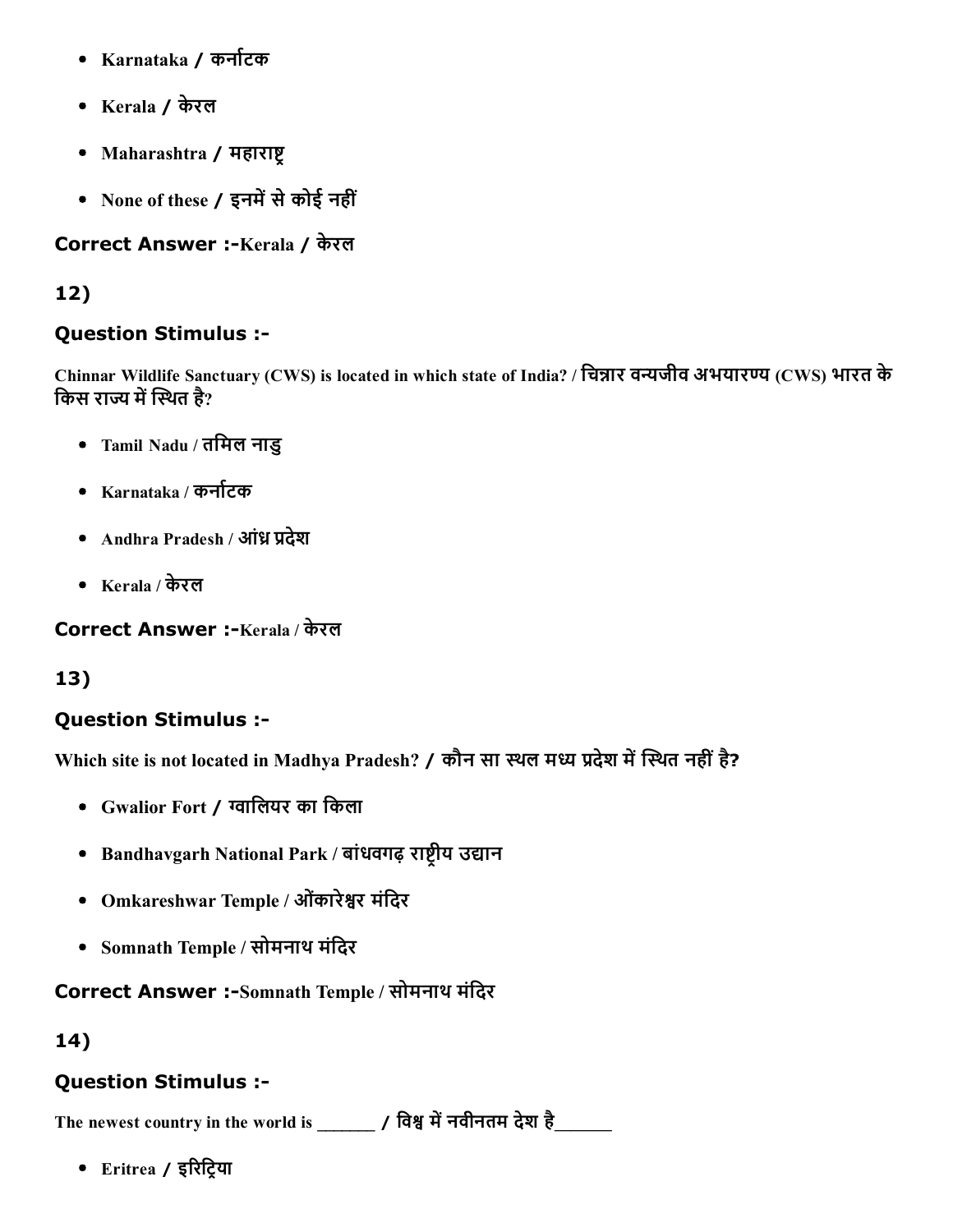- East Timor / पूर्वी तिमोर
- South Sudan / दक्षिण सूडान
- Palau / पलाऊ

Correct Answer :-South Sudan / दक्षिण सूडान

### 15)

#### Question Stimulus :

The largest grape producing country in the world is \_\_\_\_\_\_\_\_. / विश्व में अंगूर का उत्पादन करने वाला सबसेबढ़ा देश है\_\_\_\_\_\_\_।

- China / चीन
- $\bullet$  Spain / स्पेन
- Singapore / िसंगापुर
- None of these / इनमें से कोई नहीं

Correct Answer :-China / चीन

# 16)

## Question Stimulus :

The sport with which Ankush Dahiya is associated with is \_\_\_\_\_\_\_? / अंकुश दहिया जिस खेल के साथ साथ जुड़े हुए हैं, वह है\_\_\_\_\_\_\_?

- Archery / तीरंदाजी
- Boxing / मुक्केबाज़ी
- Wrestling / कु䩤Āी
- Badminton / बैडिमंटन

### Correct Answer :-Boxing / मुक्केबाज़ी

## 17)

#### Question Stimulus :

The word 'Grand Slam' is connected to which sport? / 'ग्रेण्ड स्लेम' शब्द किस खेल से जुड़ा हुआ है?

Hockey / हॉकी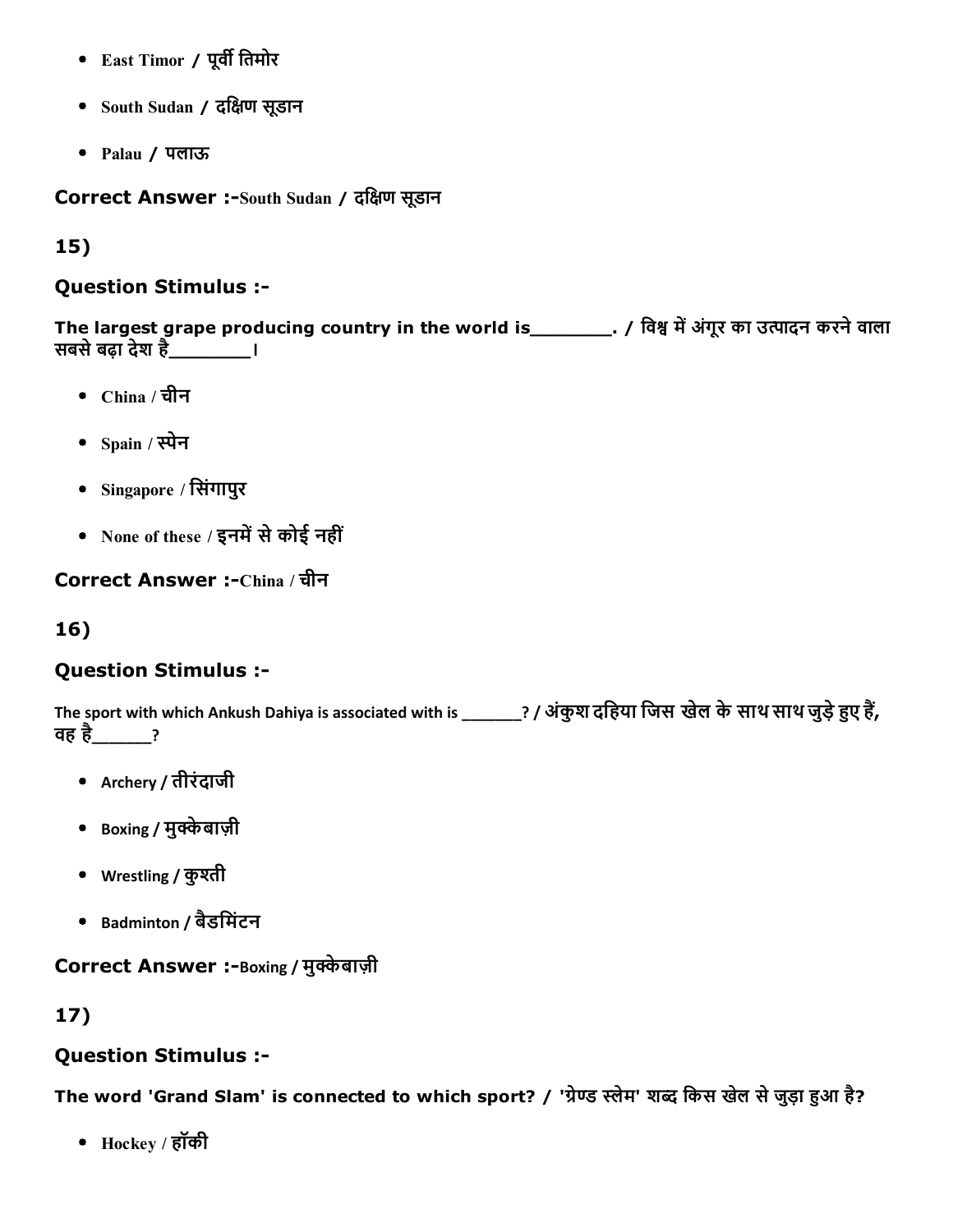- Tennis / टेिनस
- Badminton / बैडिमंटन
- Table Tennis / टेबल-टेनिस

Correct Answer :-Tennis / टेनिस

18)

### Question Stimulus :

Who won the Rajiv Gandhi Khel Ratna Award 2015? / राजीव गाँधी खेल रत्न पुरस्कार 2015 किसने जीता था?

- Yogeshwar Dutt / योगेश्वर दत्त
- Saina Nehwal / साइना नेहवाल
- Sania Mirza / सानिया मिर्जा
- Gagan Narang / गगन नारंग

Correct Answer :-Sania Mirza / सानिया मिर्ज़ा

19)

# Question Stimulus :

Who is the current Union Minister of Law and Justice in India? / वर्तमान में भारत के कानून और न्याय के केंद्रीय मंत्री कौन है?

- D.V. Sadananda Gowda / डी. वी. सदानन्दा गोवडा
- Thaawar Chand Gehlot / थावर चाँद गहलोत
- Ravi Shankar Prasad / रवि शंकर प्रसाद
- Suresh Prabhu / सुरेश भु

Correct Answer :-Ravi Shankar Prasad / रवि शंकर प्रसाद

20)

## Question Stimulus :

When an umpire makes a T signal with his hand during a T20 match, what is he signaling? / टी20 मैच केदौरान जब कोई निर्णायक (एम्पायर) अपने हाथों से T का संकेत करता है तो वह क्या संकेत कर रहा है?

Free Hit / 뛚ी िहट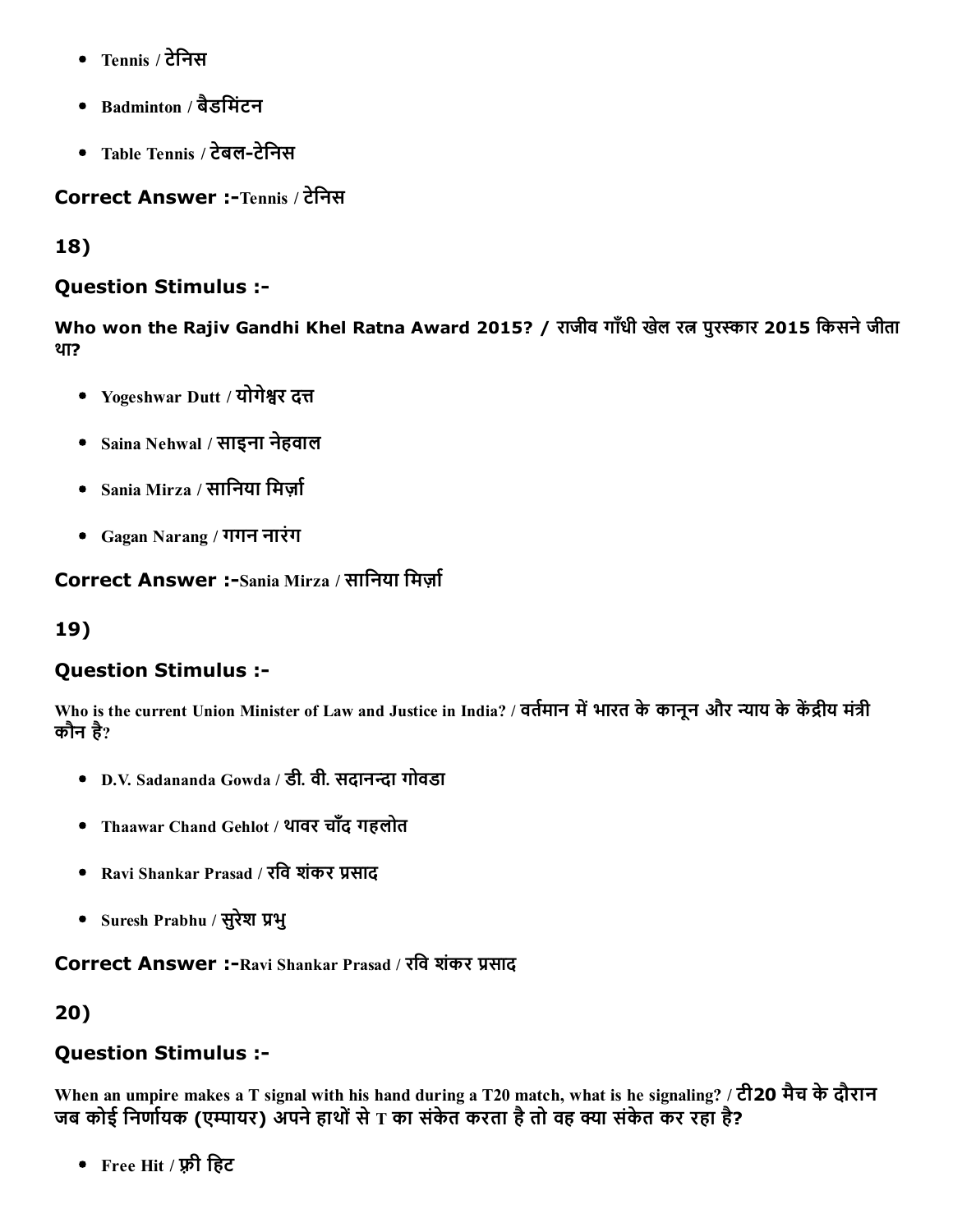- No Ball / नो बॉल
- White ball / व्हाईट बॉल
- Time Out / टाइम आउट

**Correct Answer :-Time Out / टाइम आउट** 

# 21)

### Question Stimulus :

What is the full form of DSC, used in 'MCA-21', an e-Governance project for registry related service? 'एम.सी.ए-21' में प्रयोग किया जाने वाला डी.एस.सी का पूरा नाम क्या है, जो एक रजिस्ट्री से संबंधित सेवा के लिए ई-गवर्नेंस परियोजना है?

- Duplicate Secret Code / डुप्लीकेट सीक्रेट कोड
- Digital Secret Code / डिजिटल सीक्रेट कोड
- Digital Secret Certificate / डिजिटल सीक्रेट सर्टिफिकेट
- Digital Signature Certificate / डिजिटल सिग्नेचर सर्टिफिकेट

Correct Answer :-Digital Signature Certificate / डिजिटल सिग्नेचर सर्टिफिकेट

## 22)

#### Question Stimulus :

Which among the following is the largest Sugarcane producing country? / निम्न में से कौन सबसे बढ़ा गन्ना उत्पादक देश है?

- India / भारत
- Brazil / ब्राजील
- China / चीन
- America / अमेरिका

## Correct Answer :-Brazil / ब्राज़ील

# 23)

## Question Stimulus :

The highest producer of Apple in the world is \_\_\_\_\_\_? / विश्व में सेब का सबसे बढ़ा उत्पादक है\_\_\_\_\_\_?

India / भारत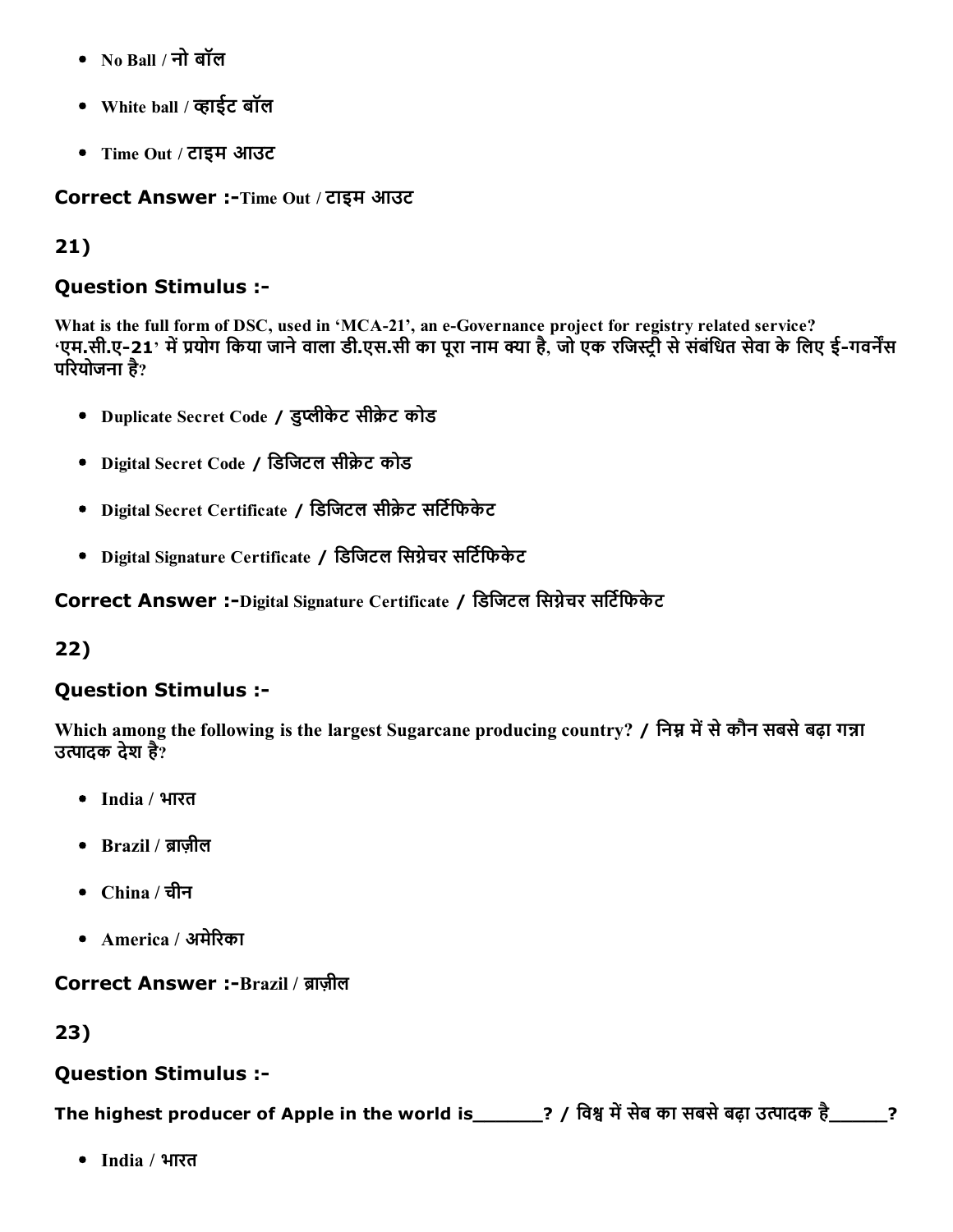- Iran / इरान
- China / चीन
- Russia / स

Correct Answer :-China / चीन

## 24)

#### Question Stimulus :

The leading state in wheat production in India is \_\_\_\_\_\_\_\_\_\_\_\_\_\_\_\_\_\_. / गेहूं उत्पादन में भारत का अग्रणी राज्य \_\_\_\_\_\_\_\_\_\_ है|

- Punjab / पंजाब
- Haryana / हरियाणा
- Uttar Pradesh / उत्तर प्रदेश
- Madhya Pradesh / मध्य प्रदेश

Correct Answer :-Uttar Pradesh / उत्तर प्रदेश

# 25)

# Question Stimulus :

Who was the 'Poet Emperor' of Delhi? / दिल्ली के 'कवि सम्राट' कौन थे?

- Bahadur Shah I / बहादुर शाह I
- Bahadur Shah II / बहादुर शाह II
- Muhammad Shah / मुहम्मद शाह
- Muhammad Shah II / मुहम्मद शाह II

Correct Answer :-Bahadur Shah II / बहादुर शाह II

## 26)

# Question Stimulus :

Which Indian professor was elected as a Fellow of the Royal Society (FRS) in 2016? / निम्नलिखित में से कौन से भारतीय प्रोफेसर, 'फैलोस ऑफ़ द रॉयल सोसाइटी' (FRS) के रूप में निर्वाचित किया गये थे?

• Sriram Ramaswamy / श्रीराम रामास्वामी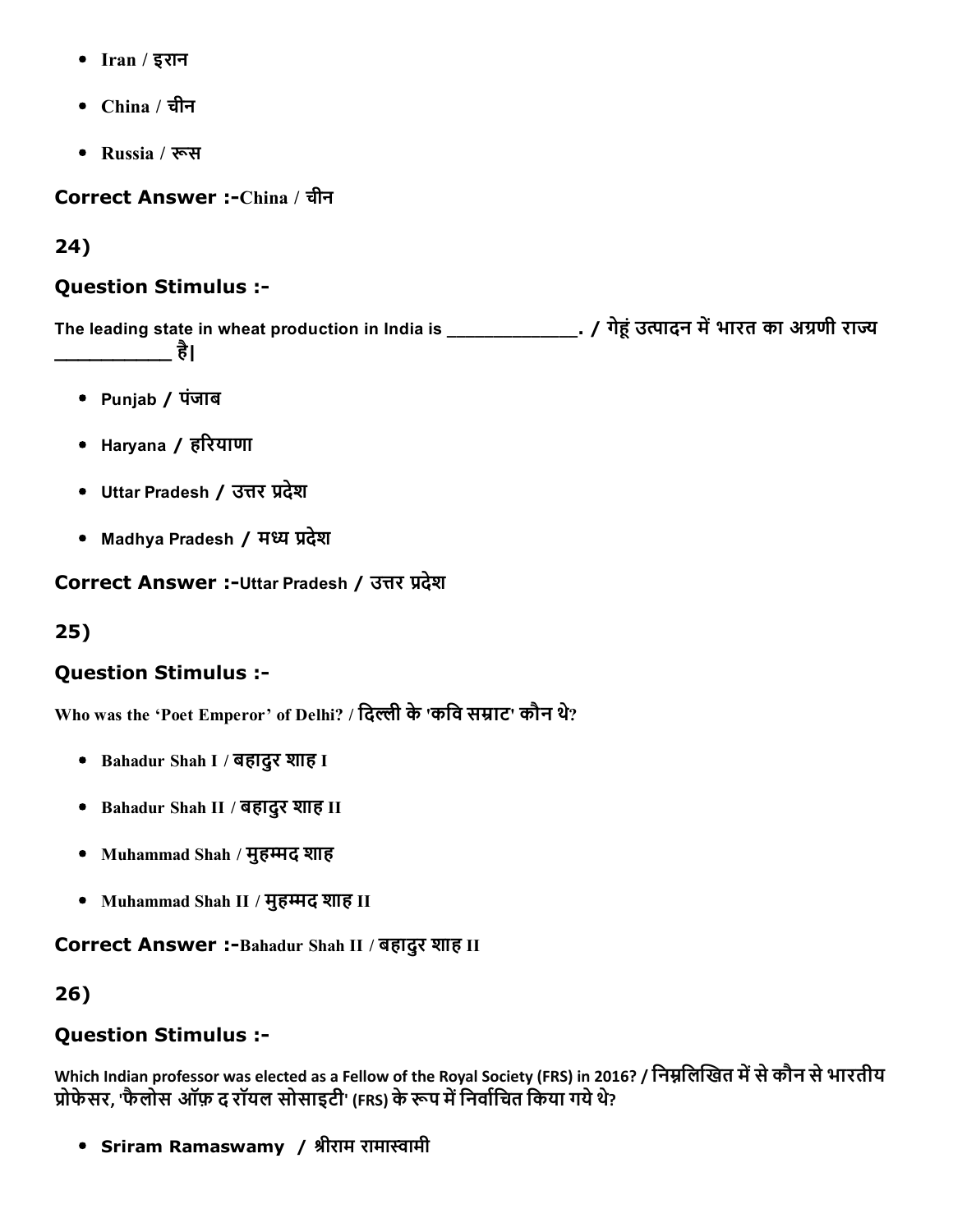- John Kuriyan / जॉन कुरियन
- Ajay Sood / अजय सूद
- Kamal Bawa / कमल बावा

Correct Answer :-Sriram Ramaswamy / श्रीराम रामास्वामी

27)

#### Question Stimulus :

Who is known as the father of Geometry? / ज्यामिति के जनक के रूप में कौन जाना जाता है?

- Aristotle / अरस्तू
- $\bullet$  Euclid / यूक्लिड
- Pythagoras / पाइथागोरस
- Kepler / केपलर

Correct Answer :-Euclid / यूक्लिड

28)

## Question Stimulus :

Who was Pakistan's first Prime Minister? / पाकिस्तान के प्रथम प्रधानमंत्री कौन थे?

- MA Jinnah / एमए जिन्ना
- Maulana Abdul Kalam Azad / मौलाना अब्दुल कलाम आजाद
- Liaquat Ali Khan / िलयाकत अली खान
- Zulfiqur Ali Bhutto / जुल्फिकार अली भुट्टो

Correct Answer :-Liaquat Ali Khan / लियाकत अली खान

## 29)

# Question Stimulus :

Who was the first winner of Tour de France in 1903? / 1903 में टूर डी फ्रांस के प्रथम विजेता कौन थे?

- Maurice Garin / मौ캣रस गै캣रन
- Lance Amstrong / लांस एमस्ट्रांग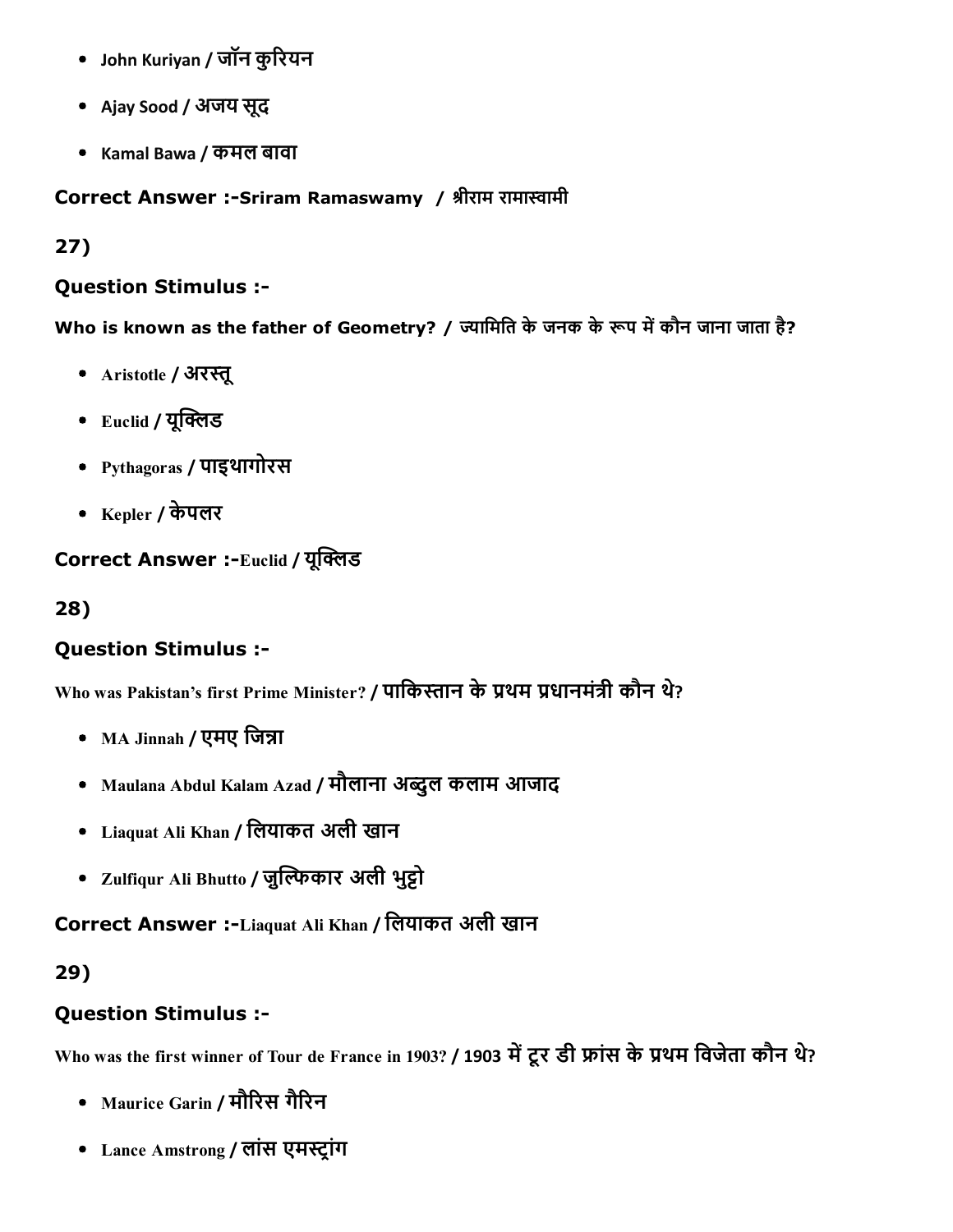- Chris Froome / क्रिस फ्रूमे
- Henri Conret / हेनरी कन्नेट

# Correct Answer :-Maurice Garin / मौरिस गैरिन

30)

### Question Stimulus :

### Who was the first law minister of India? / भारत के प्रथम कानून मंत्री कौन थे?

- Ashoke Kumar Sen / अशोके कुमार सेन
- Shanti Bhushan / शांति भूषण
- B. R. Ambedkar / बी. आर. अṔĀेडकर
- Hans Raj Khanna / हंस राज खन्ना

Correct Answer :- B. R. Ambedkar / बी. आर. अम्बेडकर

31)

### Question Stimulus :

Who has been selected as India's First Cyber Security Chief? / भारत के प्रथम साइबर सुरक्षा प्रमुख के रूप में किसका चयन किया गया है?

- Dhanush Bhattacharya / धनुष भट्टाचार्य
- Rajesh Singh / राजेश िसंह
- Gulshan Rai / गुलशन राय
- Ramesh Agarwal / रमेश अग्रवाल

Correct Answer :-Gulshan Rai / गुलशन राय

#### 32)

#### Question Stimulus :

UPSC \_\_\_\_\_\_\_\_\_\_\_ the All India Service Personnel. / अखिल भारतीय सेवा कार्मिकों की यूपीएससी \_\_ करती है।

- Promote / पदोन्नती
- Transfer / स्थानांतरण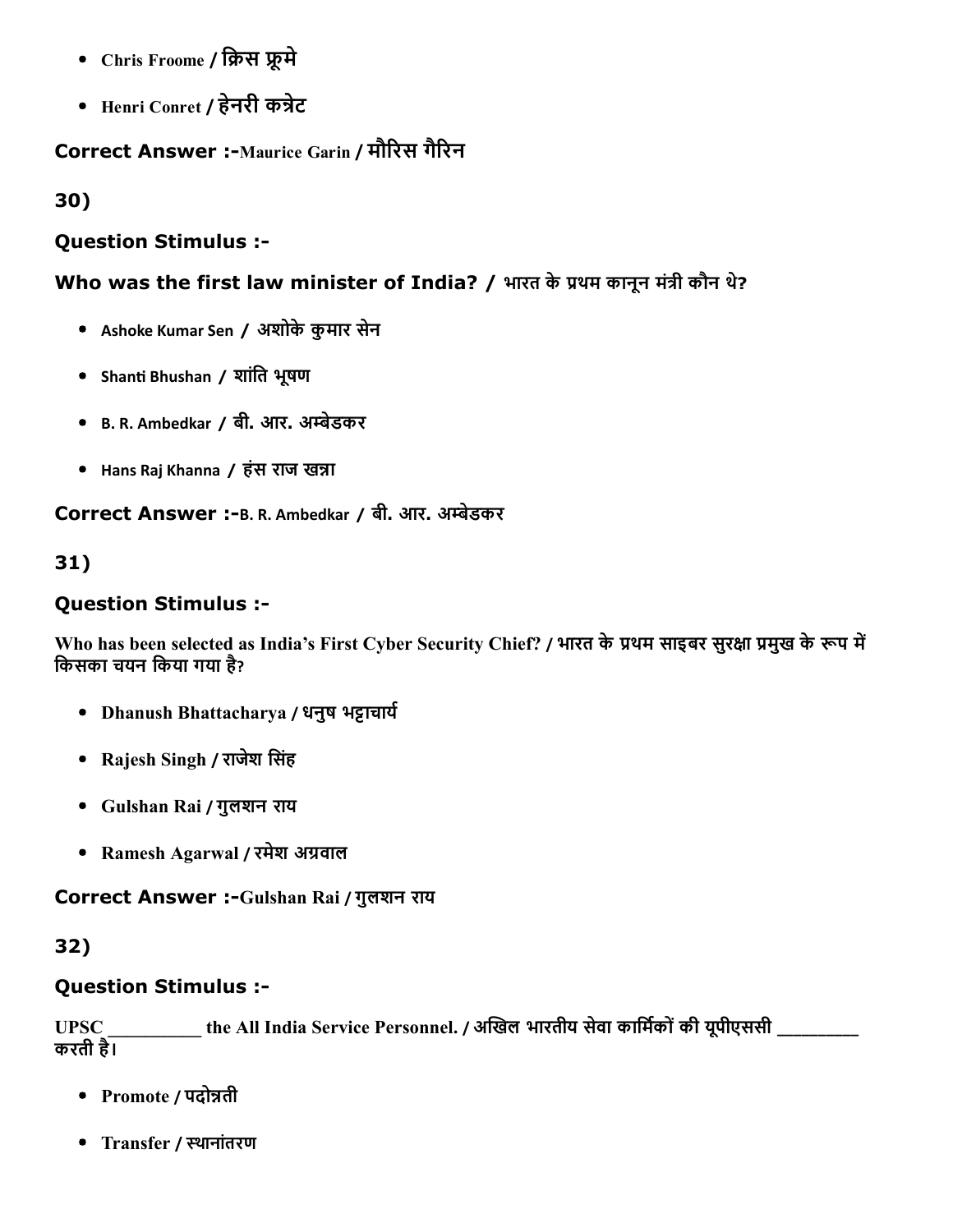- Appoint / नियुक्ति
- Selects / चयन

Correct Answer :-Selects / चयन

33)

## Question Stimulus :

Ashok Mehta Committee was related to the \_\_\_\_\_\_\_\_\_. / अशोक मेहता समिति \_\_\_\_\_\_\_\_ से संबंिधत थी

- Centre-State Relations / केन्द्र-राज्य संबंध
- Economic Reforms / आर्थिक सुधार
- Panchayati Raj / पंचायती राज्य
- None of the above / उपरोक्त कोई नहीं

Correct Answer :-Panchayati Raj / पंचायती राज्य

34)

# Question Stimulus :

Who among the following was NOT a Chief Minister of an Indian State? / निम्न में से कौन भारतीय राज्य के मुख्यमंत्री नहीं थे?

- B S Yeddyurappa / बी एस येदियुरप्पा
- Panneerselvam / पन्नीरसेल्वम
- Mallikarjun Kharge / मल्लिकार्जुन खड़गे
- Rajnath Singh / राजनाथ िसंह

Correct Answer :-Mallikarjun Kharge / मल्लिकार्जुन खड़गे

35)

# Question Stimulus :

For the enforcement of Fundamental Rights, the Supreme Court may issue a/an- / मौलिक अधिकारों के प्रवर्तन के लिए, सुप्रीमकोर्ट इसे जारी कर सकता है-

- Decree / डिक्री
- $\bullet$  Ordinance / अध्यादेश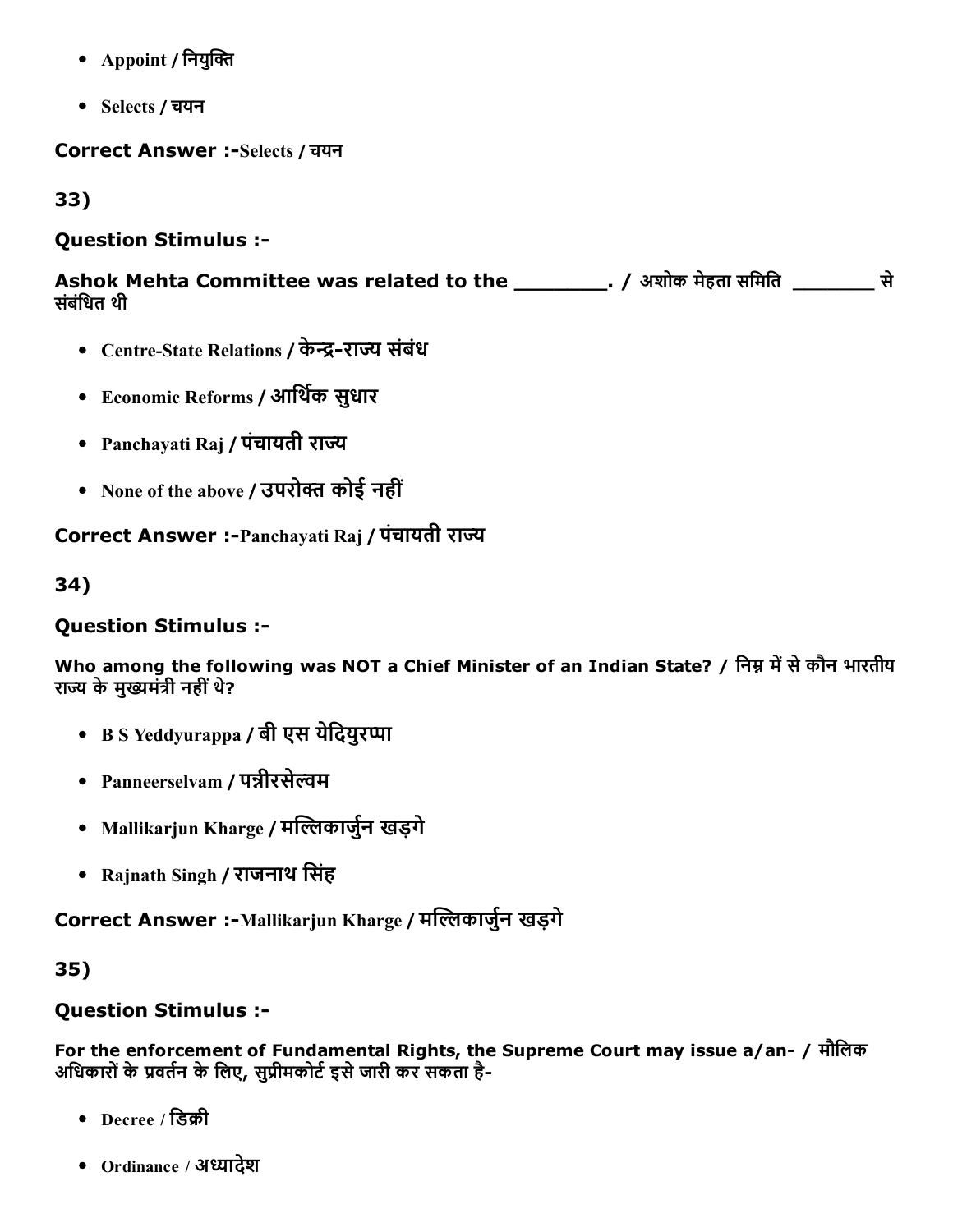- Notification / अिधसूचना
- Writ / 캣रट

Correct Answer :-Writ / रिट

36)

### Question Stimulus :

Hallikar was a special breed of \_\_\_\_\_\_\_, developed by Tipu Sultan to transport heavy weapons. / भारी हथियारों के परिवहन के लिए, टीपू सुल्तान द्वारा विकसित की गई, हल्लीकर, \_\_\_\_\_\_\_\_\_की एक विशेष किस्म थी।

- Cattle / पशु
- Elephant / हाथी
- $\bullet$  Cat/ बिल्ली
- Giraffe / िजराफ़

Correct Answer :-Cattle / पशु

37)

#### Question Stimulus :

Who was known as 'Father of Indian Renaissance'? / 'भारतीय पुनर्जागरण के जनक' कौन जाने जाते थे?

- Ranjit Singh / रंजीत िसंह
- Sardar Baldev Singh / सरदार बलदेव िसंह
- Raja Ram Mohan Roy / राजा राम मोहन राव
- Mahatma Gandhi / महात्मा गांधी

Correct Answer :-Raja Ram Mohan Roy / राजा राम मोहन राव

#### 38)

# Question Stimulus :

Who was the first lady IPS police officer of India? / भारत की पहली महिला आईपीएस पुलिस अधिकारी कौन थी?

- Merin Joseph / मेरिन जोसेफ
- Meera Borwankar / मीरा बोरवंकर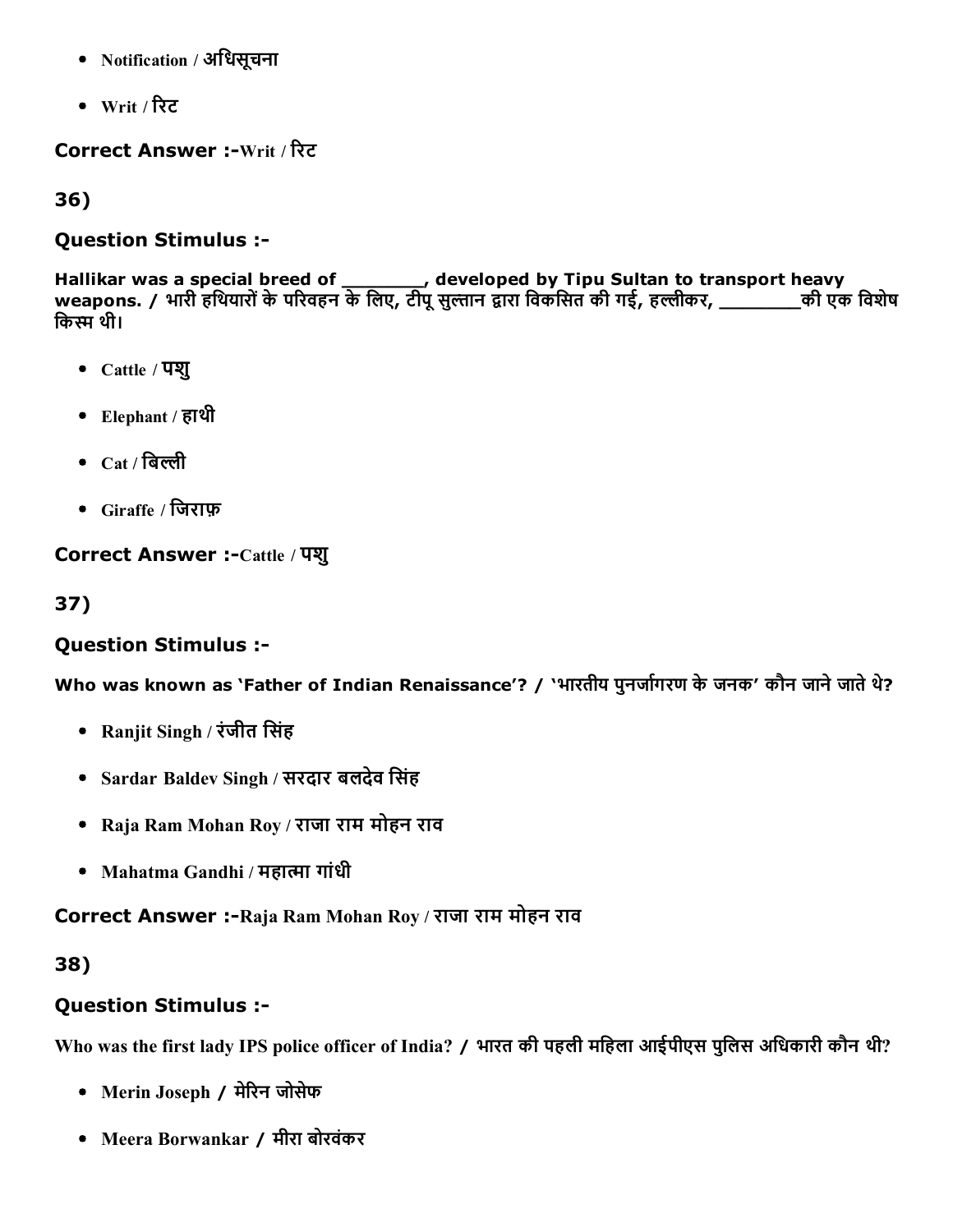- Chandrakala / चन्द्रकला
- Kiran Bedi / िकरण बेदी

### Correct Answer :-Kiran Bedi / किरण बेदी

39)

### Question Stimulus :

"Veer Yatra", military tourism initiative in India has been launched in which city? / "वीर यात्रा" जो भारत में सैन्य पर्यटन की एक पहल है, किस शहर में शुरू की गई है?

- Mumbai / मुंबई
- Pune / पुणे
- Delhi / दिल्ली
- Chennai / चेन्नई

Correct Answer :-Pune / पुणे

40)

## Question Stimulus :

Into which of the following did India fail to get membership in 2016? / 2016 में निम्नलिखित में से किसमें सदस्यता पाने में भारत विफल हो गया?

- BRIC
- NSG
- SAARC
- $\bullet$  CEPA

**Correct Answer :-NSG** 

41)

## Question Stimulus :

Jeevan Raksha Padak Awards are connected with / जीवन रक्षक पदक पुरस्कार किससे संबंधित है?

- Health and Insurance / स्वास्थ्य और बीमा
- Science and Technology / विज्ञान और प्रोद्योगिकी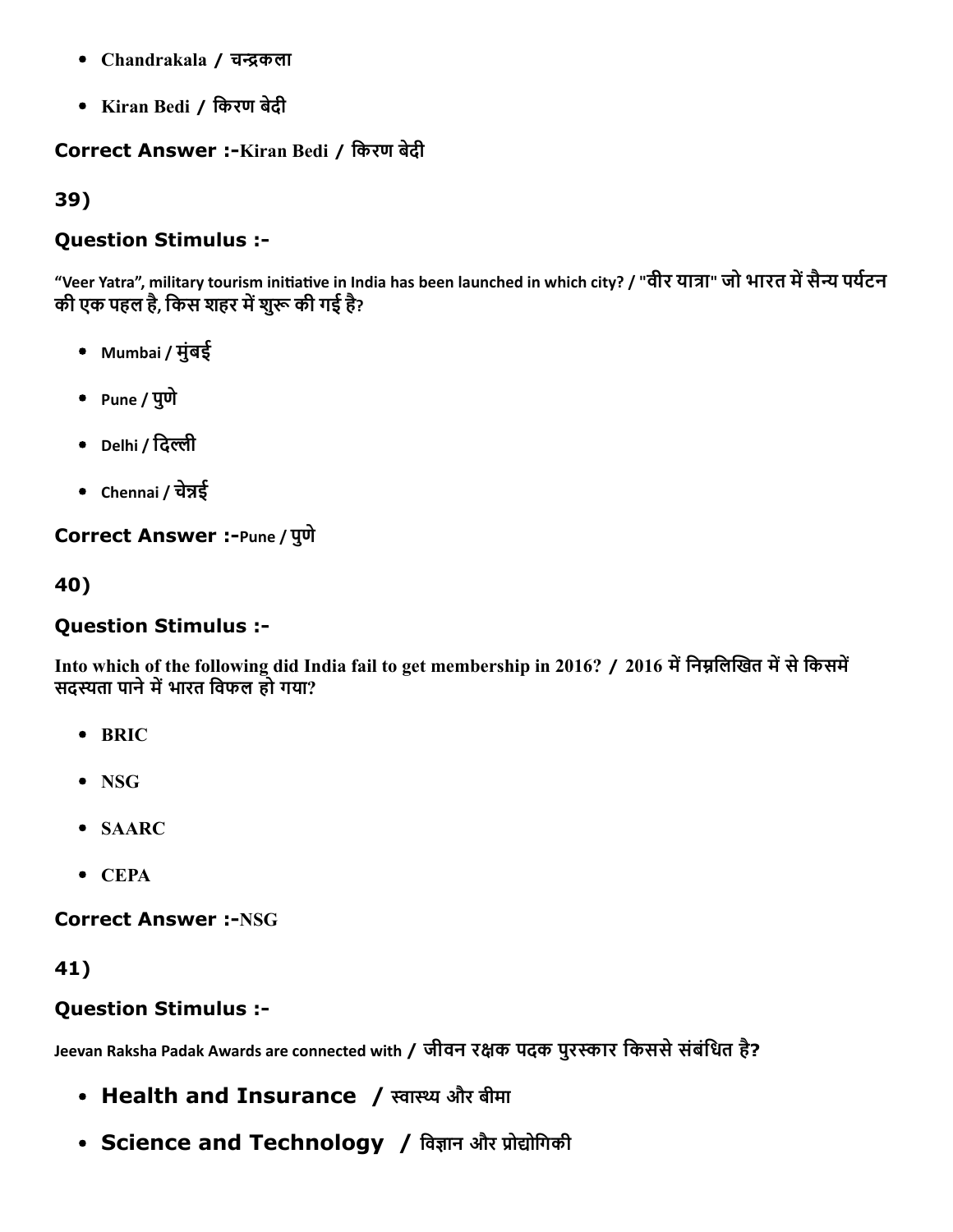- Poverty Eradication / गरीबी उन्मूलन
- None of the above / उपरोक्त कोई नहीं

Correct Answer :-None of the above / उपरोक्त कोई नहीं

42)

### Question Stimulus :

'A Suitable Boy' is a book written by\_\_\_\_\_\_\_\_/ 'अ सुटेबल बॉय'\_\_\_\_\_\_\_揠ारा िलखी गई िकताब है

- Vikram Seth / विक्रम सेठ
- Ashok Gupta / अशोक गुप्ता
- Bhavabhuti / भावाभुित
- Sobha Dey / शोभा डे

### Correct Answer :-Vikram Seth / विक्रम सेठ

43)

## Question Stimulus :

Who is the author of the book "Exploring Marxist Bengal"? / पुस्तक "एक्सप्लोरिंग मार्क्सिस्ट बंगाल" के लेखक कौन है?

- Anil Chandra Banerjee / अनिल चंद्र बनर्जी
- Debraj Bhattacharya / देबराज भट्टाचार्य
- Swati Bose / स्वाति बोस
- Sudish Chandra Banerjee / सुधीश चंद्र बनर्जी

Correct Answer :-Debraj Bhattacharya / देबराज भट्टाचार्य

## 44)

## Question Stimulus :

Who was sworn in as the 10<sup>th</sup> Chief Minister of Arunachal Pradesh? / अरुणाचल प्रदेश के 10<sup>वें</sup> मुख्यमंत्री के रूप में किसने शपथ ली है?

- Kalikho Pul / कािलखो पुल
- Nabam Tuki / नबम तुकी
- Pema Khandu / पेमा खडंू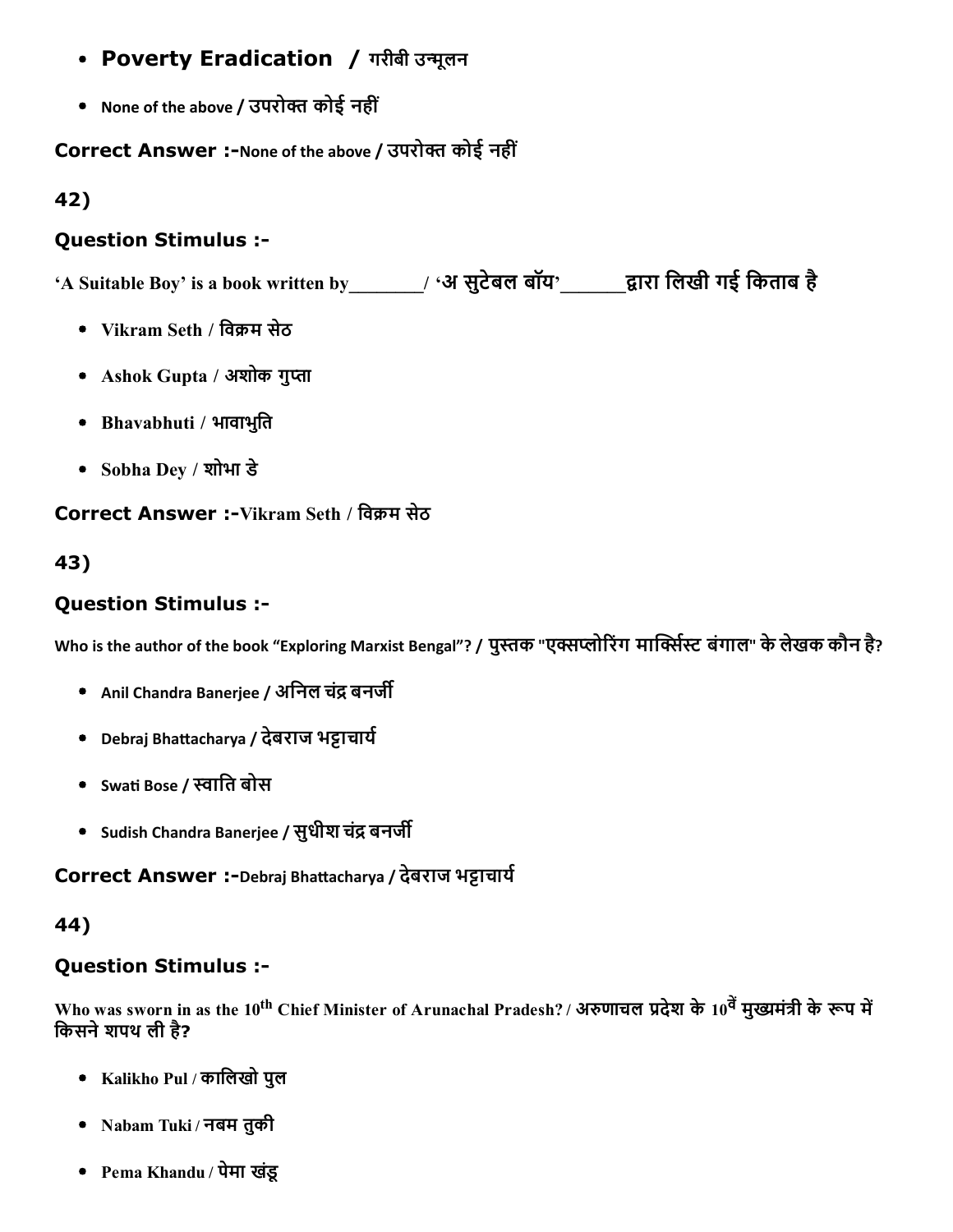• Kiren Rijuju / किरन रिजूजू

#### Correct Answer :-Pema Khandu / पेमा खंडू

## 45)

#### Question Stimulus :

Which was the first state to pass the GST Bill after the parliament? / संसद के बाद जी.एस.टी बिल पास करने वाला पहला राज्य कौन सा था?

- $\bullet$  Bihar / बिहार
- Assam / असम
- Chhattisgarh / छत्तीसगढ़
- Jharkhand / झारखडं

**Correct Answer :-Assam/असम** 

46)

### Question Stimulus :

What does 'LCD' in a Television stand for? / टेलीविजन में 'एलसीडी' का क्या अर्थ है?

- Light Control Display / लाइट कंटोल डिस्प्ले
- Liquid Crystal Display / लिकिड क्रिस्टल डिस्प्ले
- Light Connecting Display / लाइट कनेक्टिंग डिस्प्ले
- Light Connecting Device / लाइट कनेक्टिंग डिवाइस

#### Correct Answer :-Liquid Crystal Display / लिकिड क्रिस्टल डिस्प्ले

47)

#### Question Stimulus :

Which day has been declared as International Yoga Day? / कौन से दिन को अंतरराष्ट्रीय योग दिवस घोिषत िकया गया है?

- 2<sup>nd</sup> October **/ 2** अक्टूबर
- 21<sup>st</sup> June / 21 जून
- 13<sup>th</sup> January / 13 जनवरी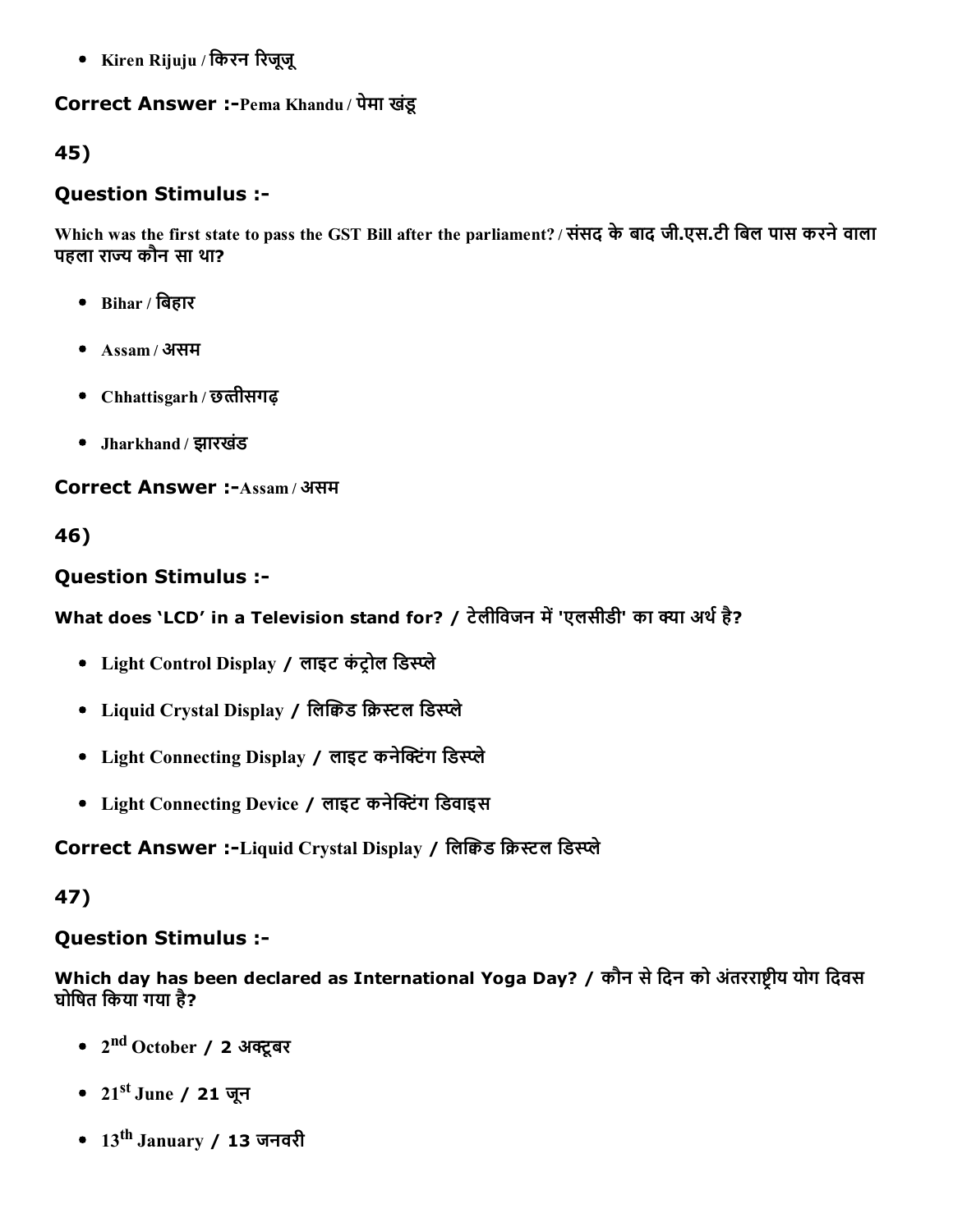15<sup>th</sup> August / 15 अगस्त

Correct Answer :-21<sup>st</sup> June / 21 जून

48)

### Question Stimulus :

Which among the following is a relatively new district of Madhya Pradesh? / निम्नलिखित में से कौन सापेक्षत: मध्य प्रदेश का नया जिला है?

- Rewa / रीवा
- Morena / मुरैना
- Annuppur / अनूपपुर
- Dewas / देवास

### Correct Answer :- Annuppur / अनूपपुर

## 49)

## Question Stimulus :

Where is the major industry, BHEL located in Madhya Pradesh? / बड़ा उद्योग, बी0एच0ई0एल0 मध्य प्रदेश में कहां पर स्थित है?

- Gwalior / ꓰािलयर
- Indore / इंदौर
- Ujjain / उज्जैन
- Bhopal / भोपाल

Correct Answer :-Bhopal / भोपाल

50)

## Question Stimulus :

Find the predecessor of – (7<sup>2</sup> - 6<sup>2</sup>) / – (7<sup>2</sup> - 6<sup>2</sup>) का पूर्ववर्ती निकालिये?

- $-12$
- $-14$
- $12$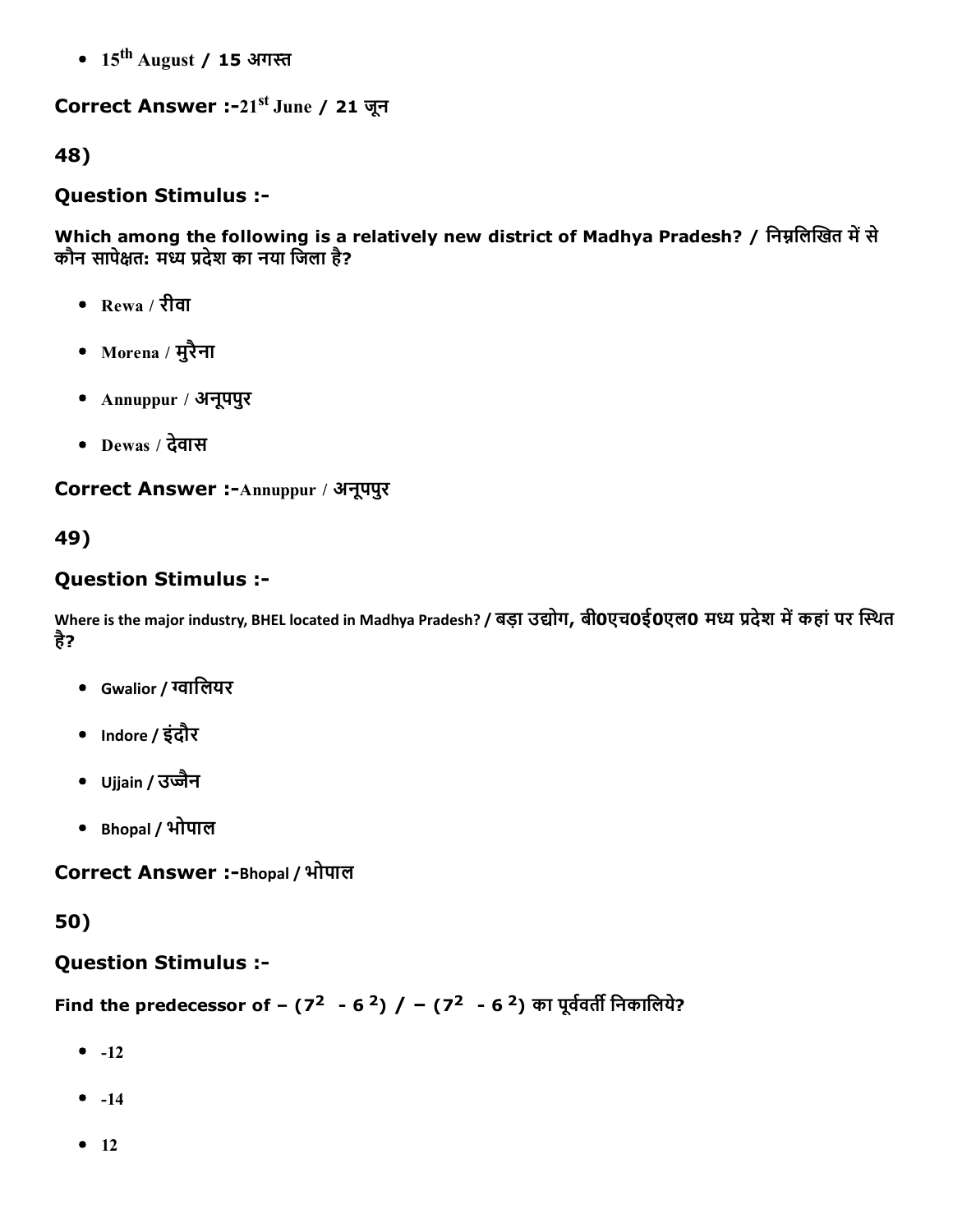$• 14$ 

#### **Correct Answer :--14**

## 51)

#### Question Stimulus :

The value of (m+ n - r)  $^4$  for m = 1, n = 2 and r = -3 is / m = 1, n = 2 और r = -3 के लिये (m+ n - r)  $^4$  का मान होगा

- 216
- $1296$
- $\bullet$  0
- $-1216$

**Correct Answer :-1296** 

# 52)

#### Question Stimulus :

का मान है\_\_\_

- $25$
- $27$
- $-23$
- $23$

#### **Correct Answer :-23**

#### 53)

#### Question Stimulus :

A quadrilateral with a pair of parallel lines, a line of symmetry, minus right angles and sides with unequal length is a \_\_\_\_\_\_\_\_\_\_\_\_\_\_\_\_\_\_\_\_\_\_\_\_\_\_ / समानांतर रेखाओंकेयु⋯, समिमित रेखा, समकोण और असमान लṔĀाई की भुजाओं के बिना वाले चतुर्भुज को कहते हैं

- Trapezium / समलंब
- Kite / पतंग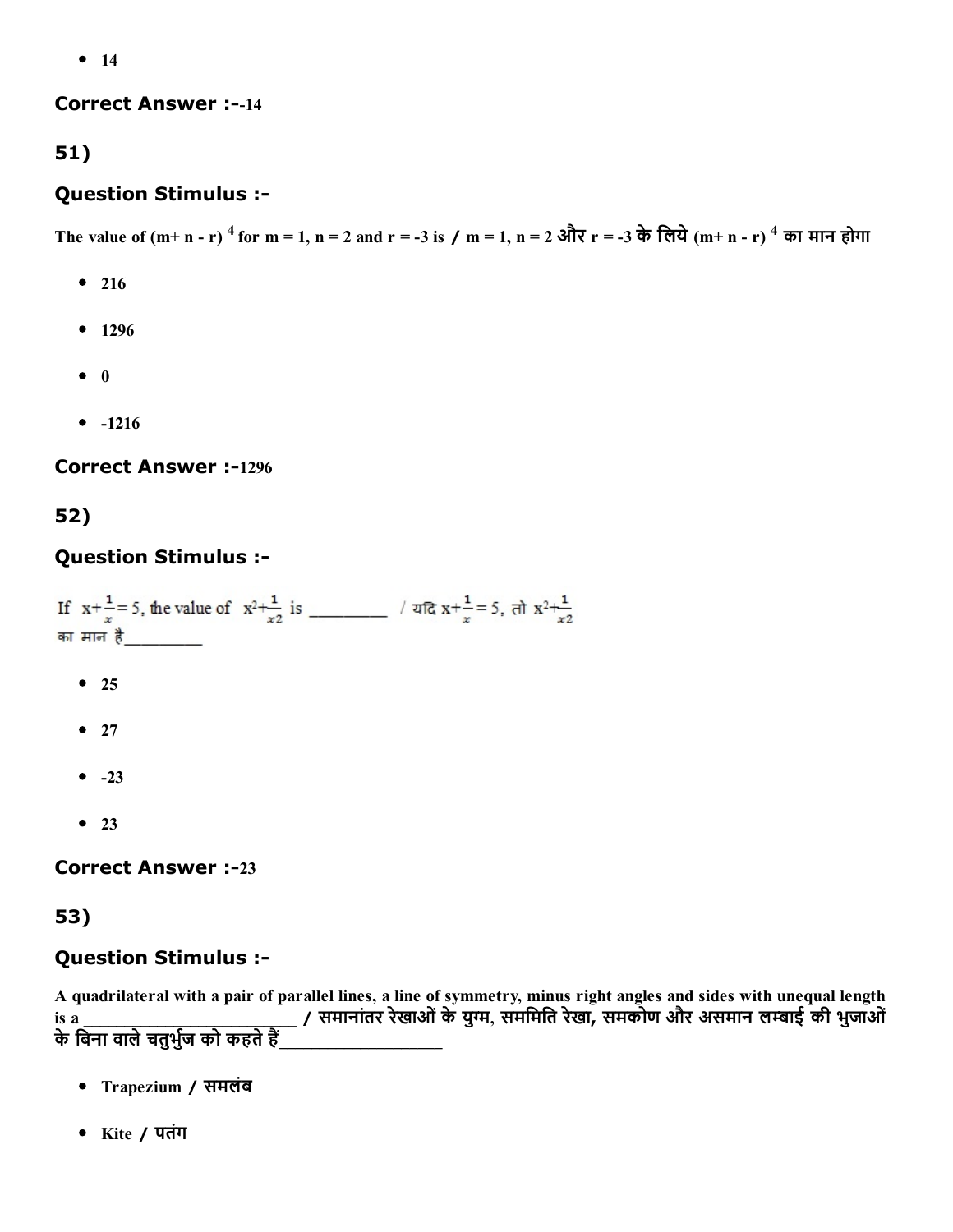- Parallelogram / समानांतर चतुर्भुज
- Irregular quadrilateral / अनियमित चतुर्भुज

#### Correct Answer :-Trapezium / समलंब

#### 54)

### Question Stimulus :

A cylindrical milk tank's length is 8 m and its diameter is 4m. It has to be painted both inside and outside. What would be the cost at the rate of Rs70/ sq.: m? / एक बेलनाकार दूध के टैंक की लम्बाई 8सेमी है और उसका व्यास 4सेमी है। इसे अंदर बाहर दोनों तरफ से पेंट करना है। 70 रू प्रति वर्ग सेमी के दर पर लागत क्या होगी?

- Rs.8800 / रू 8800
- Rs.4400 / रू 4400
- Rs.2200 / रू 2200
- Rs.17600 / रू 17600

Correct Answer :-Rs.8800 / रू 8800

55)

#### Question Stimulus :

The salaries of A, B and C are of ratio 2:3:5. If the increments of 15%, 10% and 20% are done to their respective salaries, then the new ratio of their salaries is \_\_\_\_\_\_\_\_\_\_\_\_\_\_ / A, B और C केवेतन 2:3:5 केअनुपात म蒴ह⢶। यिद 15%, 10% और 20% की वेतनवृ芤氲Ā उनकी 갠मश: वेतन म蒴की जाती है, तो उनकेवेतन का नया अनुपात है\_\_\_\_\_\_\_\_\_\_\_\_\_

- $\bullet$  20:33:60
- $\bullet$  21:33:60
- $\bullet$  22:33:60
- $\bullet$  23:33:60

Correct Answer :-23:33:60

## 56)

## Question Stimulus :

A code consists of a digit chosen from 0 to 9 followed by a letter of the alphabet. The probability of the code being  $9Z$  is  $9Z = 9$  होने कोड  $9 \times 9$  में से चुने गये अंक व एक अक्षर से मिलकर बना है। कोड की  $9Z$  होने की ाियकता है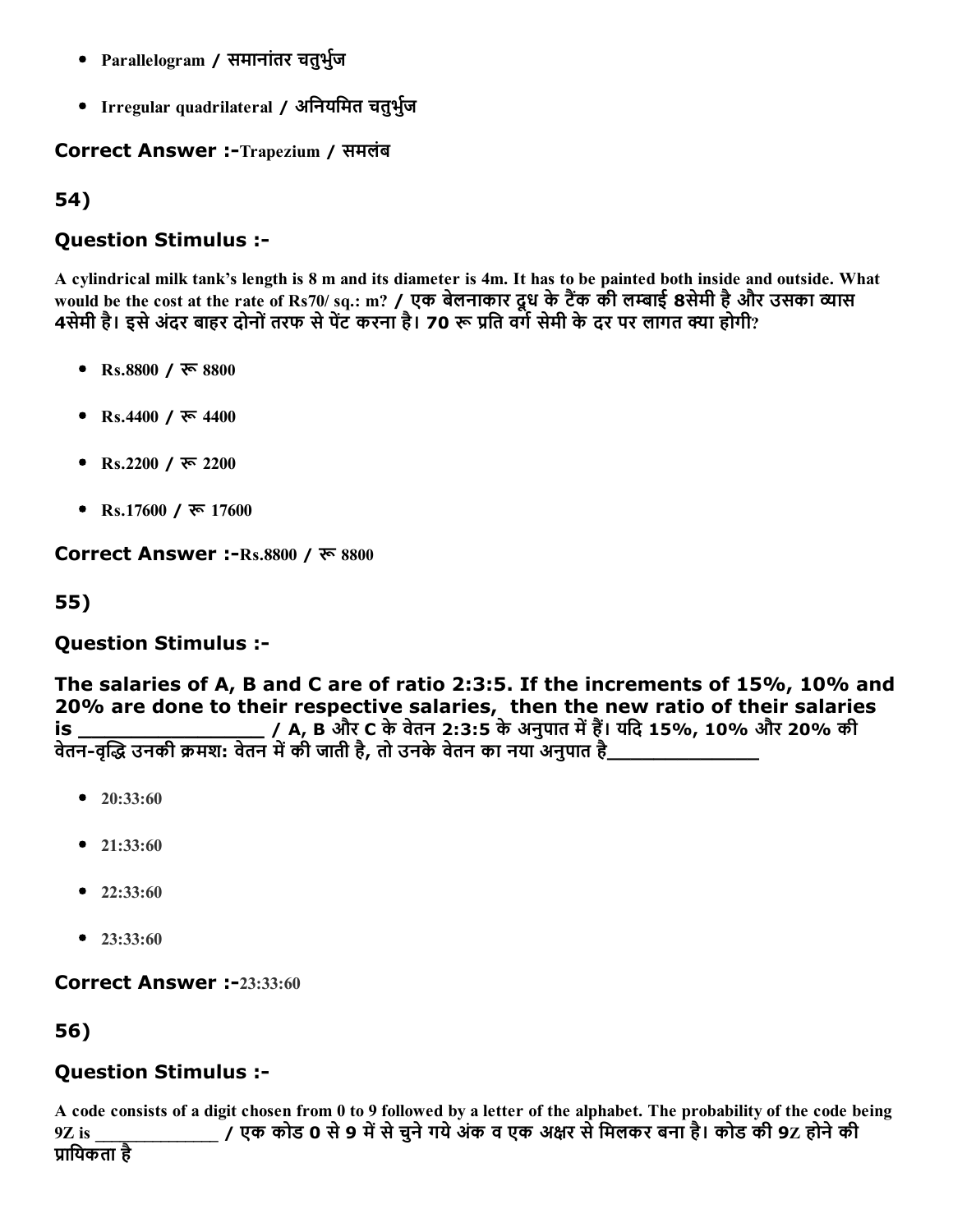|   | 1<br>260             |  |
|---|----------------------|--|
| ٠ | 1<br>$\overline{36}$ |  |
| ٠ | $\mathbf{1}$<br>18   |  |
|   | 65                   |  |

 $\mathbf{1}$ Correct Answer :- 260

## 57)

#### Question Stimulus :

The mean of 12, 17, 16 and x is15. What is the value of x? / 12, 17, 16 और x का माध्य 15 है। x का क्या मान है?

- $45$
- $-10$
- $5$
- $15$

#### **Correct Answer :-15**

### 58)

#### Question Stimulus :

Which of the following points lies on the Y-axis? / निम्न में से कौन सा बिंदु Y-अक्ष पर स्थित है?

- $(-8,0)$
- $(-8-8)$
- $(0,8)$
- $(8,1)$

#### Correct Answer  $:-(0,8)$

## 59)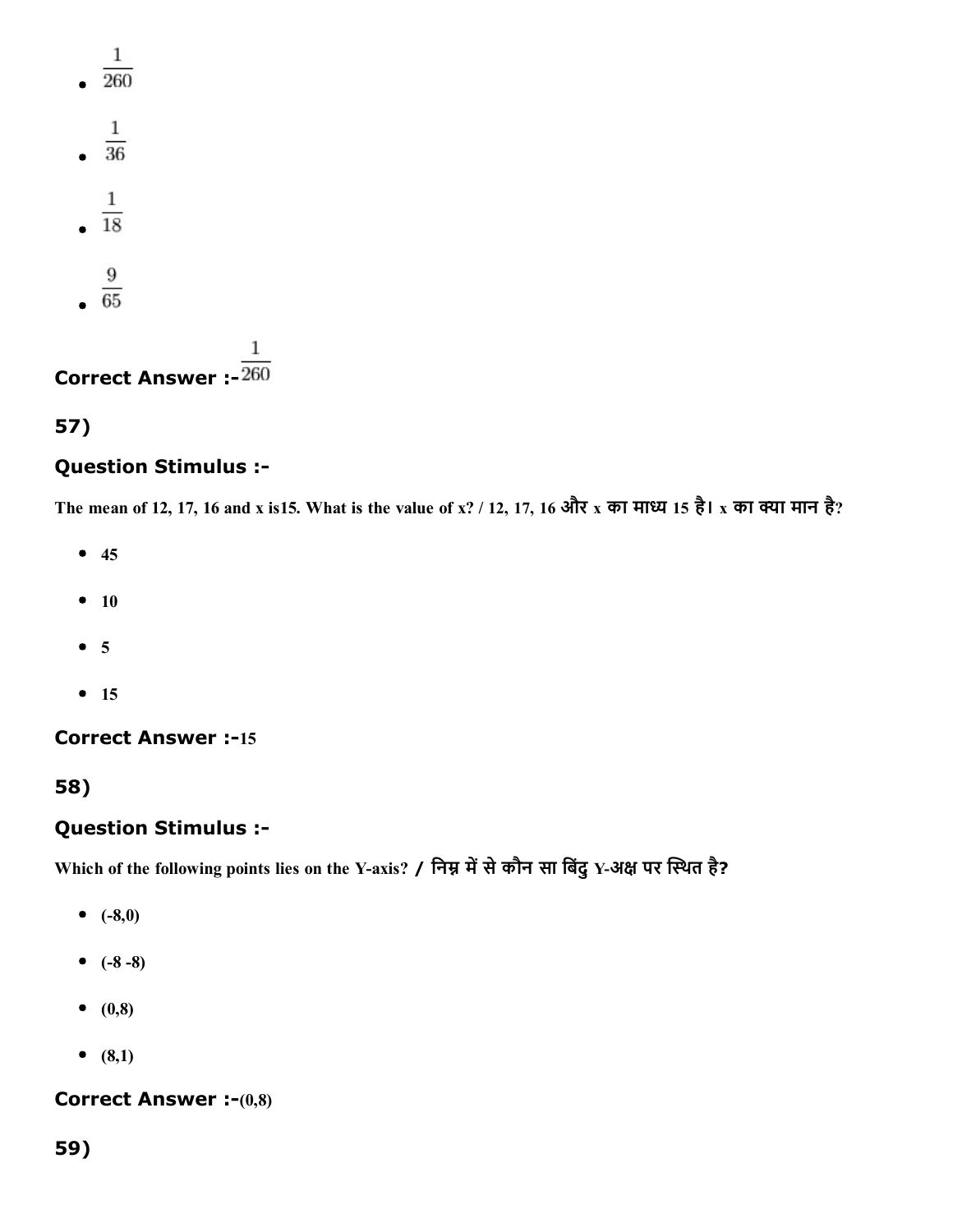#### Question Stimulus :

The base of the parallelogram is thrice its height and its area is 192  $\text{cm}^2$ . **with the same of the base and the same of the same of the same of the same of the same of the same of the same of the same of the same of the same of the same of the same of the same of the same of the same of the same of** parallelogram. / समानांतर चतुर्भुज का आधार उसकी ऊँचाई से तिगुना है और इसका क्षेत्रफल 192 सेमी वर्ग है। \_आधार है और \_\_\_\_\_\_\_\_\_\_\_\_\_\_\_ समानांतर चतुर्भुज की ऊँचाई है। 24 cm and 8 cm. / 24 सेमी और 8 सेमी 8 cm and 24 cm / 8 सेमी और 24 सेमी 6 cm and 18 cm / 6 सेमी और 18 सेमी 21cm and 7 cm / 21 सेमी और 7 सेमी Correct Answer :24 cm and 8 cm. / 24 सेमी और 8 सेमी 60) Question Stimulus : SI unit of angle / कोण की एसआई इकाई है

- Degrees / डिग्री
- Radian / रेडियन
- Steradian / स्टेरेडियन
- Radian/sec / रेडियन/सेकण्ड

Correct Answer :-Radian / रेडियन

#### 61)

#### Question Stimulus :

Coconut oil solidifies in winter but Ground nut oil does not. Pick the CORRECT reason for this among those given below: / नारियल तेल सर्दियों में जम जाता है लेकिन मूंगफली का तेल नहीं। नीचे दिये गयों

- Coconut oil has lower latent heat of fusion than Groundnut oil / नारियल के तेल की मूंगफली तेल से गुप्त संगलन ऊष्मा कम है
- Coconut oil has higher Melting point than Groundnut oil / नारियल के तेल का गलनांक मूंगफली के तेल से उच्च है
- Coconut oil has less intermolecular attractions than groundnut oil / नारियल तेल के मूंगफली तेल से कम आणविक आकर्षण हैं
- Coconut oil has lower melting point than Groundnut oil / ना캣रयल तेल का गलनांक मूंगफली केतेल सेकम है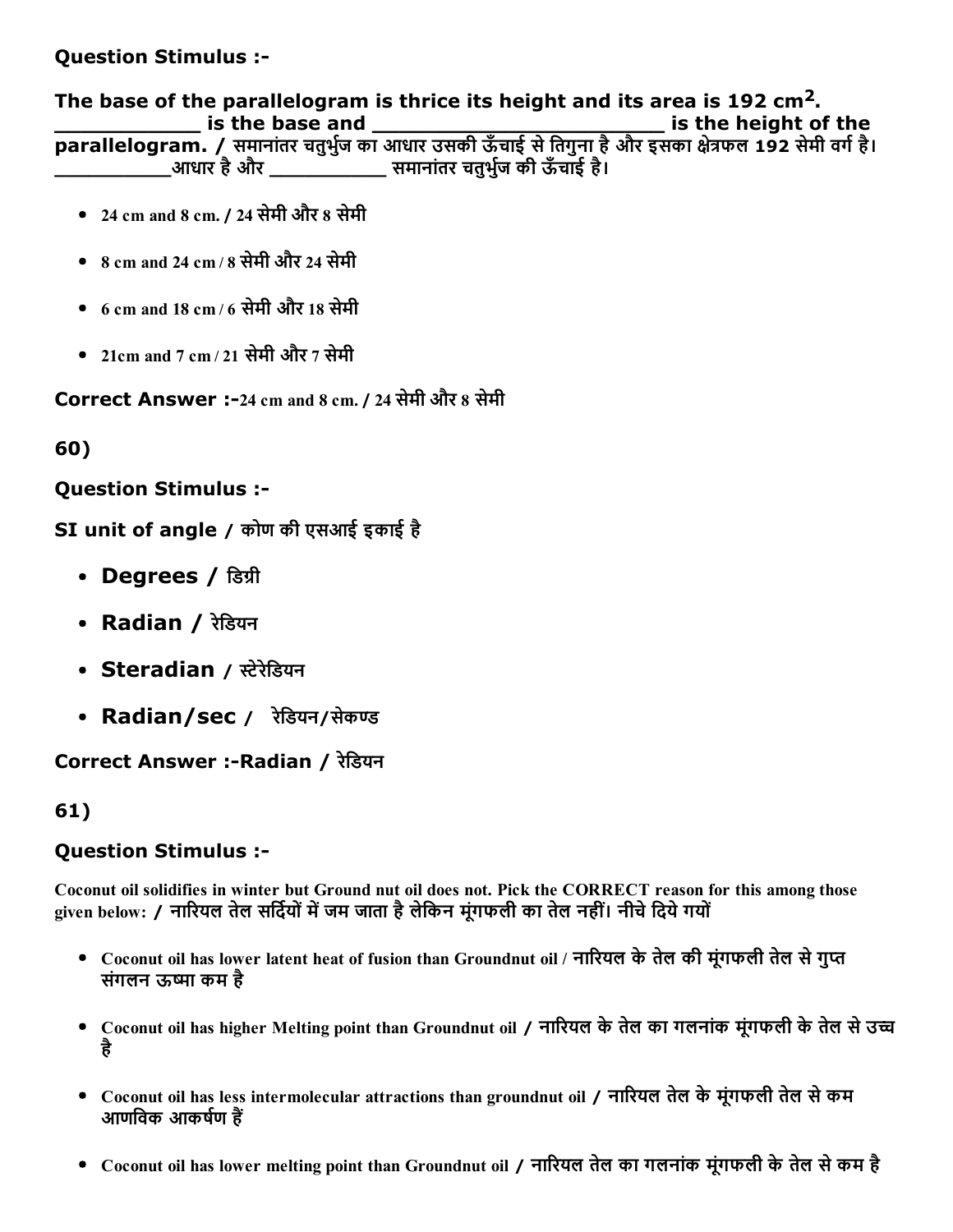Correct Answer :-Coconut oil has higher Melting point than Groundnut oil / नारियल के तेल का गलनांक मुंगफली के तेल से उच्च है

62)

## Question Stimulus :

A stone is thrown vertically upwards with an initial velocity of 30  $\text{ms}^\text{-1}.$ Acceleration due to gravity  $g = 10$  ms<sup>-2</sup>. The maximum height reached by the stone is / एक पत्थर को सीधे ऊपर की ओर 30 मी/से के आरंभिक वेग से फेंका गया। गुरुत्व के कारण त्वरण है g = 10 ms<sup>-2</sup>। पत्थर द्वारा पहुँची गई अधिकतम ऊँचाई है

- 30 m
- 4.5 m
- 45 m
- 90 m

#### **Correct Answer :-45 m**

63)

#### Question Stimulus :

Which of the following statements is CORRECT? / निम्न में से कौन सा कथन सही है?

- Sea breeze occurs during night / समुद्र समीर रात में होती है
- Land breeze occurs during night / थल समीर रात में होती है
- In cyclones, high speed winds circulate around a high pressure region / चक्रवातों में, तेज़ वेग की वायु तेज़ दाब के क्षेत्र के चारों ओर घूमती है
- In cyclones, the wind direction is clockwise in both hemispheres / चक्रवातों में, वायु की दिशा दोनों गोलार्धों में दक्षिणावर्त होती है

## Correct Answer :-Land breeze occurs during night / थल समीर रात में होती है

64)

## Question Stimulus :

Which of the following is a compound? / निम्न में से कौन एक यौगिक है?

- Iodine / आयोडीन
- Soil / मृदा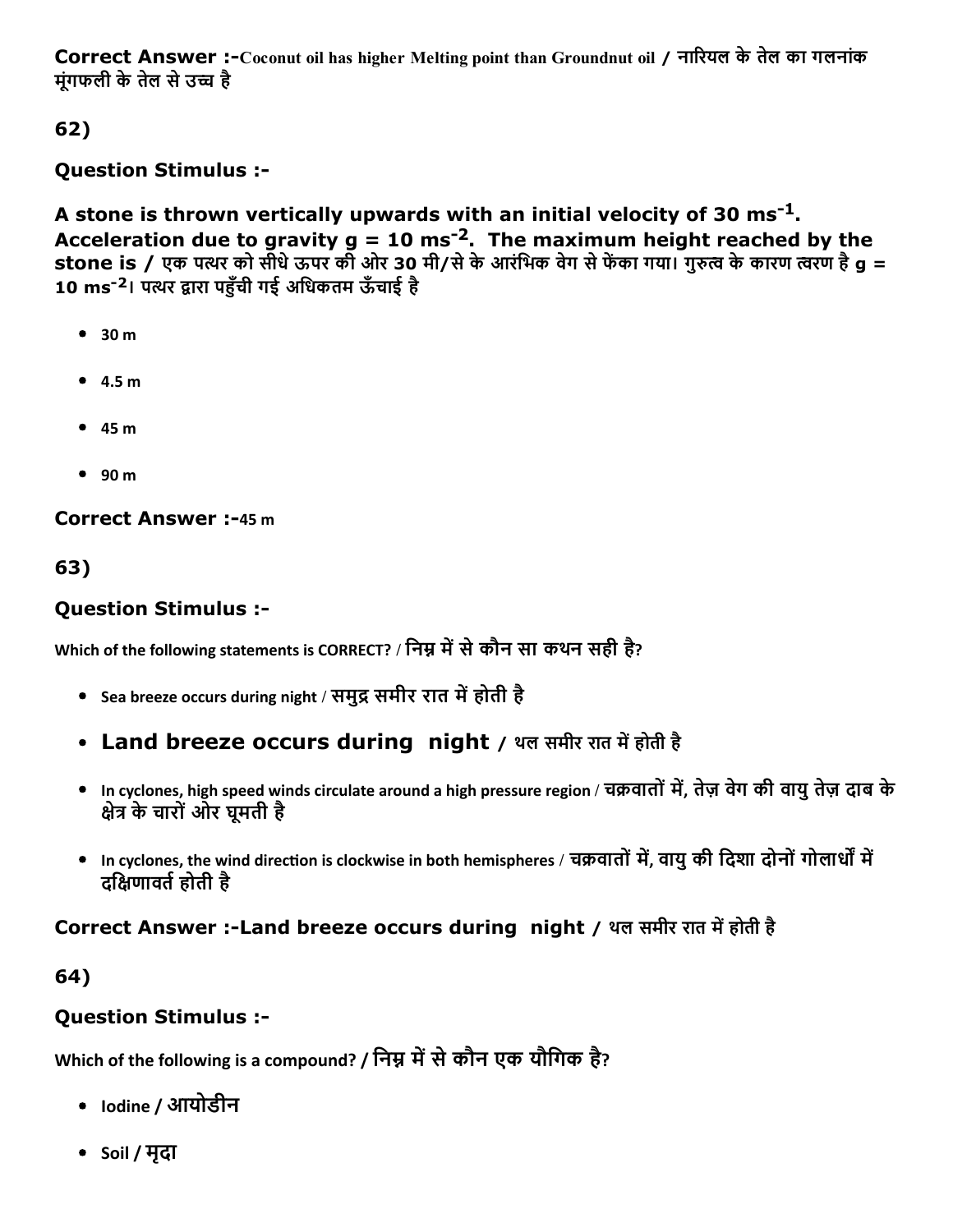- Milk / दूध
- Sugar/ शर्करा

Correct Answer :-Sugar/ शर्करा

65)

## Question Stimulus :

Common salt is recovered from sea water by / निम्न में से किस प्रक्रिया द्वारा समुद्री जल से सामान्य नमक प्राप्त किया जाता है?

- Evaporation only / केवल वाष्पन के द्वारा
- Crystallization only / केवल क्रिस्टलन के द्वारा
- Condensation only / केवल संघनन के द्वारा
- Both evaporation & crystallization. / वाष्पन तथा क्रिस्टलीकरण दोनों के द्वारा

Correct Answer :-Both evaporation & crystallization. / वाष्पन तथा क्रिस्टलीकरण दोनों के द्वारा

66)

## Question Stimulus :

Nutrition involving digestion by extracellular enzymes released outside the body is used by / शरीर के बाहर निर्मुक्त बाह्य एंज़ाइमों द्वारा पाचन जिस पोशक में सम्मिलित है, उसका प्रयोग इनके द्वारा किया जाता है

- Symbionts / सहजीवी
- Parasites / परजीवी
- Saprophytes / मृतजीवी
- Commensals / सहभोजी

## Correct Answer :-Saprophytes / मृतजीवी

67)

# Question Stimulus :

Name the membrane bound organelle of the cell which has continuity with the plasma membrane at one end and nuclear membrane at the end. / झिल्ली परिबंध कोशिकांग का नाम बताइये जिसकी एक सिरे पर जीवद्रव्य कला के साथ और दूसरे सिरे पर केंद्रकीय झिल्ली के साथ निरंतरता होती है।

• Golgi complex / गॉल्जी सम्मिश्र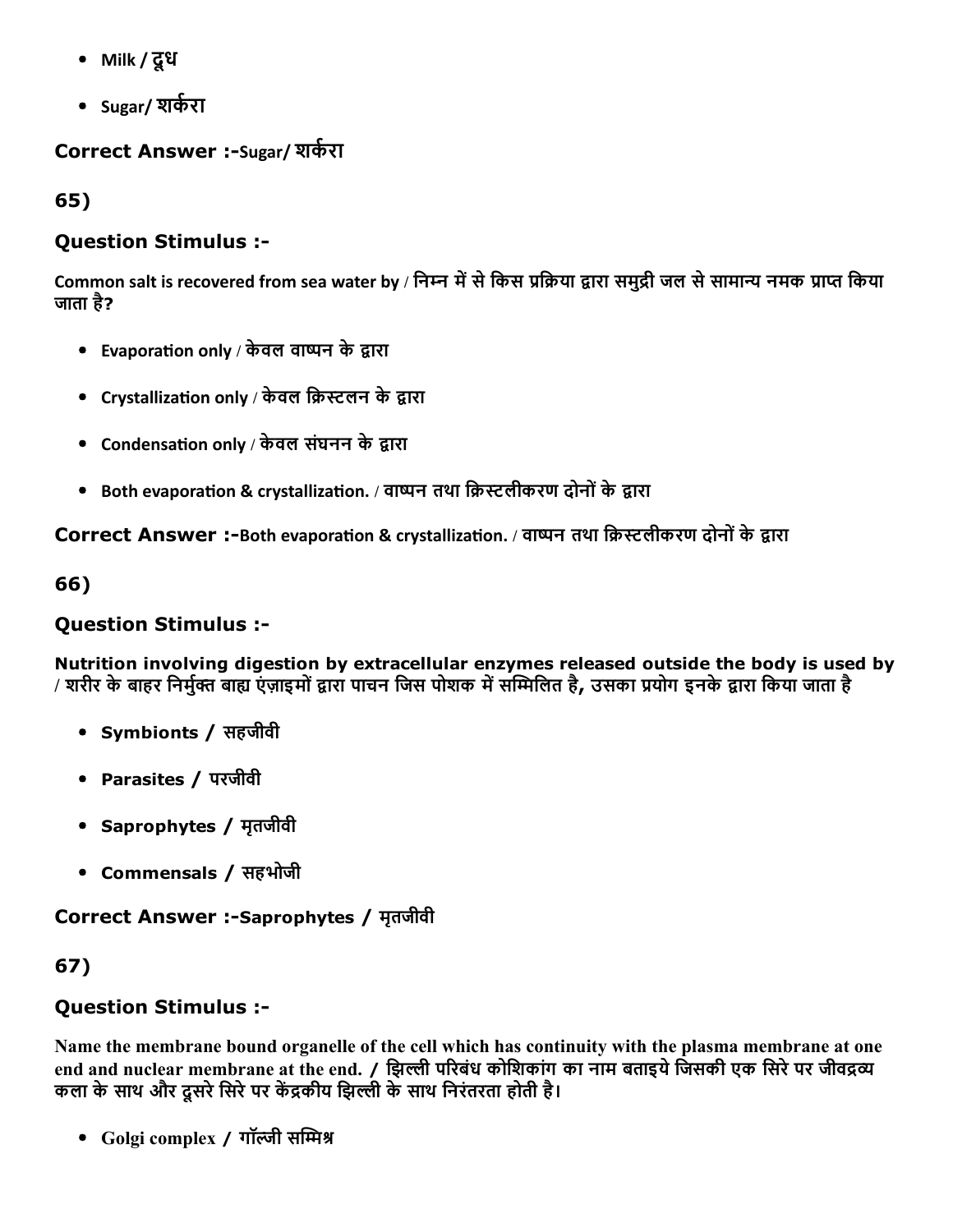- Endoplasmic reticulum / अंतर्द्रव्यी जालिका
- Lysosome / लाइसोसोम
- Mitochondria /माइटोकॉन्डिया

Correct Answer :-Endoplasmic reticulum / अंतर्द्रव्यी जालिका

68)

## Question Stimulus :

What determines the shape of a protein? / प्रोटीन का आकार कौन निर्धारित करता है?

- The amino acid sequence in the protein / प्रोटीन में अमीनो अम्ल का अनुक्रम
- The function of the protein in a cell / कोशिका में प्रोटीन का कार्य
- The location in the cell where it is assembled / कोशिका में वह स्थान जहाँ यह एकत्रित किया जाता है
- None of the above / उपरोक्त कोई नहीं

Correct Answer :-The amino acid sequence in the protein / प्रोटीन में अमीनो अम्ल का अनुक्रम

69)

# Question Stimulus :

Custom organisms has become a reality because of \_\_\_\_\_\_\_\_\_ / कस्टम जीव \_\_\_\_\_\_\_\_ की वजह से एक वास्तविकता बन गए हैं

- Molecular biology / अणुजैविकी
- Eugenics / सुजनिनकी
- Biotechnology / जीव प्रौद्योगिकी
- Genetic engineering / आनुवंशिक अभियांत्रिकी

Correct Answer :-Genetic engineering / आनुवंशिक अभियांत्रिकी

70)

## Question Stimulus :

A batsman has a certain average of runs for 16 innings. In the 17<sup>th</sup> innings, he scored 85 runs as a result of which his average increased by 3.What is his average in 17 innings? / एक बल्लेबाज ने 16 पारियों के लिए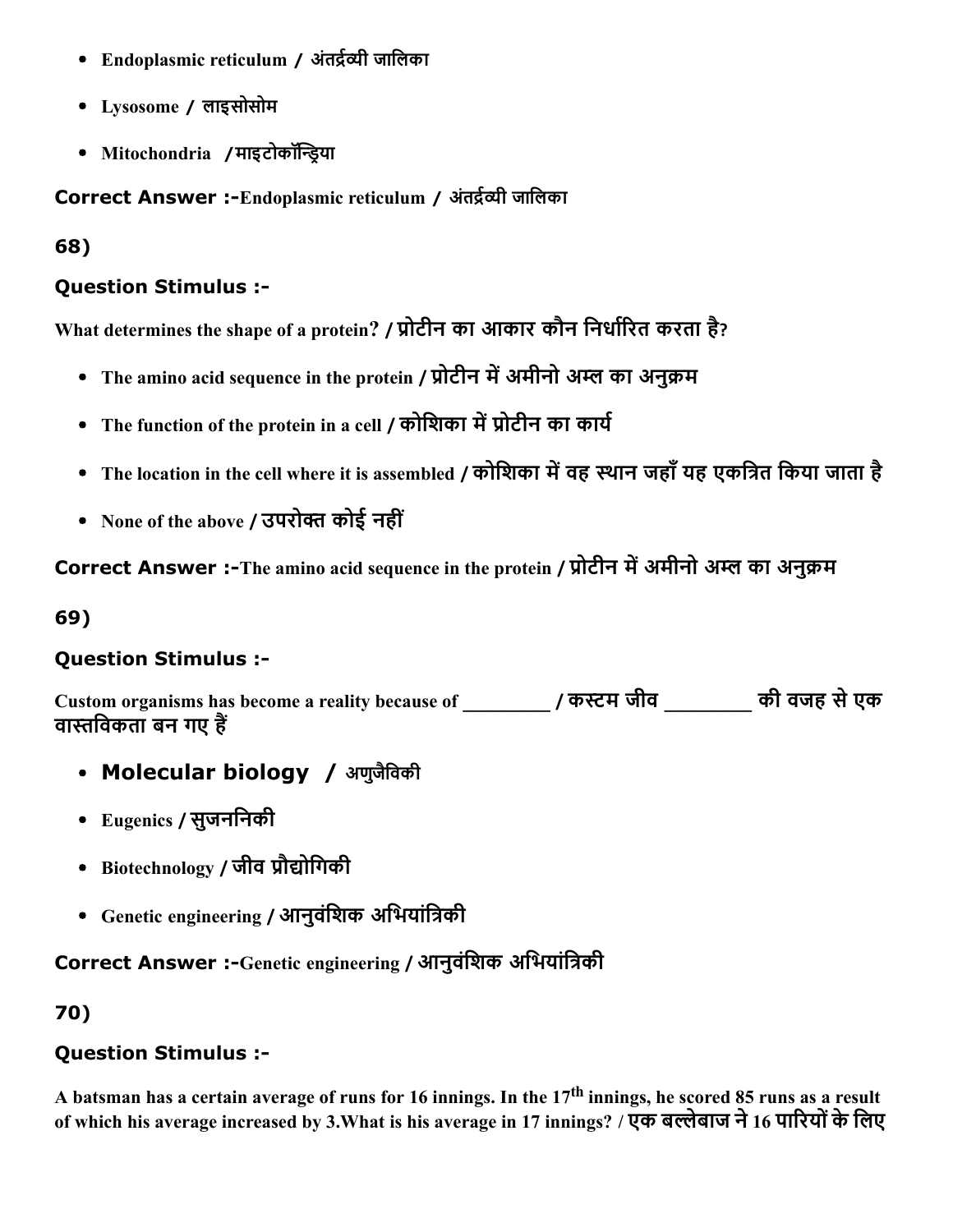कुछ निश्चित औसत रन बनाए। 17<sup>वीं</sup> पारी में, उसने 85 रन बनाए, जिसके परिणामस्वरूप उसके औसत में 3 की वृद्धि हो गई। 17वीं पारी में उसका औसत क्या है?

- 38
- $37$
- 36
- 35

**Correct Answer :-37** 

71)

### Question Stimulus :

30 Labourers can dig a channel in 20 days. How many days will take for 25 labourers to complete the same work? / **30 श्रमिक 20 दिनों में एक सरणी की खुदाई क**र सकते हैं। उसी कार्य को पूरा करने के लिए 25 श्रमिकों को कितने दिन लगेंगे?

- $30$
- $34$
- $20$
- $24$

**Correct Answer :-24** 

72)

#### Question Stimulus :

1/12<sup>th</sup> of 120 / 120 का 1/12<sup>वां</sup> है:

- $20$
- $10$
- 30
- $40$

#### **Correct Answer :-10**

73)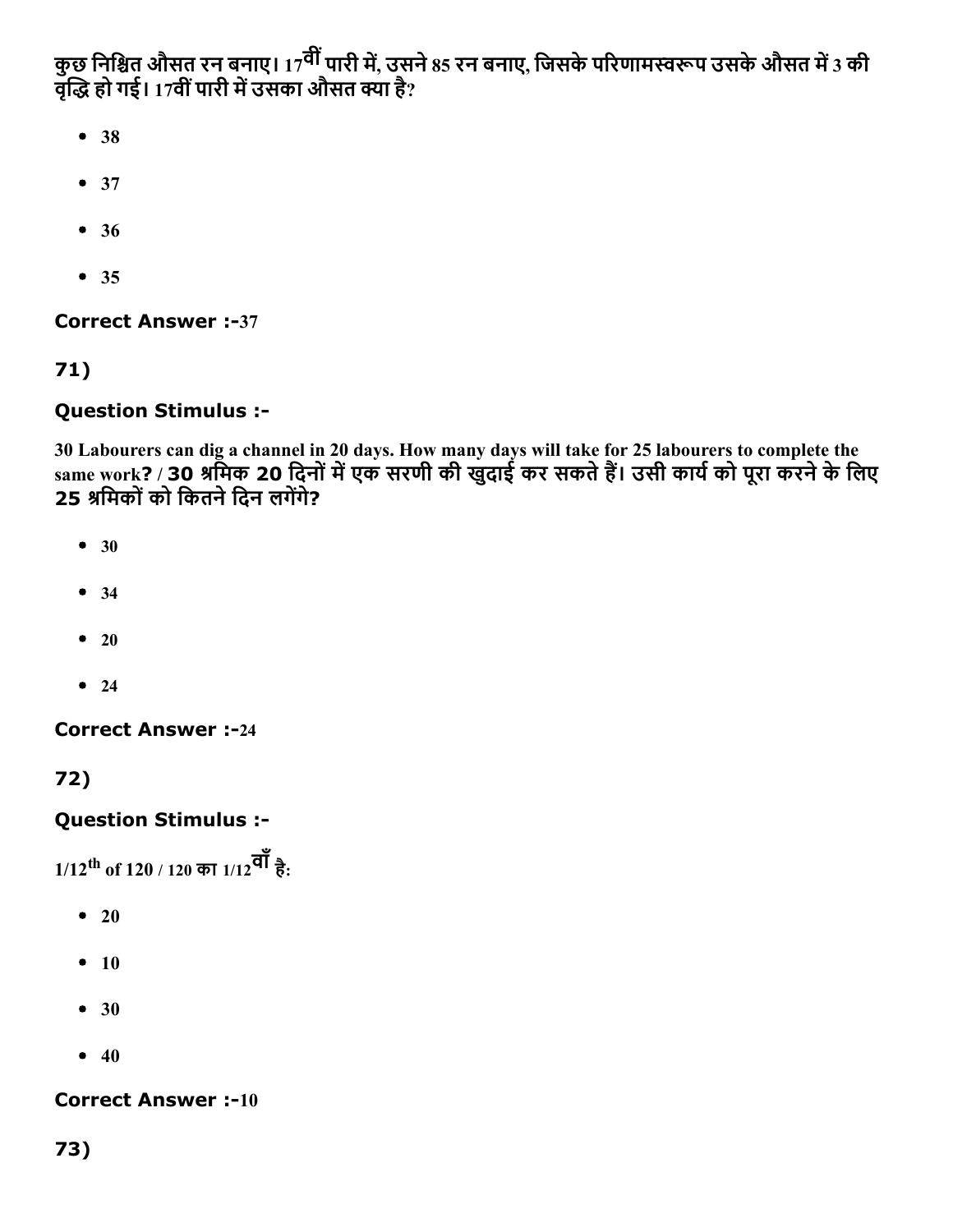## Question Stimulus :

Remainder when you divide 314 by 12 is / जब आप 314 को 12 से विभाजित करते हैं तो शेष:

- $\bullet$  2
- $4$
- $6$
- None / कोई नहीं

**Correct Answer :-2** 

# 74)

## Question Stimulus :

The average age of 10 students and a teacher is 28.If teacher is excluded, then the average reduces by 3 years. What is the age of the teacher? / 10 छात्रों और एक शिक्षक की आयु का औसत 28 है। यदि शिक्षक को अलग कर दिया जाये तो, औसत आयु 3 साल कम हो जाती है। शिक्षक की आयु क्या है?

- $56$
- $54$
- $58$
- $60$

**Correct Answer :-58** 

## 75)

## Question Stimulus :

3 years ago, the average age of a family of 5 members was 17 years. The average age is same today with a baby being added to this family. What is the present age of the baby? / 3 साल पहले, 5 सदस्यों वाले एक परिवार की औसत आयु 17 वर्ष थी। आज जब परिवार में एक बच्चा बढ़ गया है, तब भी औसत आयु वही है। वर्तमान में बच्चे की आयु क्या है?

- $-1$  year / 1 वर्ष
- $1\frac{1}{2}$  years /  $1\frac{1}{2}$  वर्ष
- $\bullet$  2 years / 2 वर्ष
- $2\frac{1}{2}$  years /  $2\frac{1}{2}$  वर्ष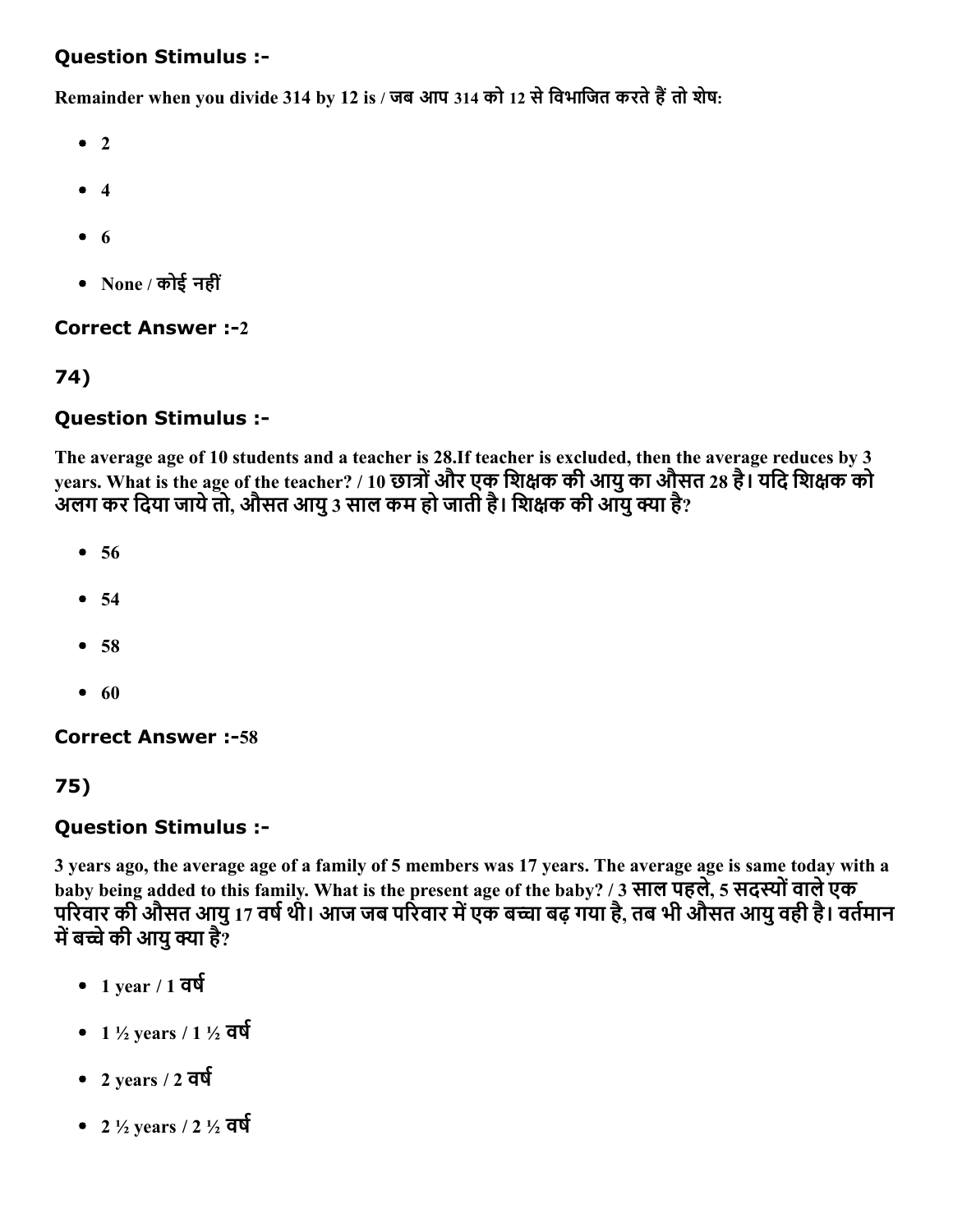76)

#### Question Stimulus :

The total produce of a farm in 1979 was 17820 kg. This was 8 % greater than it was in 1978 and the output in 1978 was 10 % greater than that of 1977. What was the output in 1977? / वर्ष 1979 में एक खेत की कुल पैदावार 17820 किलोग्राम थी। यह वर्ष 1978 से 8% अधिक थी, एवं वर्ष 1978 का उत्पादन वर्ष 1977 से 10% अधिक था। वर्ष 1977 में उत्पादन क्या था?

- 150 quintals / 150 क्विटल
- 146 quintals / 146 क्विटल
- 160 quintals / 160 क्विटल
- None of the above / उपरोक्त कोई नहीं

#### Correct Answer :-150 quintals / 150 क्विटल

## 77)

#### Question Stimulus :

45% of 300 is / 300 का 45% है:

- $135$
- $140$
- $145$
- $150$

**Correct Answer :-135** 

78)

Question Stimulus :

Fill in the missing alphabets / लुप्त अक्षर भरिए

# aabaa\_\_ba\_\_a\_\_a

- $\bullet$  a, b, a
- $\bullet$  b, a, b
- $\bullet$  a, a, b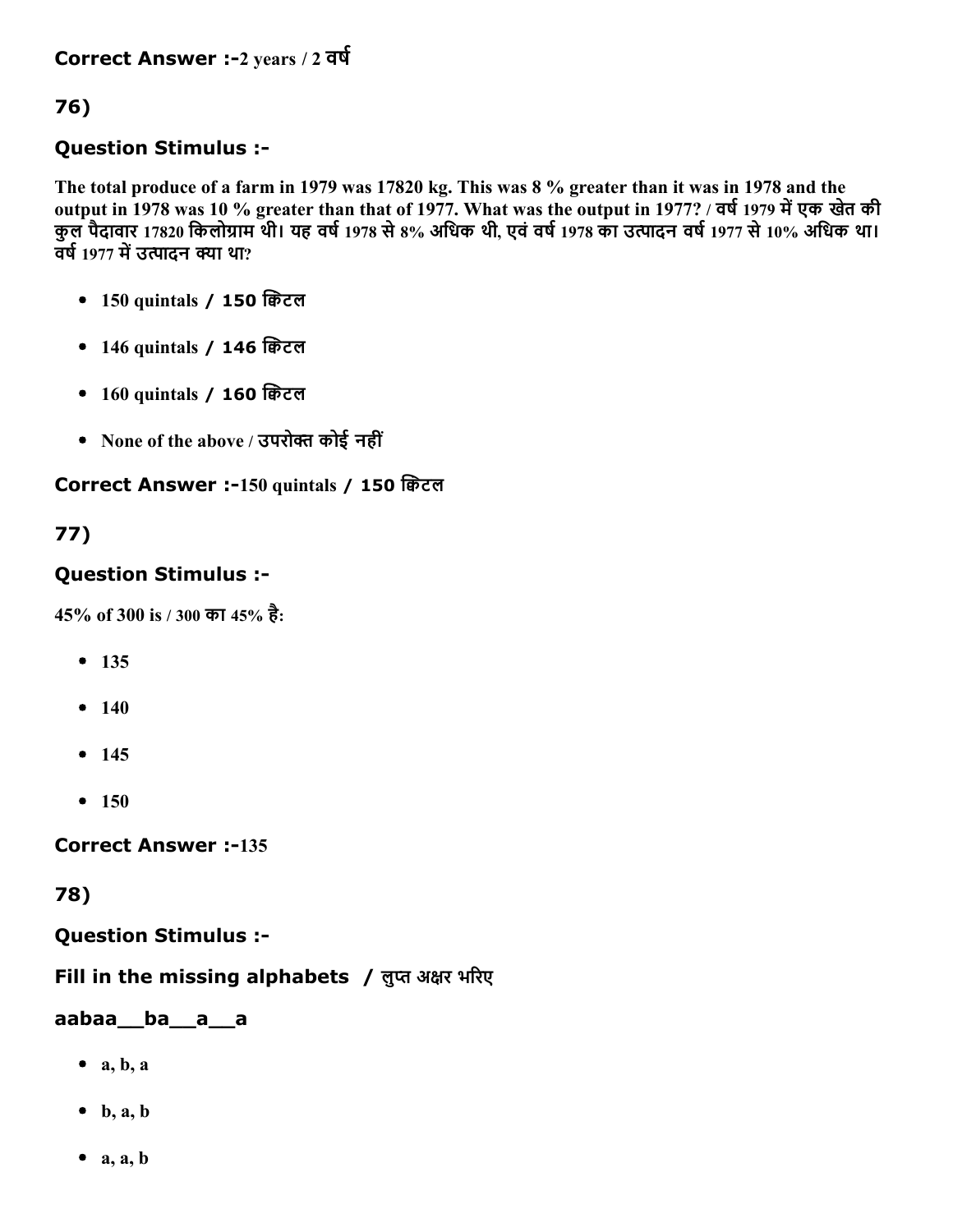$\bullet$  b, a, a

Correct Answer :-a, a, b

79)

Question Stimulus :

Which one of the following four addresses is NOT EXACTLY the same as the one given below? / निम्न चार पतों में से कौन सा नीचे दिये गये पते के एकदम समान नहीं है?

Bruce & Son Concrete Finishers 4860 Charleston Hwy Rowesville, SC 29133 (803) 531-3721

(i) Bruce & Son Concrete Finishers 4860 Charleston Hwy Rovesville, SC 29133 (803) 531-3721

(ii) Bruce & Son Concrete Finishers 4860 Charleston Hwy Rowesville, SC 29133 (803) 531-3721

(iii) Bruce & Son Concrete Finishers 4860 Charleston Hwy Rowesville, SC 29133 (803) 531-3721

(iv) Bruce & Son Concrete Finishers 4860 Charleston Hwy Rowesville, SC 29133 (803) 531-3721

- i
- ii
- $\bullet$  iii
- $\bullet$  iv

**Correct Answer :- i** 

80)

Question Stimulus :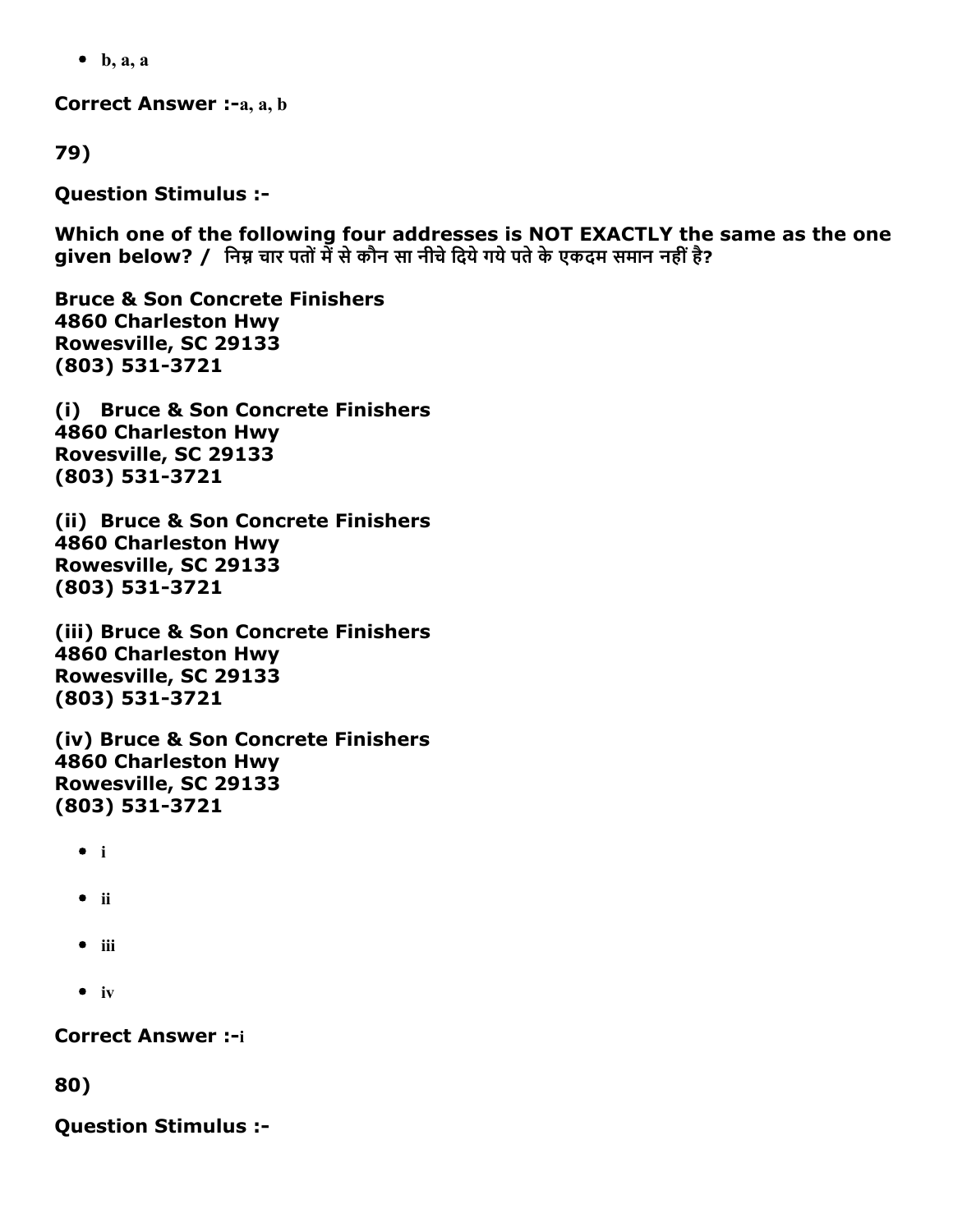Which one of the following four addresses is NOT EXACTLY same as the other three? / निम्न चार पतों में से कौन सा बाकी तीन के एकदम समान नहीं है?

National Trust Cerrera 7 Officina 1001 Edifiicio Bancafe Bogota DC COLOMBIA

- i. National Trust Cerrera 7 Officina 1001 Edificio Bancafe Bogota DC COLOMBIA
- ii. National Trust Cerrera 7 Officina 1001 Edificio Bancafe Bogota DC **COLOMBIA**
- iii. National Trust Cerrera 7 Officina 1001 Edifiicio Bancafe Bogota DC COLOMBIA
- iv. National Trust Cerrera 7 Officina 1001 Edificio Bancafe Bogota DC COLOMBIA
	- $\bullet$  i
	- ii
	- $\bullet$  iii
	- $\bullet$  iv

**Correct Answer :-iii** 

81)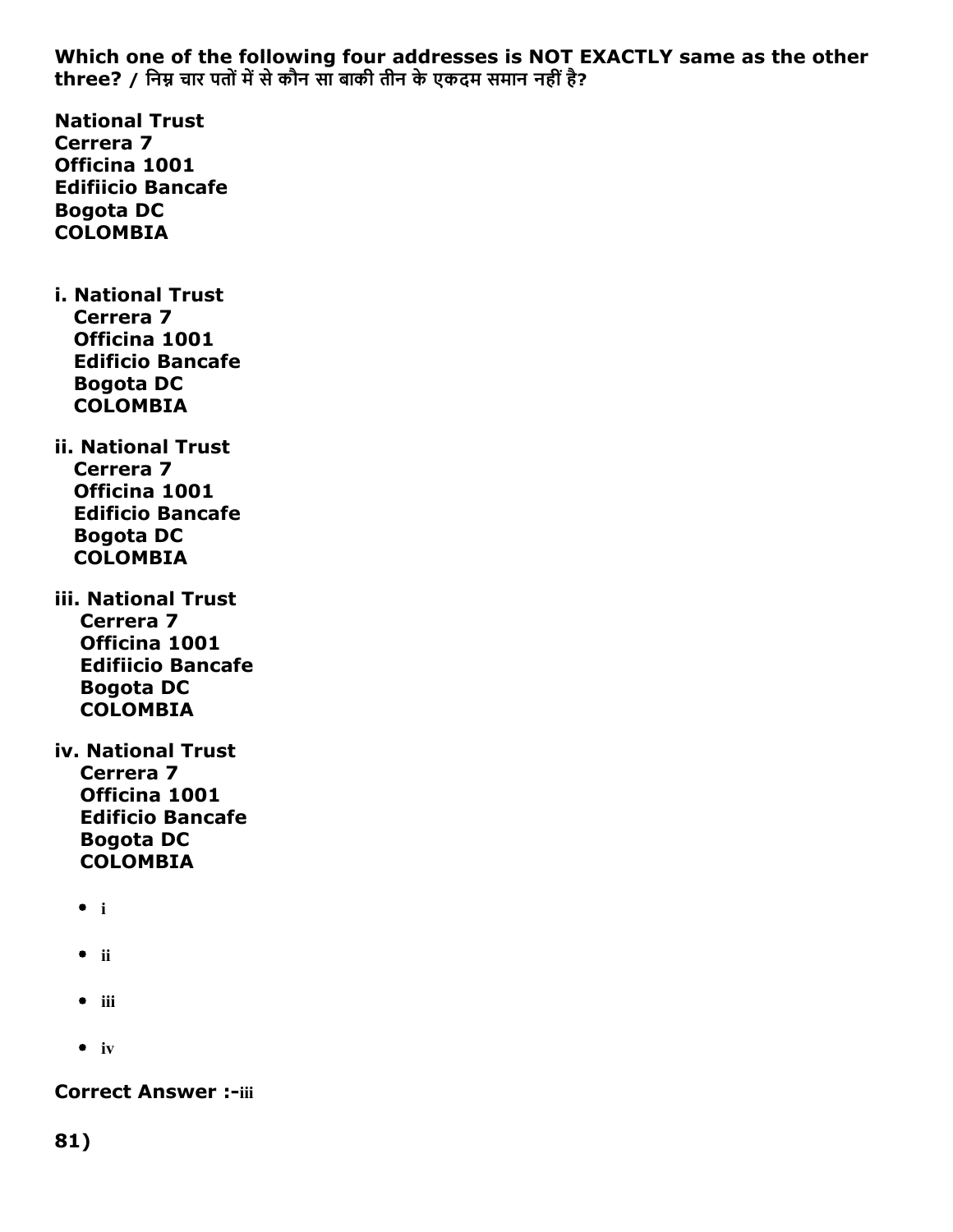### Question Stimulus :

A train passes a platform 90 m long in 30 seconds and a man standing on the platform in 15 seconds. What is the speed of the train? / एक रेलगाड़ी 90 मीटर लंबे प्लैटफॉर्म को 30 सेकण्ड में पार कर लेती है एवं प्लैटफॉर्म पर खड़े एक व्यक्ति को 15 सेकण्ड में पार करती है। रेलगाड़ी की गति कितनी है?

- 2 m/s / 2 मीटर/सेकण्ड
- $3 \text{ m/s}$  /  $3 \text{ m}$ टिर/सेकण्ड
- $5 \text{ m/s}$  /  $5 \text{ mT}$ र/सेकण्ड
- 6 m/s / 6 मीटर/सेकण्ड

#### Correct Answer :-6 m/s / 6 मीटर/सेकण्ड

#### 82)

#### Question Stimulus :

By selling a tape-recorder for Rs.800 a loss of Rs.75. Find its cost price? / एक टेप रिकॉर्डर को रूपये 800 पर बेचने से रूपये 75 का नुकसान हुआ। उसका क्रय मूल्य ज्ञात करें।

- $800$
- $900$
- 875
- None / कोई नहीं

**Correct Answer :-875** 

83)

#### Question Stimulus :

Find the next term in the series 3,6,8,16,18, \_\_\_\_\_\_\_\_\_\_\_\_\_\_ / श्रंखला में अगला पद ज्ञात कीजिए 3,6,8,16,18, \_\_\_\_\_\_\_\_\_\_

- $32$
- $42$
- 36
- $38$

**Correct Answer :-36**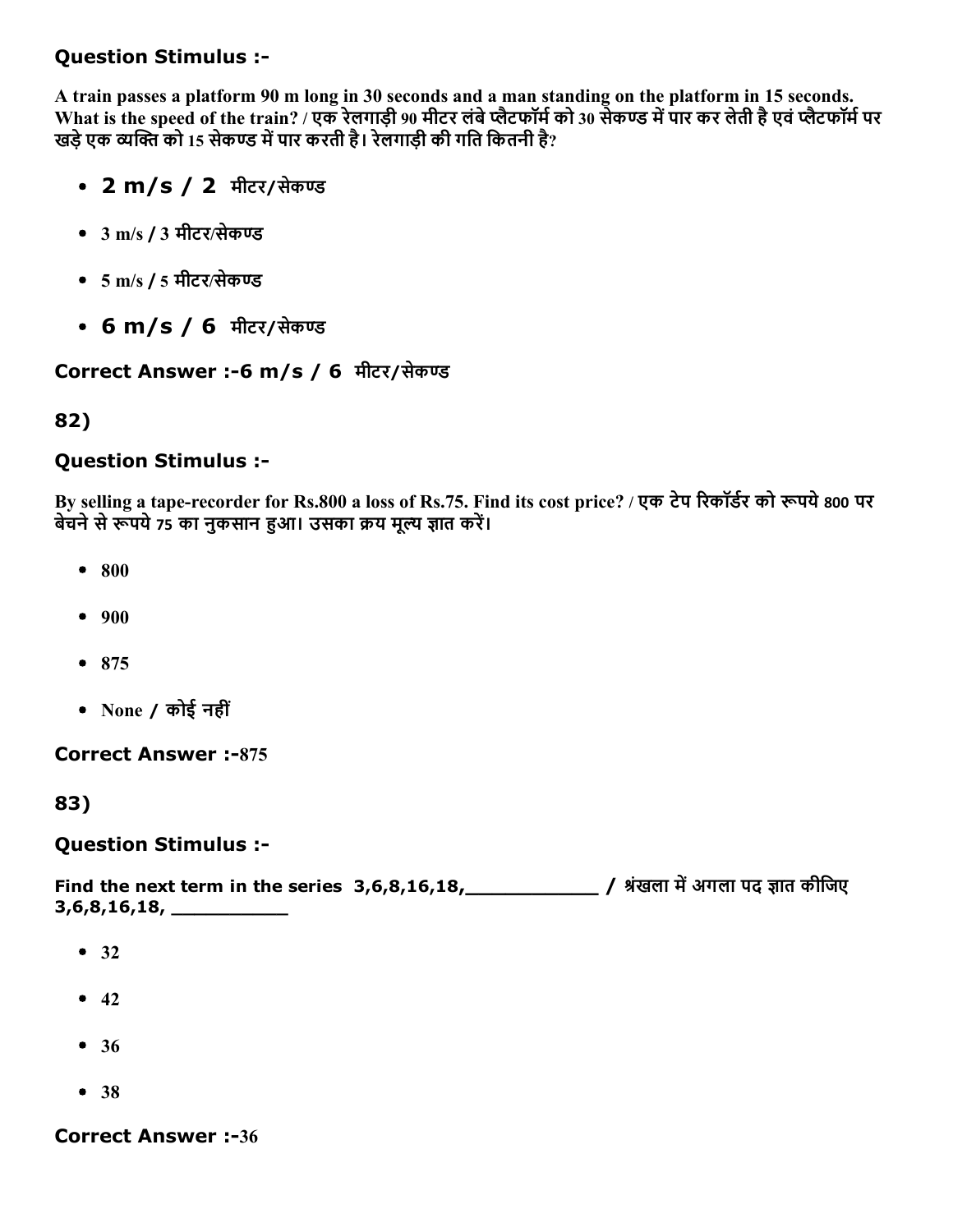#### 84)

#### Question Stimulus :

Find the next term in the series. / श्रंखला में अगला पद ज्ञात कीजिए

5, 11, 18, 45, 74, 173, \_\_\_\_

- $275$
- $287$
- 285
- 313

**Correct Answer :-275** 

#### 85)

#### Question Stimulus :

In a certain language 'hela dela kela' means 'secret code word' , ' dela hola jala' means 'the last word', and 'kela kola pela' means 'her secret affair'. Then in that language the word `hela' is used for: / किसी खास भाषा में `hela dela kela' का मतलब है `secret code word', 'dela hola jala' का मतलब है'the last word' और ' kela kola pela' का मतलब है'her secret affair'। तो उस भाषा में शब्द 'hela' इसके लिए प्रयोग हुआ है:

- affair
- **•** last
- secret
- code

**Correct Answer :-code** 

#### 86)

#### Question Stimulus :

Select the option that is true about the Statements and Conclusions given. / वह कथन चुनिये जो दिये गये कथनों एवं निष्कर्षों के बारे में सही हैं:

Statements: / कथन:

All players are slavers. / सभी खिलाडी हत्यारे हैं

```
All slayers are blazers. / सभी हत्यारे ब्लेज़र हैं
```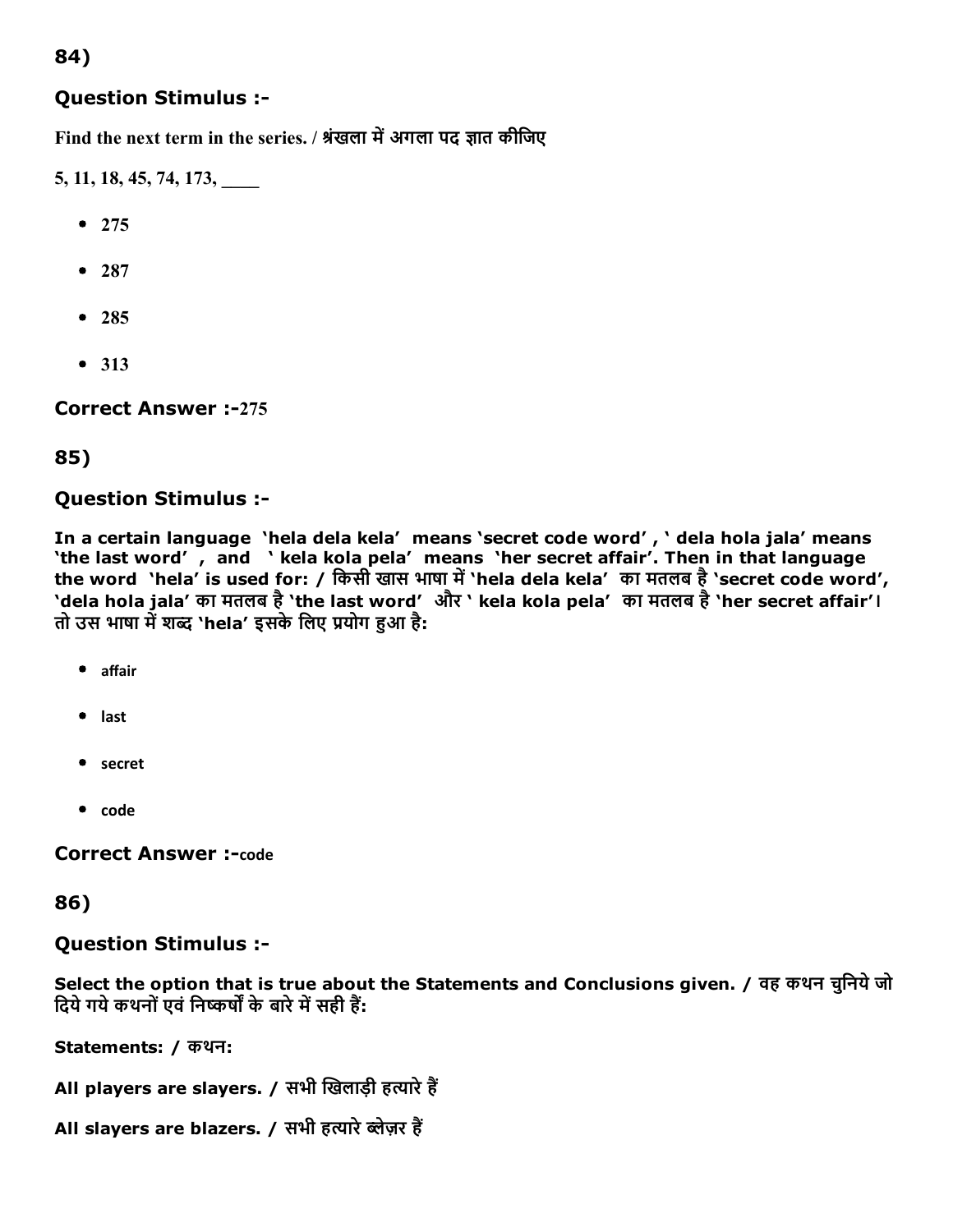Conclusions: / निष्कर्ष:

- I. Some blazers are players. / कुछ ब्लेज़र खिलाड़ी हैं
- II. Some blazers are slayers / कुछ ब्लेज़र हत्यारे हैं
	- I alone is true / केवल I सत्य है
	- II alone is true / केवल II सत्य है
	- Both I and II are true / दोनों I और II सत्य है
	- Neither I Nor II is true / न तो I न ही II सत्य है

Correct Answer :-Both I and II are true / दोनों I और II सत्य है

87)

#### Question Stimulus :

Select the option that is true about the Statements and Conclusions given: / वह कथन चुिनयेजो दिये गये कथनों एवं निष्कर्षों के बारे में सही हैं:

Statements: / कथन:

All taps are pipes / सभी नल पाइप हैं

All pipes are tubes / सभी पाइप ट्यूबें हैं

Conclusions: / निष्कर्ष:

I. All pipes are taps / I. सभी पाइप नल हैं

II. All taps are tubes / II. सभी नल ट्यूबें हैं

- Only conclusion I follows / केवल निष्कर्ष । निकलता है
- Only conclusion II follows / केवल निष्कर्ष II निकलता है
- Both conclusion I and II follows / निष्कर्ष । और II दोनों निकलते हैं
- None of the conclusion I and II follows / न तो निष्कर्ष I और न ही II निकलता है

Correct Answer :- Only conclusion II follows / केवल निष्कर्ष II निकलता है

88)

#### Question Stimulus :

Select the option that is true about the Statements and Conclusions given: / वह कथन चुनिये जो दिये गये कथनों एवं निष्कर्षों के बारे में सही हैं: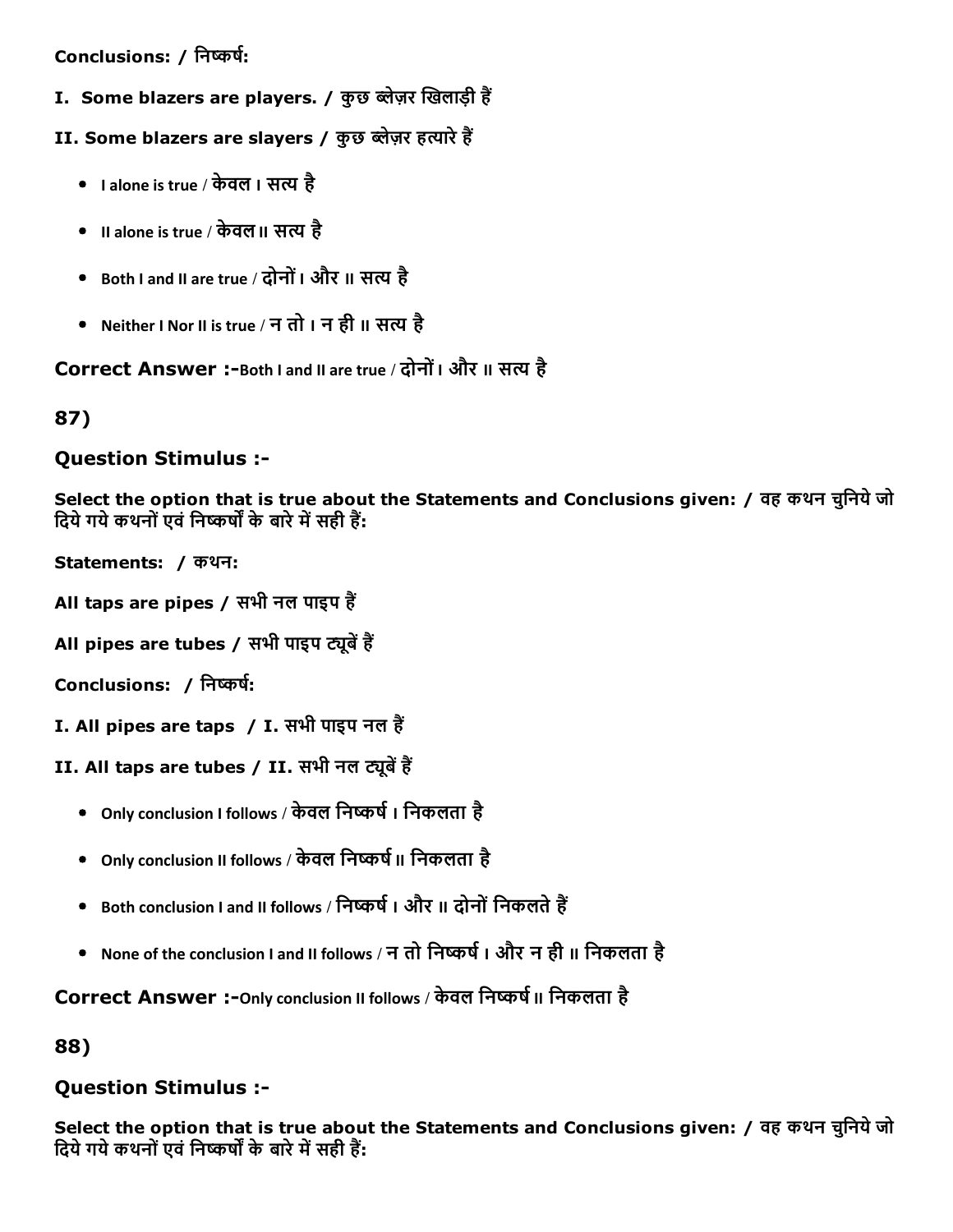Statements: / कथन:

Some boys are engineers / कुछ लड़के इंजीनियर हैं

Ravi is an engineer / रिव एक इंजीिनयर है

Conclusions: / निष्कर्षः

I. Some engineers are boys / कुछ इंजीनियर लड़के हैं

II. Some boys are not engineers / कुछ लड़के इंजीनियर नहीं हैं

- Only conclusion I follows / केवल निष्कर्ष । निकलता है
- Only conclusion II follows / केवल निष्कर्ष II निकलता है
- Both conclusion I and II follows / निष्कर्ष I और II दोनों निकलते हैं
- None of the conclusion I and II follows / न तो निष्कर्ष I और न ही II निकलता है

Correct Answer :-None of the conclusion I and II follows / न तो निष्कर्ष । और न ही II निकलता है

89)

## Question Stimulus :

Select the statement which is the logical equivalent to the given statement. / वह कथन चुनिये जो तर्क की दृश्टि से दिये गये कथन के समान है:

If they are twins, then they look identical / यदि वे जुड़वाँ बच्चे हैं, तो वे एक जैसे दिखते हैं

- If they don't look identical, then they are not twins / यदि वे एक जैसे नहीं दिखते, तो वे जुड़वाँ नहीं हैं
- If they are not twins, then they don't look identical / यदि वे जुड़वाँ नहीं हैं, तो वे एक जैसे नहीं दिखते
- If they look identical, then they are twins / यदि वे एक जैसे दिखते हैं, तो वे जुड़वाँ हैं
- None of the above / उपरोक्त कोई नहीं

Correct Answer :-If they don't look identical, then they are not twins / यदि वे एक जैसे नहीं दिखते, तो वे जुडवाँ नहीं हैं

90)

## Question Stimulus :

Select the statement which is the logical equivalent to the given statement. / वह कथन चुनिये जो तर्क की दृश्टि से दिये गये कथन के समान है: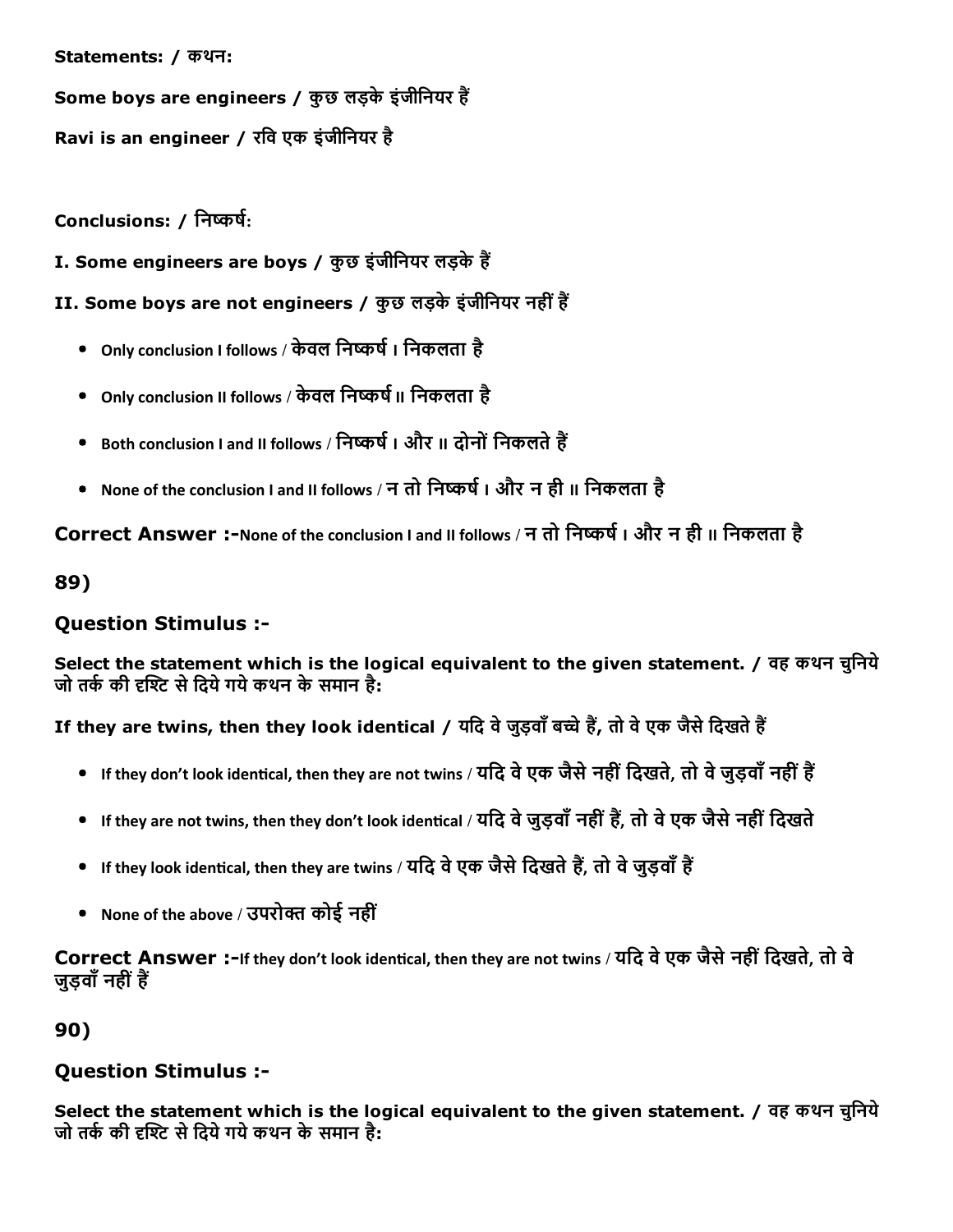If we miss the bus, then we will be late to the class. / यदि हम बस छोड़ दे, तो हम कक्षा के लिये लेट हो जायेंगे।

- If we miss the bus, we will be late to the class. / यदि हम बस छोड़ दे, तो हम कक्षा के लिये लेट हो जायेंगे।
- If we are not late to the class, then we haven't missed the bus. / यदि हम कक्षा के लिये लेट नहीं हैं, तो हमनें बस नहींछोड़ी।
- If we haven't missed the bus, then we are not late to the class. / यदि हमनें बस नहीं छोड़ी, तो हम कक्षा के लिये लेट नहीं है।
- None of the above. / उपरोक्त कोई नहीं।

Correct Answer :-If we are not late to the class, then we haven't missed the bus. / यदि हम कक्षा के लिये लेट नहीं हैं, तो हमनें बस नहीं छोड़ी।

## 91)

## Question Stimulus :

Standing on a platform, Anuj told Shilpa that Mysore was more than 15 km but less than 20 km from there. Shilpa knew that it was more than 17 km but less than 19 km from there. If both of them were correct, which of the following could be the distance of Mysore from the platform? / एक प्लैटफॉर्म पर खड़े हए, अनुज ने शिल्पा को कहा कि मैसूर वहाँ से 15किमी से अधिक परंतु 20किमी से कम था। शिल्पा को पता था कि वह वहाँ से 17किमी अधिक था परंतु 19किमी से कम था। यदि दोनों सही हैं, तो निम्न में से प्लैटफॉर्म से मैसुर की दूरी कौन सी हो सकती है?

- $\bullet$  16 km
- $\bullet$  17 km
- $18 km$
- $-19 km$

**Correct Answer :-18 km** 

92)

## Question Stimulus :

If 29<sup>th</sup> October, 2002 falls on Tuesday, then what will be the day on 29<sup>th</sup> October, 2006? / यदि 29 अक्टूबर, 2002 मंगलवार के दिन पड़ता है, तो 29 अक्टबर, 2006 को कौन सा दिन होगा?

- Thursday / गुरूवार
- Friday / शुक्रवार
- Saturday / शिनवार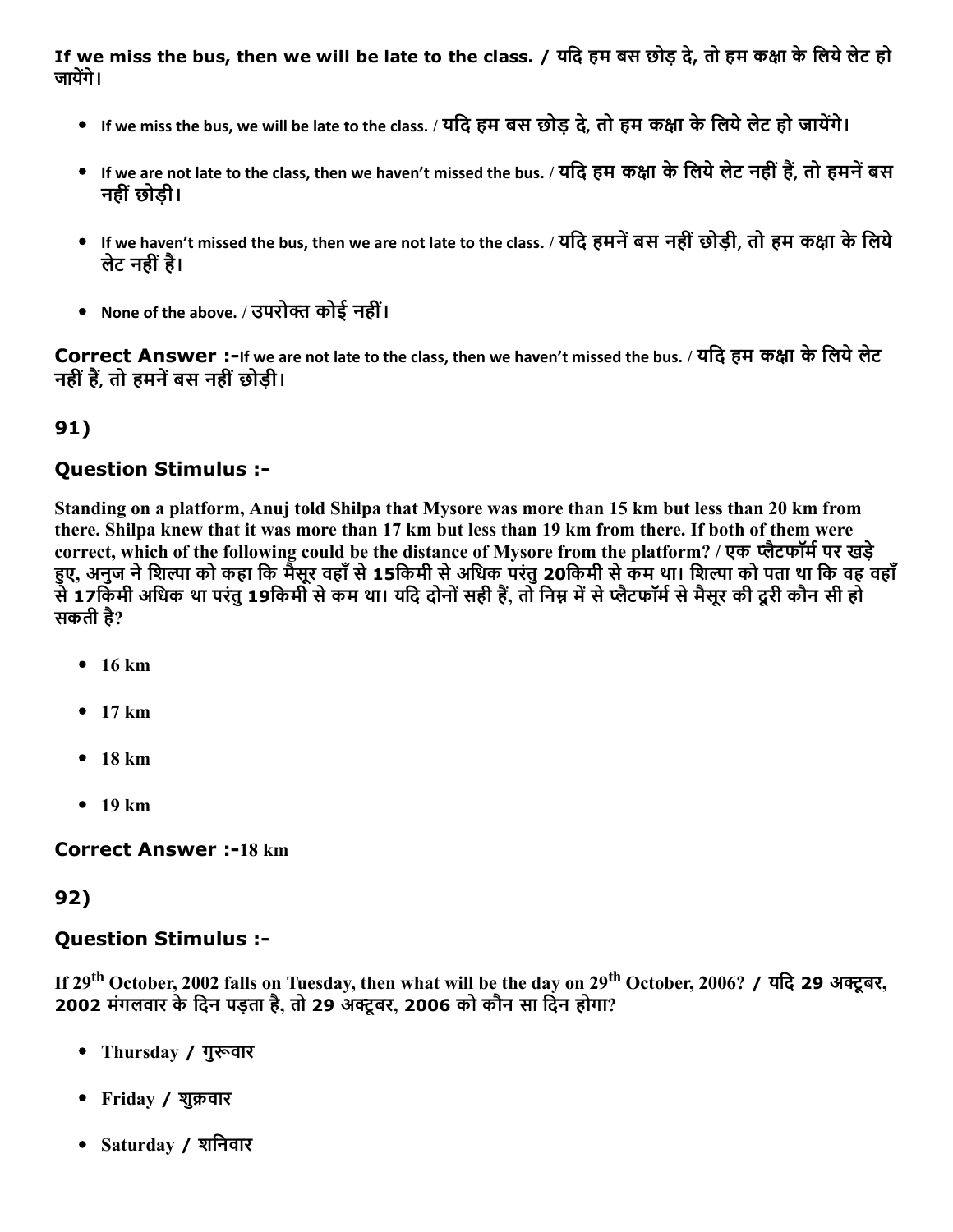Sunday / रिववार

Correct Answer :-Sunday / रविवार

93)

# Question Stimulus :

In the sequence shown below, which figure comes next? / नीचे दिखाये गये क्रम में अगली आकृति कौन सी होगी?













Correct Answer :

94)

Question Stimulus :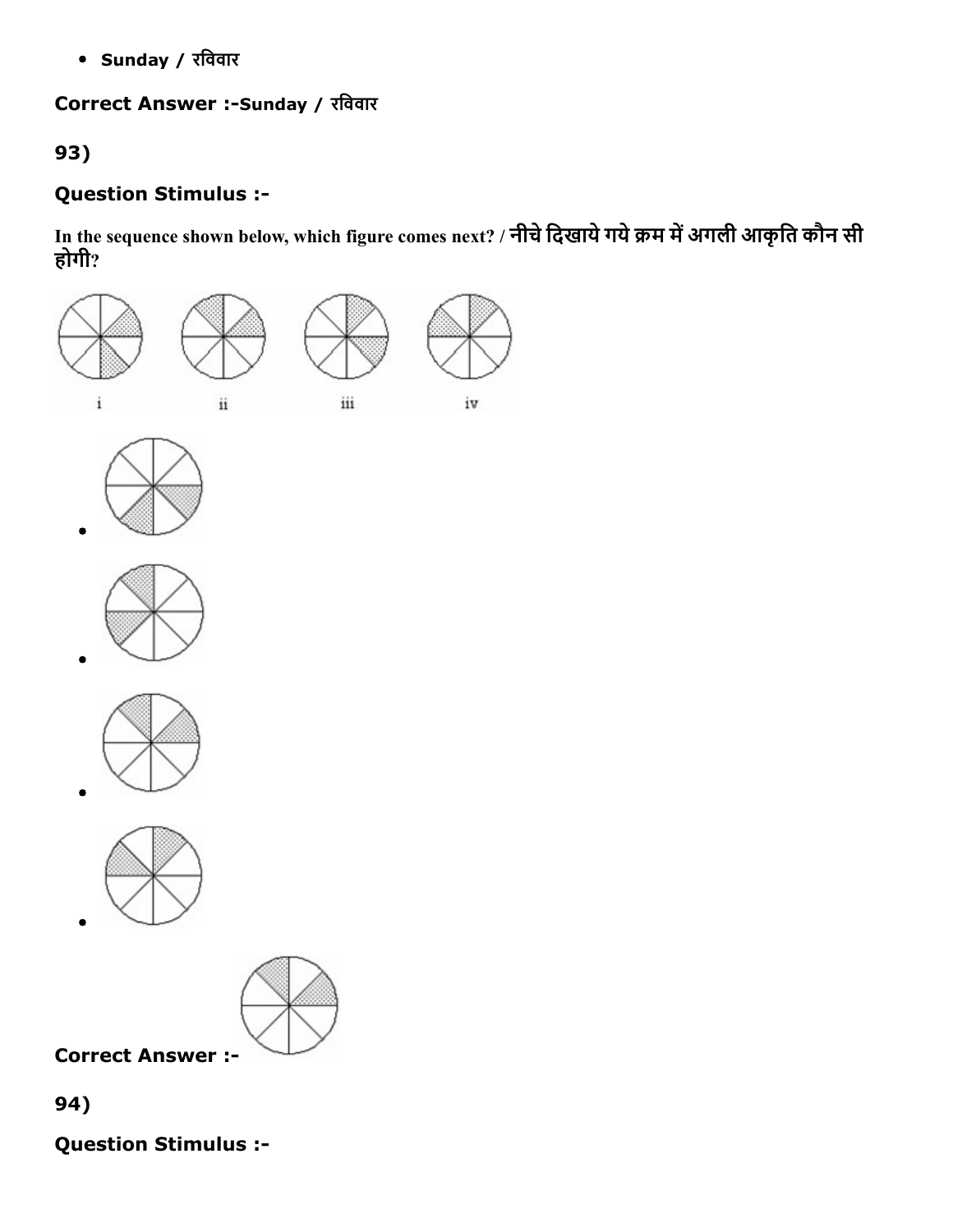How many different 5 digit numbers can be formed form the digits 9,0,4,1,6? (Leading zeros are not allowed) / 9,0,4,1,6 अंकों द्वारा कितनी भिन्न प्रकार की 5 अंक की संख्याओं का निर्माण किया जा सकता है (अग्र संख्याओं की अनुमति नहीं है)?

- $120$
- $90$
- 96
- $84$

**Correct Answer :-96** 

95)

#### Question Stimulus :

Ravi says, "I am the son of Saurabh's wife's father." How is Ravi related to Saurabh? / रवि कहता है, "मैं सौरभ की पत्नी के पिता का बेटा हैं।" रवि सौरभ से कैसे संबंधित है?

- Brother‐in‐law / देवर
- Brother / भाई
- Father / िपता
- Uncle / अंकल

Correct Answer :-Brother-in-law / देवर

96)

#### Question Stimulus :

In the following question the first word has certain relationship with the second word. If the third word has to have the similar relationship with the fourth word, the fourth word will be: / निम्न प्रश्न में, पहले शब्द का दूसरे शब्द के साथ किसी प्रकार से कोई संबंध है। यदि तीसरे शब्द का चौथे शब्द के साथ उसी प्रकार का संबंध होना चाहिए, तो चौथा शब्द होगा:

Ascend : Descend :: Comic : ? / चढ़ना : उतरना :: कॉिमक : ?

- Emoĕonal / भावुक
- Painful / दर्दनाक
- Tragic / दुखद
- Fearful / भयभीत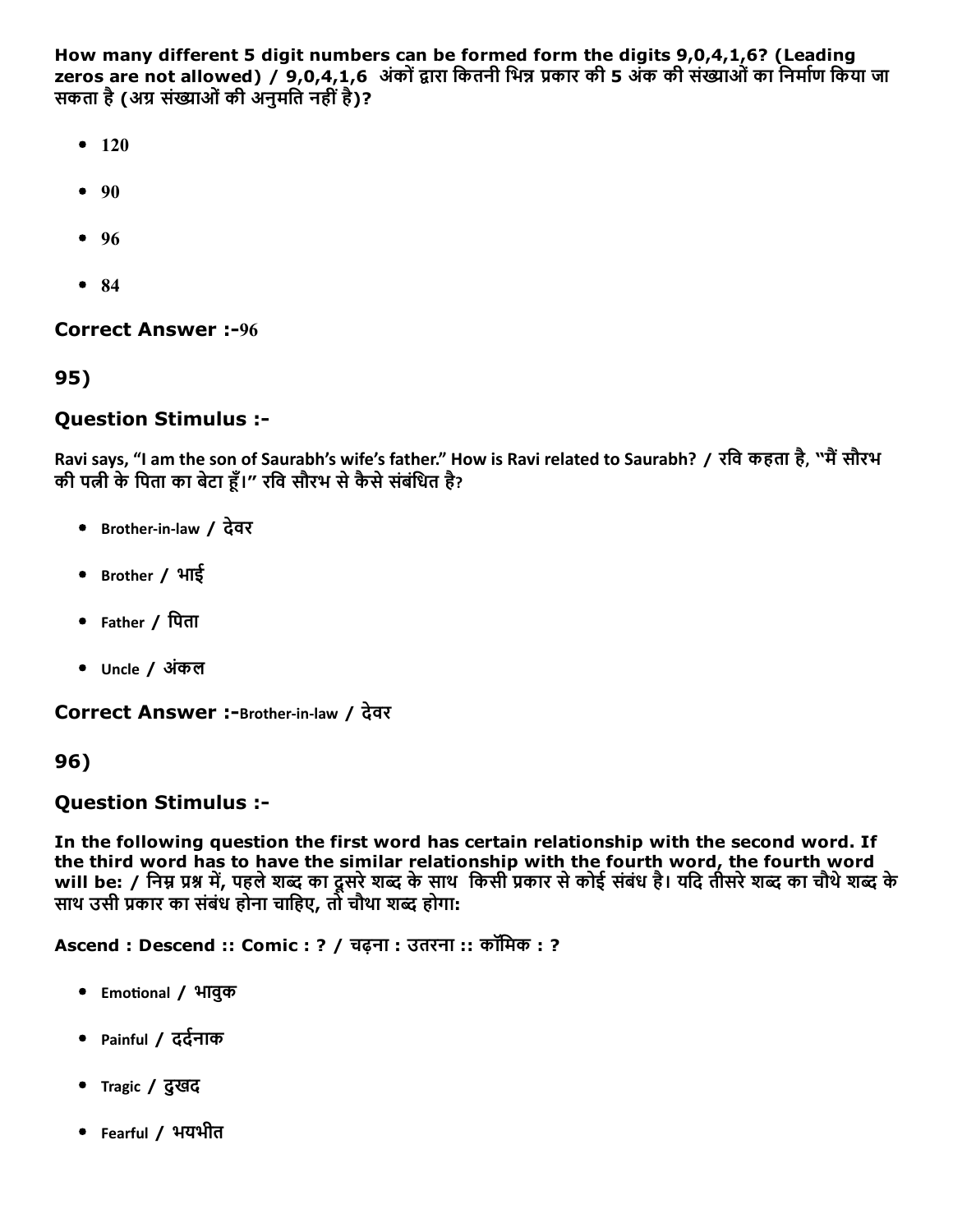Correct Answer :-Tragic / दुखद

97)

Question Stimulus :

 $A + B$  means that A is the father of B / A + B का मतलब है A, B के पिता हैं

A - B means that A is the mother of B / A – B का मतलब है A, B की माता है

A x B means that A is the brother of B / A x B का मतलब है A, B का भाई है

A / B means that A is the sister of B / A / B का मतलब है A, B की बहन है

A ! B means that A is the son of B / A ! B का मतलब है A, B का बेटा है

A \$ B means that A is the daughter of B / A \$ B का मतलब है A, B की बेटी है

If the relationship between C and A is represented as C ! B x D  $\frac{1}{2}$  A, then how is C related to A? / यदि C और A के बीच का संबंध C ! B x D \$ A से दर्शाया गया है, तो C, A से कैसे संबंधित है?

- $\bullet$  son / बेटा
- Daughter / बेटी
- Granddaughter / पोती
- Grandson / पोता

Correct Answer :-Grandson / पोता

98)

### Question Stimulus :

P introduces Q as, "He is the husband of the granddaughter of the father of my father." How is Q related to P? (Grandfather has only one child) / P, Q का परिचय इस प्रकार देता है, "यह मेरे पिता के पिता की पोती का पति है।" Q, P से कैसे संबंधित है (दादा की केवल एक संतान है)?

- Nephew / भतीजा
- Brother / भाई
- Son / बेटा
- Brotherinlaw / बहनोई, साला

Correct Answer :-Brother-in-law / बहनोई, साला

99)

## Question Stimulus :